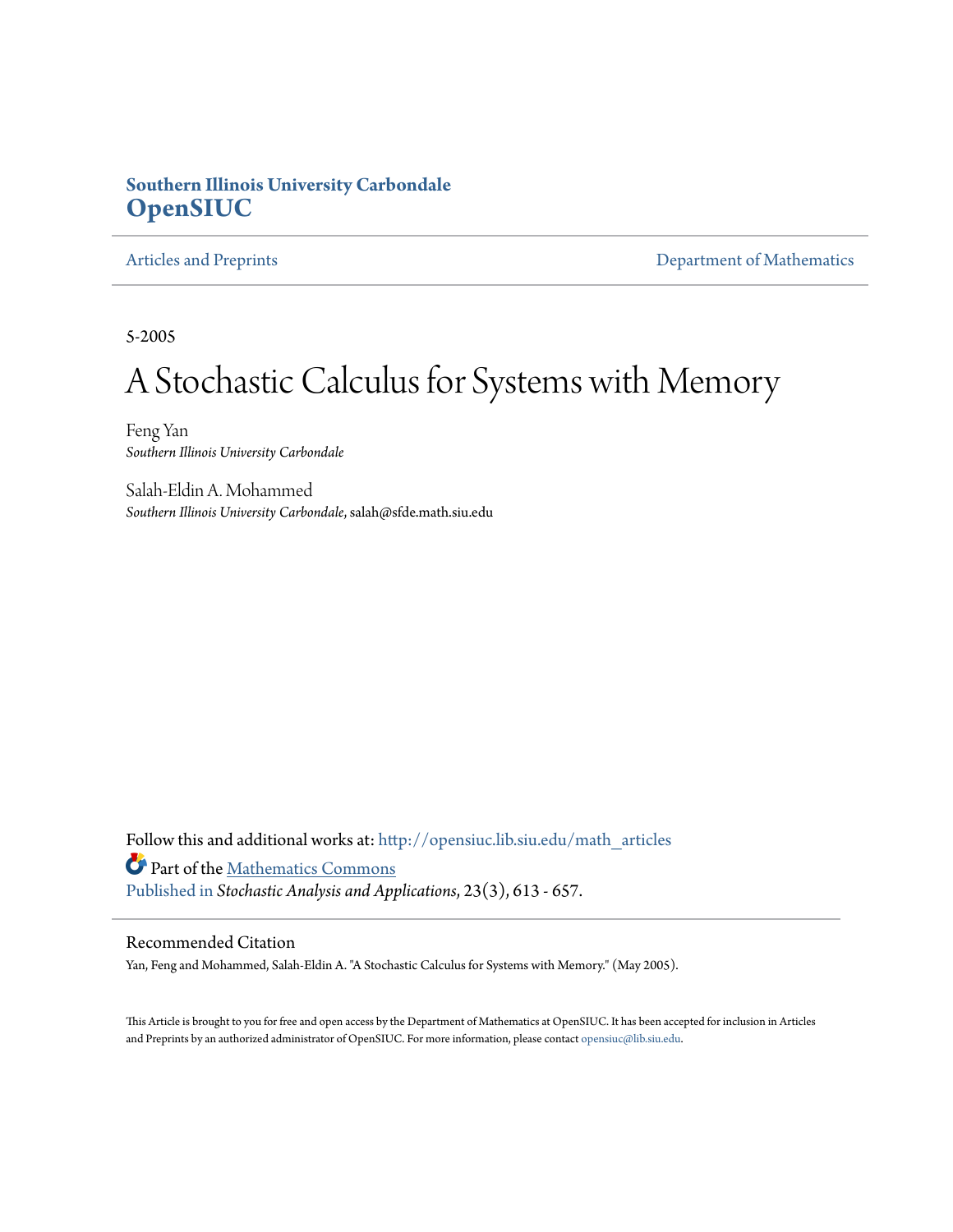## A Stochastic Calculus for Systems with Memory

Feng Yan <sup>∗</sup> Salah Mohammed † ‡

January 23, 2005

#### Abstract

For a given stochastic process  $X$ , its segment  $X_t$  at time t represents the "slice" of each path of X over a fixed time-interval  $[t-r,t]$ , where r is the length of the "memory" of the process. Segment processes are important in the study of stochastic systems with memory (stochastic functional differential equations, SFDEs). The main objective of this paper is to study non-linear transforms of segment processes. Towards this end, we construct a stochastic integral with respect to the Brownian segment process. The difficulty in this construction is the fact that the stochastic integrator is infinite dimensional and is not a (semi)martingale. We overcome this difficulty by employing Malliavin (anticipating) calculus techniques. The segment integral is interpreted as a Skorohod integral via a stochastic Fubini theorem. We then prove Itô's formula for the segment of a continuous Skorohod-type process and embed the segment calculus in the theory of anticipating calculus. Applications of the Itô formula include the weak infinitesimal generator for the solution segment of a stochastic system with memory, the associated Feynman-Kac formula and the Black-Scholes PDE for stock dynamics with memory.

### 1 Introduction

The segment process of a continuous-time stochastic process is an important ingredient in the study and formulation of stochastic differential systems with memory ([13]). Such systems are described by stochastic functional differential equations (SFDEs) of the form

$$
X(t) = \begin{cases} x + \int_0^t G(s, X_s, X(s)) dW(s) + \int_0^t H(s, X_s, X(s)) ds, & t \ge 0\\ \eta(t), & -r \le t < 0, \end{cases}
$$
(1.1)

where  $\eta$  is an initial path in  $V := L^2([-r, 0], R^m)$ , x an initial vector in  $R^m$  and  $r \ge 0$  is the length of the system memory. The solution  $\{X(t) : -r \le t \le a\}$  of the above SFDE is an m-dimensional stochastic process. Its segment process  $\{X_t : 0 \le t \le a\}$  is defined by

$$
X_t(s) := X(t+s), \quad t \ge 0, \quad s \in [-r, 0].
$$
\n(1.2)

‡AMS 1991 subject classifications. Primary 60H05; secondary 60H10, 60H20.

<sup>∗</sup>The research was supported by Dissertation Research Award of Southern Illinois University at Carbondale.

<sup>†</sup>Department of Mathematics, Southern Illinois University at Carbondale Carbondale, IL 62901, USA. Email: salah@sfde.math.siu.edu. Research supported in part by NSF grant DMS-0203368.

Key words and phrases. Itô's formula, segment process, anticipating calculus, Malliavin calculus, weak derivatives.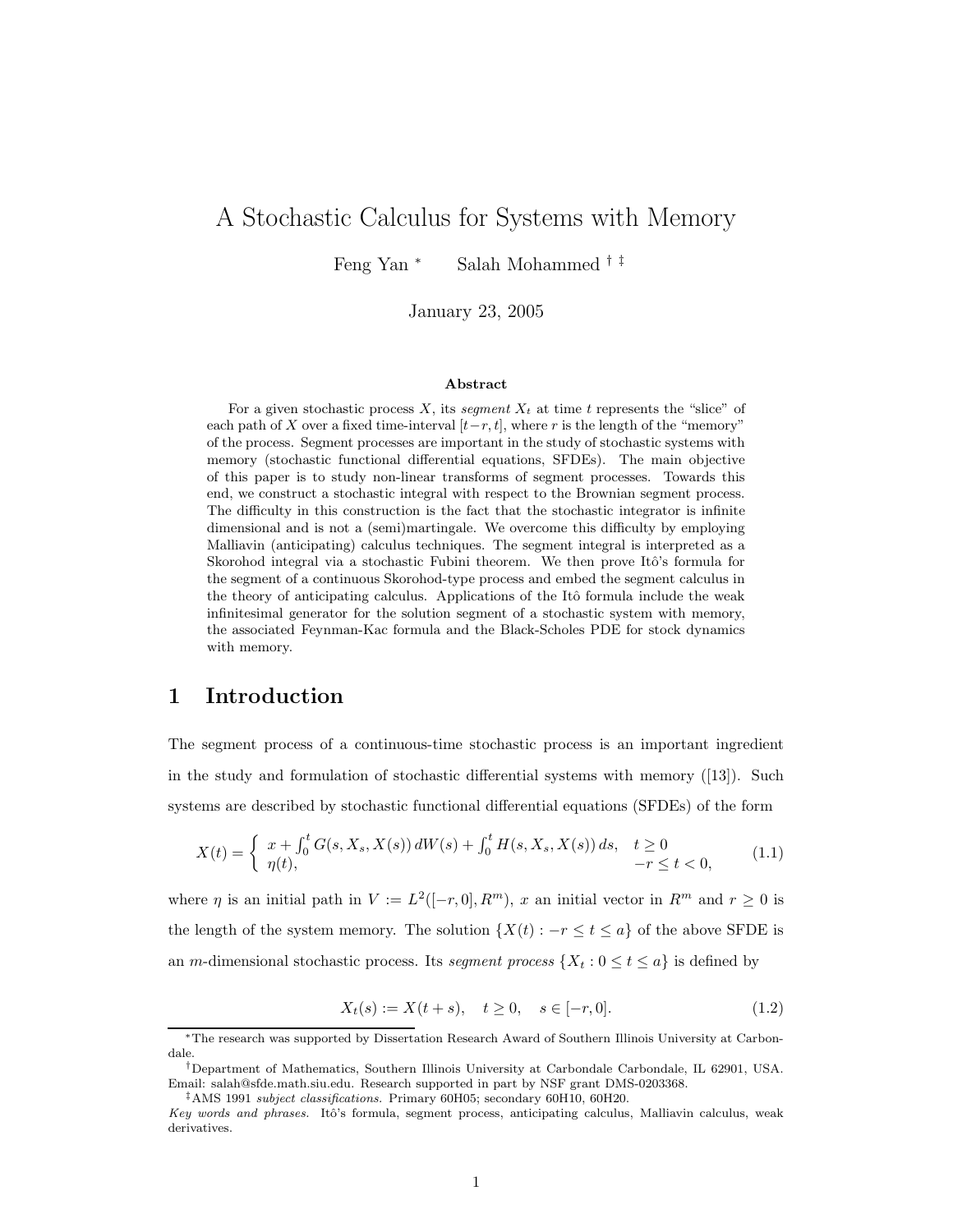Note that the process  $\{X_t\}$  can be viewed as a V-valued process. In this context it is important to distinguish between the *finite-dimensional*  $R^m$ -valued process  $\{X(t)\}\$ and the *infinite-dimensional* segment process  $\{X_t\}$ , both of which appear in the right-hand side of the SFDE (1.1).

To complete the formulation of the SFDE (1.1), suppose  $(\Omega, F, P)$  is a probability space,  $T = [0, a], a > 0$  and  $J := [-r, 0].$  Denote by  $|| \cdot ||_V$  and  $\langle \cdot, \cdot \rangle_V$  the  $L^2$ -norm and inner product (respectively) on the Hilbert space  $V = L^2(J, R^m)$ . The SFDE (1.1) is driven by d-dimensional standard Brownian motion  $\{W(t) = (W^1(t), W^2(t), \dots, W^d(t)) : t \ge 0\}$  on  $(\Omega, F, P)$ . The drift and diffusion coefficients

$$
\begin{cases}\nH: T \times V \times R^m \to R^m \\
G: T \times V \times R^m \to L(R^d, R^m)\n\end{cases} \tag{1.3}
$$

are Lipschitz on bounded sets and satisfy linear growth conditions. Under these conditions, the SFDE  $(1.1)$  has a unique strong solution (c.f. [13], pp. 226 – 228; [14] ). Qualitative properties of solutions of stochastic functional differential equations (SFDEs) and stochastic delay differential equations (SDDEs) have been studied by one of the authors in ([13], [14]).

An important aspect of the stochastic calculus of (1.1) is the study of non-linear transforms  $f(X_t)$ ,  $t \geq 0$ , of the segment  $X_t$  where  $f: V \to R$  belongs to a large class of twice Fréchet differentiable functionals on  $V$ . If one (formally) takes stochastic differentials of the real-valued process  $\{f(X_t)\}\$  with respect to t, one quickly sees the need for an Itô-type formula which will necessarily involve stochastic segment integrals of the form

$$
\int_0^a \langle Y_t, dX_t \rangle_V \tag{1.4}
$$

where  $Y_t$  is an  $L^2(J, R^d)$ -valued process. The goal of this paper is to develop the above stochastic segment integral and its calculus. In particular, we will establish Itô's formula for the segment process  $\{X_t\}$  where X is a general Skorohod-type process of the form:

$$
X(t) = \begin{cases} \eta(0) + \int_0^t u(s) dW(s) + \int_0^t v(s) ds, & t > 0 \\ \eta(t), & -r \le t \le 0. \end{cases}
$$
(1.5)

with coefficients  $u: T \times \Omega \to L(R^d; R^m)$  and  $v: T \times \Omega \to R^m$  that may not be adapted to the Brownian filtration  $(F_t)_{t\geq0}$ . A major difficulty in the construction of the integral (1.4) is the fact that the infinite-dimensional segment process  $\{X_t\}$  is in general not a semimartingale. However, we will overcome this difficulty by appealing to Malliavin calculus techniques.

One possible application of the Itô formula is to study the convergence rates of (strong and weak) numerical schemes of stochastic delay equations. Other potential applications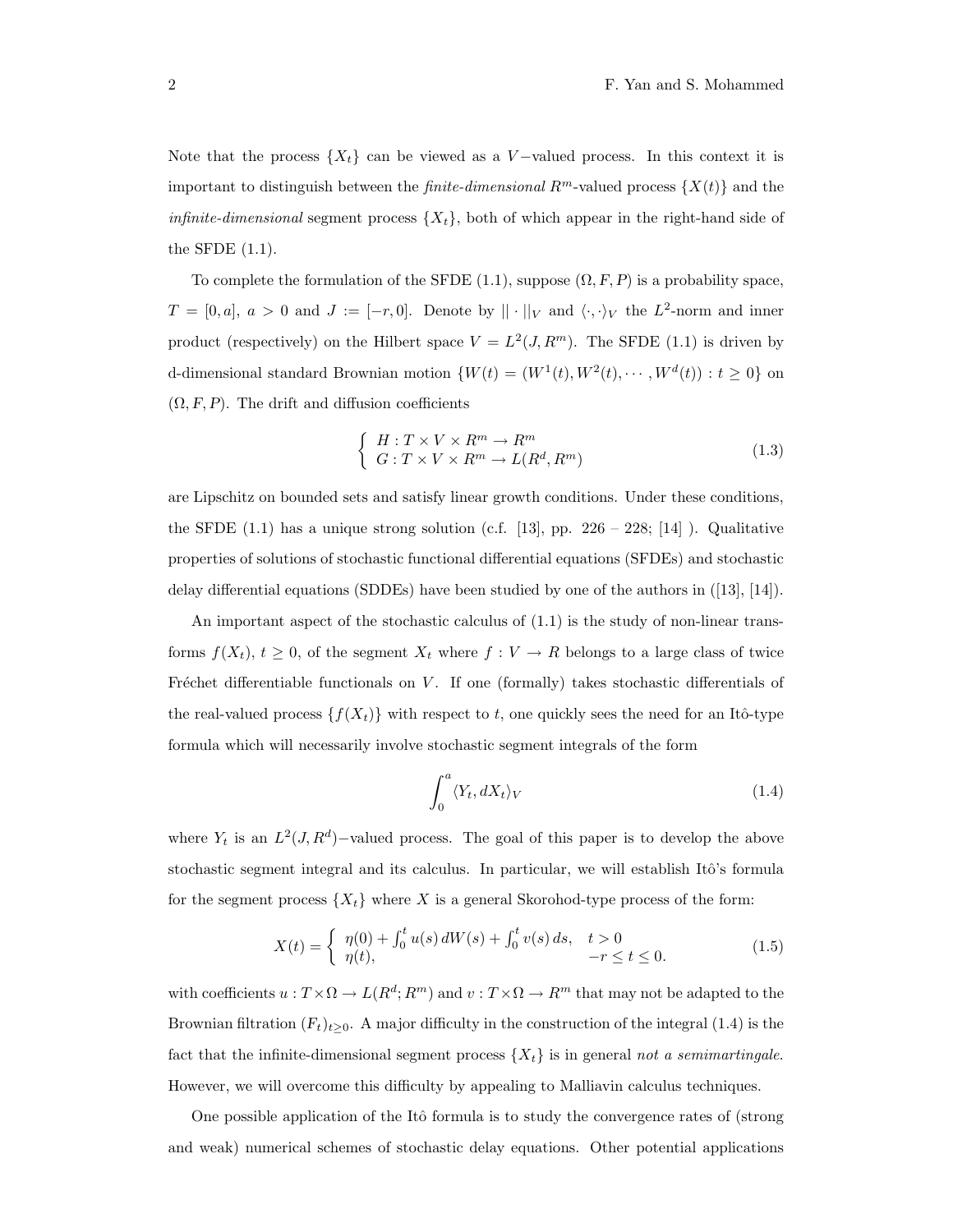include developing new models in mathematical finance based upon SFDEs, and evaluating path dependent financial, energy and weather derivatives.

The paper is organized as follows. First, we define the stochastic integral with respect to the Brownian segment using the Skorohod integral (Sections  $2 - 4$ ). Secondly, in Sections 5-7, we study the weak derivatives of V-valued random variables and the  $L^2$  approximation of the segment integral. In Section 8, we prove an Itô formula for processes of the form  ${f(t, X_t, X(t))}$  where  $f: T \times V \times R^m \to R$  is a sufficiently regular non-linear functional. Finally, in Section 9, we study the weak infinitesimal generator of a stochastic functional differential equation, establish the Feynman-Kac formula and derive the Black-Scholes PDE for the pricing of past-dependent financial assets.

We now introduce some notation which will be used throughout this article. Suppose E and F are two Banach spaces. Denote by  $C_b(E; F)$  the space of all bounded functions from E to F, which are uniformly continuous on bounded sets, and by  $C_b^1(E; F)$  the set of all functions  $f \in C_b(E; F)$  which are Fréchet differentiable, with Fréchet derivative  $f' \in$  $C_b(V; L(E; F))$ . Set  $W(t) := 0$  if  $t < 0$ .

### 2 Difficulty in defining the Brownian segment integral.

Although we can define the stochastic integral with respect to an infinite dimensional martingale, ([4, 6, 20]), we can not apply this definition to the Brownian segment process because it is not a  $L^2(J; R^d)$ -valued (or  $C(J; R^d)$ -valued) martingale. As we shall show in Section 5, it is more difficult to define the segment integral for the  $C(J; R<sup>d</sup>)$ -valued case than for the  $L^2(J; R^d)$ -valued case. This difficulty may be attributed to the fact that the Banach space  $C(J; R^d)$  is not smooth.

One of the mild conditions (Condition A) for the existence of McShane's integral ([12], p. 102, [5], p. 23) is the following:

Condition A: There exist constants  $K > 0$ , and  $\delta > 0$  such that if  $0 \leq s < t \leq a$  and  $t - s < \delta$ , then almost everywhere

$$
||E_s(W_t - W_s)||_V \le K(t - s),
$$
\n(2.1)

where  $V = L^2(J; R^d)$ ,  $E_s(W_t - W_s) := E(W_t - W_s | F_s)$ , and  $\{F_t\}$  is the filtration of the Brownian segment  $\{W_t\}$ .

A V-valued martingale always satisfies Condition A. If  $\{X(t)\}\$ is a sample-continuous d-dimensional stochastic process adapted to a filtration  ${F_t}$ , then the  $C(J; R<sup>d</sup>)$ -valued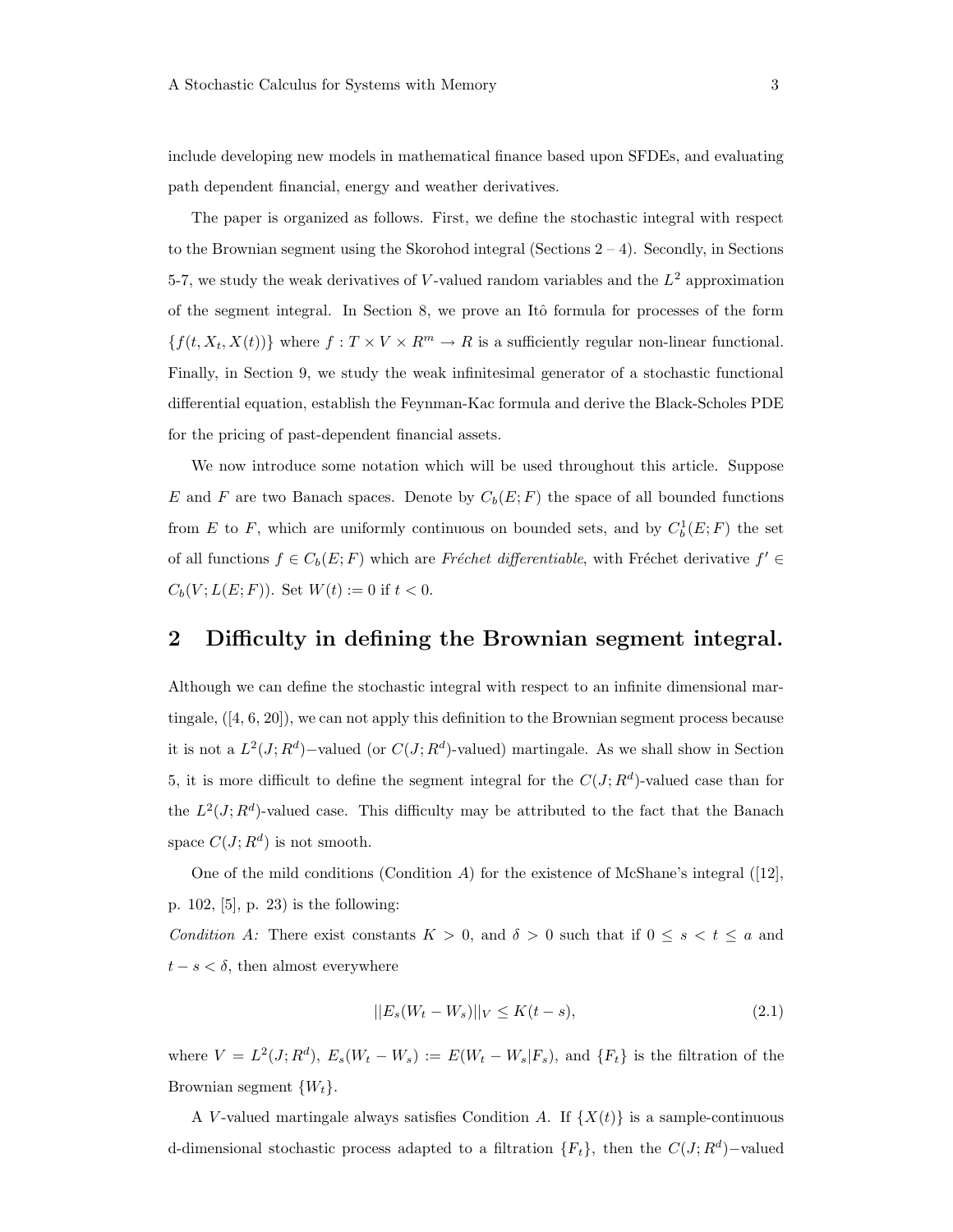segment process  $\{X_t\}$  is also adapted to  $\{F_t\}$  (c.f. [13], p. 30). By continuity of the embedding  $I: C(J; R^d) \to L^2(J; R^d)$ , it follows that  $\{X_t\}$  is also  $\{F_t\}$ -adapted as an  $L^2(J; R^d)$ -valued process.

**Proposition 2.1** Let  $\{W(t) : t \geq -r\}$  denote d-dimensional Brownian motion. As an  $L^2(J;R^d)$ -valued process, the Brownian segment process  $\{W_t\}$  satisfies Condition A for the existence of McShane's integral if and only if  $r = 0$ . In particular,  $\{W_t\}$  is an an  $L^2(J; R^d)$ valued martingale if and only if  $r = 0$ . Similar assertions hold if  $W_t$  is viewed as a  $C(J; R^d)$ valued process.

*Proof* Let  $V = L^2(J; R^d)$ , where  $J := [-r, 0]$  and  $r \ge 0$ . Assume that  $\{W_t, F_t\}$  satisfies Condition A as a V-valued process. Then there exist constants  $K > 0$  and  $\delta > 0$  such that if  $0 \le s < t \le \min(\delta, r)$ , then  $||E_s(W_t - W_s)||_V \le K(t-s)$ , a.s.. Now for any  $h \in [-r, s-t]$ , we have

$$
E_s(W_t - W_s)(h) = E(W_t - W_s|F_s)(h)
$$
  
=  $E(W(t + h) - W(s + h)|F_s) = W(t + h) - W(s + h)$  a.s.

This holds because  $W_t : \Omega \to C(J, R^d)$  is Bochner integrable, and the Bochner integral commutes with evaluations.

Now view  $\{W_t\}$  as an  $L^2(J, R^d)$ -valued process. Using the above identity, we obtain

$$
|K(t-s)|^2 \geq ||E_s(W_t - W_s)||_V^2 = \int_{-r}^0 |E_s(W(t) - W(s)(h)|^2 dh
$$
  
 
$$
\geq \int_{-r}^{s-t} |W(t+h) - W(s+h)|^2 dh
$$

a.s.. Taking expectations in the above inequality, it follows that

$$
K^{2}(t-s)^{2} \ge \int_{-r}^{s-t} E|W(t+h) - W(s+h)|^{2} dh = d(t-s)[(s-t) + r]
$$
 (2.2)

Dividing both sides of the above inequality by  $(t - s)$  and letting  $s \to t-$  gives  $r = 0$ . Conversely, suppose  $r = 0$ . Then  $J = \{0\}$  and  $L^2(J; R^d)$ ,  $\{W_t\}$  may be identified with  $R^d$ ,  $\{W(t)\}$  respectively. Since  $\{W(t)\}$  is a martingale, then so is  $\{W_t\}$ .

The second assertion of the proposition follows easily from the second.

The last assertion for the  $C(J; R^d)$ -valued segment  $\{W_t\}$  follows from the above argument because the embedding  $I: C(J; R^d) \to L^2(J; R^d)$  is continuous.

In view of Proposition 2.1, it is not possible to define the stochastic integral (1.4) in the classical Itô sense when the delay r is positive. However, we may formally rewrite the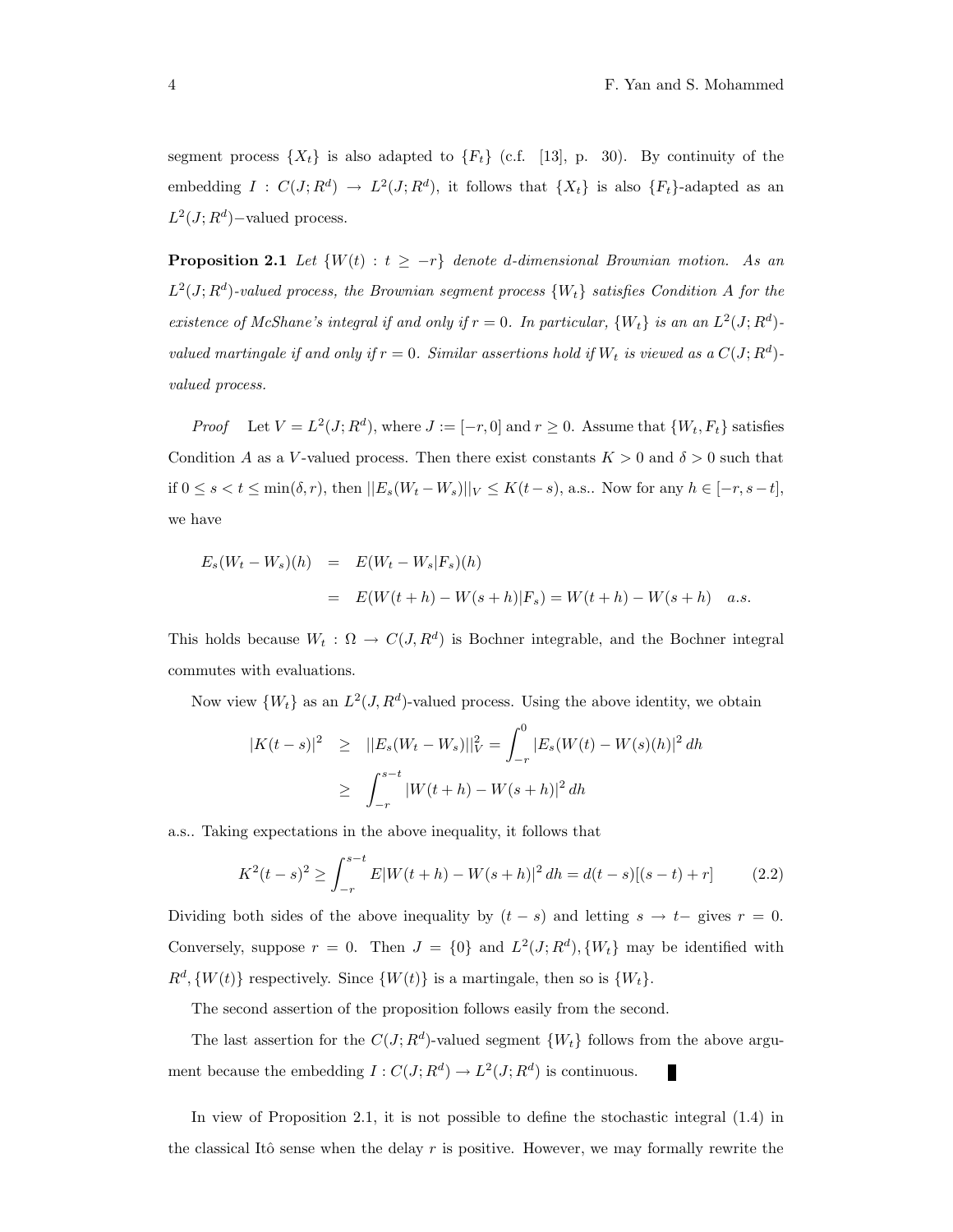segment integral (1.4) as follows:

$$
\int_0^a \langle Y_t, dW_t \rangle_V = \int_{-r}^0 \int_0^a Y_t(s) \, dW(t+s) \, ds = \int_{-r}^0 \int_s^{a+s} Y_{t-s}(s) \, dW(t) \, ds \tag{2.3}
$$

Note that for any fixed  $s \in [-r, 0)$ , the  $R^d$ -valued process  $\{Y_{t-s}(s), t \in [0, a+s]\}\$  may not be  $(F_t)$ -adapted (even if  $\{Y_t\}$  is). This suggests that we can overcome the difficulty by using the Skorohod integral. Indeed, in Section 4, we define the above segment integral as a Skorohod integral. To do this, we will need to impose appropriate generalized "smoothness" requirements on the integrand. In the following section, we will give a brief introduction to the basic concepts of anticipating stochastic calculus.

### 3 A Brief outline of anticipating calculus.

Anticipating stochastic calculus is used in the study of stochastic differential equations with non-adapted initial values ([17], Section 3.3, and [19]). Anticipating stochastic calculus has also been applied by Bell and Mohammed to establish the existence of smooth densities of solutions to stochastic delay differential equations (SDDE's) ([2]). In this paper, we shall use anticipating stochastic calculus to define the segment integral and prove Itô's formula for segments of solutions of stochastic functional differential equations (SFDE's) .

The following outline of anticipating calculus is adopted from Nualart and Pardoux ([16]) and Nualart  $([17])$ . Cf. also  $([18])$ , Malliavin  $([11])$  and Kuo  $([10])$ .

We denote by D the Malliavin differentiation operator (c.f. [16], Section 2). Let F be a random variable which belongs to the domain of  $D$ . Its derivative  $DF$  is a stochastic process  $\{D_t F, t \in T\}$ . The derivative  $DF$  may be considered as a random variable taking values in the Hilbert space  $H = L^2(T, R^d)$ . More generally, the N-th derivative of F,  $D^N F := D_{s_1}^{j_1} \dots D_{s_N}^{j_N} F$  is an  $H^{\hat{\otimes}_2 N}$ -valued random variable (c.f. Appendix A). For any integer  $N \geq 1$  and any real number  $p > 1$  we denote by  $\mathbb{D}^{N,p}$  the Banach space of all the random variables having all the *i*-th derivatives belonging to  $L^p(\Omega, H^{\hat{\otimes}_2 i})$  ( $1 \leq i \leq N$ ), with the norm  $|| \cdot ||_{N,p}$  defined by

$$
||F||_{N,p} = ||F||_p + ||||D^N F||_{(2)}||_p,
$$
\n(3.1)

where  $||\cdot||_{(2)}$  denotes the Hilbert-Schmidt norm in  $H^{\hat{\otimes}_2N},$  i.e.,

$$
||D^N F||_{(2)}^2 = \sum_{j_1,\dots,j_N=1}^d \int_{T^N} E[(D^N F)_{s_1,\dots,s_N}^{j_1,\dots,j_N}]^2 ds_1 \dots ds_N.
$$
 (3.2)

(Cf. [16], Section 2.)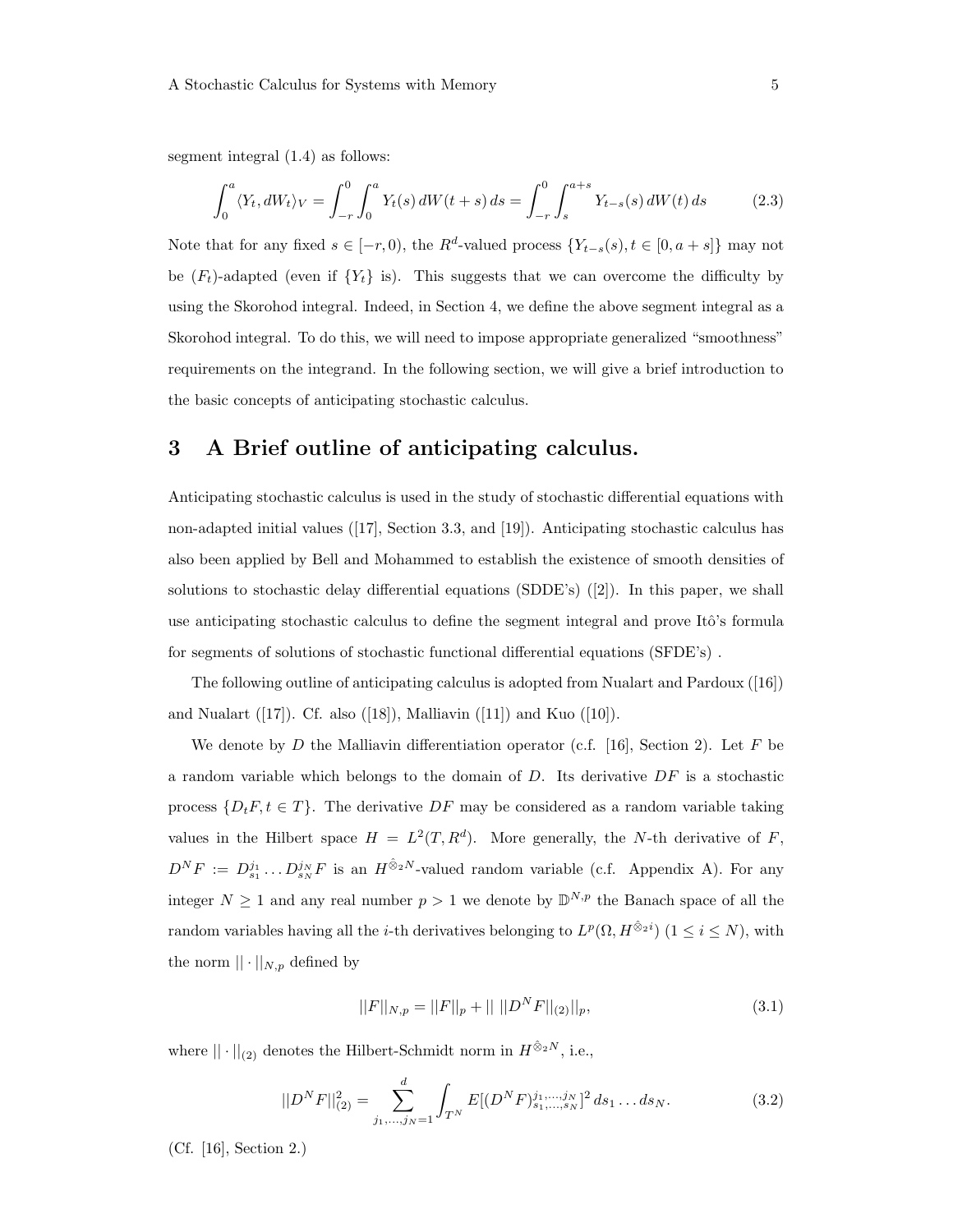For  $N = 1$  and  $p = 2$ , the space  $\mathbb{D}^{1,2}$  is a Hilbert space with the scalar product

$$
\langle F, G \rangle_{1,2} = E(FG) + E(\langle DF, DG \rangle_H). \tag{3.3}
$$

We have the chain rule for differentiation ([17], p.29): Let  $\phi: R^m \to R$  be a continuously differentiable function with bounded partial derivatives, and fix  $p > 1$ . Suppose that  $F =$  $(F^1, \ldots, F^m)$  is a random vector whose components belong to the space  $\mathbb{D}^{1,p}$ . Then  $\phi(F) \in$  $\mathbb{D}^{1,p}$ , and

$$
D(\phi(F)) = \sum_{i=1}^{n} \frac{\partial \phi}{\partial x_i}(F) DF^i.
$$

For a more detailed study of the differential operator D, the reader may refer to Nualart and Zakai  $([18])$ , Malliavin  $([11])$  and Kuo  $([10])$ .

We denote by  $\delta$  the *divergence operator, Dom*  $\delta$  the domain of  $\delta$ , and  $\delta(u)$  the *Skorohod* stochastic integral of the d-dimensional process  $u \in Dom \delta$ , i.e.,

$$
\delta(u) = \int_{T} u(t) \cdot dW(t) = \sum_{i=1}^{d} u^{i}(t) dW^{i}(t).
$$
 (3.4)

The divergence operator transforms square integrable processes into random variables. Actually  $\delta$  is the adjoint operator of D (c.f. [10], Section 9.4 and Section 13.4, [3] Section 5.5.8). In Section 4, we will define the segment integral (1.4) as an adjoint of a differential operator. Since adjoint operators of densely defined operators are always closed, the operator  $\delta$  is closed. The Itô integral is a particular case of the Skorohod stochastic integral ([17], section 1.3.2). The set  $Dom \delta$  is not easy to handle and it is more convenient to deal with processes belonging to some subset of  $Dom \delta$ .

We denote by  $\mathbb{L}^{1,2}$  the class of all processes  $u \in L^2(T \times \Omega)$  such that  $u(t) \in \mathbb{D}^{1,2}$  for almost all t, and there exists a measurable version of the two-parameter process  $D_s u(t)$ satisfying  $E \int_T \int_T (D_s u(t))^2 ds dt < \infty$  ([16], Definition 3.3, [17], p. 38). It can be shown that  $\mathbb{L}^{1,2}$  is a Hilbert space with the norm

$$
||u||_{1,2}^{2} = ||u||_{L^{2}(T \times \Omega)}^{2} + ||Du||_{L^{2}(T^{2} \times \Omega)}^{2}, \quad u \in \mathbb{L}^{1,2}.
$$
\n(3.5)

Note that  $\mathbb{L}^{1,2}$  is isomorphic to  $L^2(T;\mathbb{D}^{1,2})$ . For every  $p>1$  and any positive integer k we denote by  $\mathbb{L}^{k,p}$  the space  $L^2(T;\mathbb{D}^{k,p})$ . The operator  $\delta$  is bounded from  $\mathbb{L}^{k,p}$  into  $\mathbb{D}^{k-1,p}$ , for all  $k \geq 1$ , and  $p \geq 1$  ([17], Proposition 1.5.4).

We denote by  $\mathbb{L}_{d}^{k,p}$  the set of d-dimensional processes whose components are in  $\mathbb{L}^{k,p}$ . We also denote by  $\mathbb{D}_{d,loc}^{k,p}$  ( $\mathbb{L}_{d,loc}^{k,p}$ ) the set of random variables that are "locally" in  $\mathbb{D}_{d}^{k,p}$  ( $\mathbb{L}_{d}^{k,p}$ )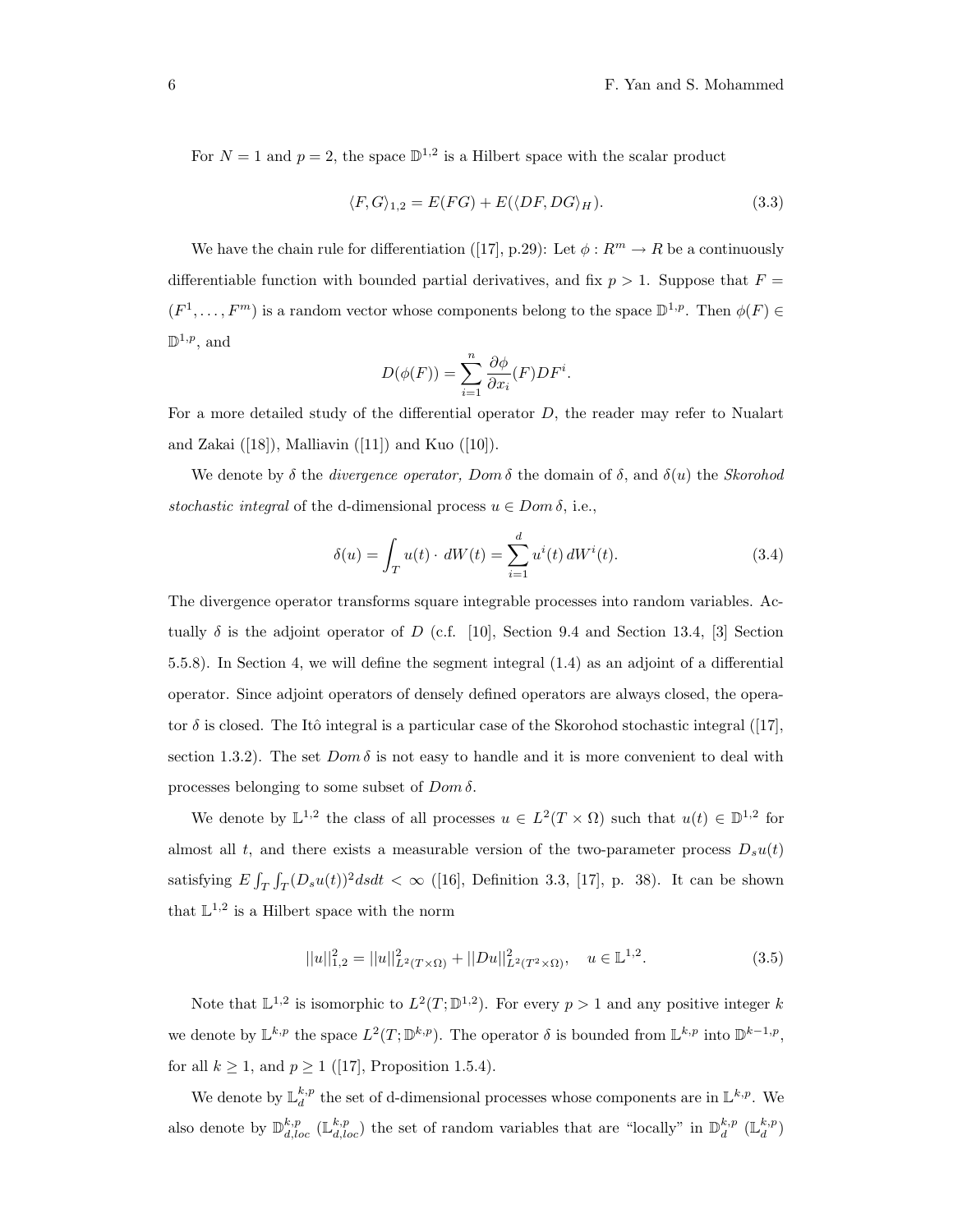(c.f. [17], p. 45). If  $u \in \mathbb{L}^{k,p}_{d,loc}$ , the Skorohod integral  $\int_T u(t) \cdot dW(t)$  is also defined by using equation (3.4).

We say that a processes  $u \in \mathbb{L}_d^{1,2}$  is in the class  $\mathbb{L}_{d,C}^{1,2}$  if there exists a neighborhood A of the diagonal in  $[0, a]^2$  such that

(1) there exists a version of Du, so that the mappings  $t \hookrightarrow D_s u(t)$  is continuous from [0, a] into  $L^2(\Omega; L(R^d; R^d))$ , uniformly with respect to s, on  $A \cap \{s \leq t\}$ ;

(2) there exists a version of Du, so that the mappings  $t \hookrightarrow D_s u(t)$  is continuous from [0, a] into  $L^2(\Omega; L(R^d; R^d))$ , uniformly with respect to s, on  $A \cap \{s \ge t\}$ ;

(3)  $\sup_{(s,t)\in A} E(|D_s u(t)|^2) < \infty.$  ([16], Definition 7.2.)

The space  $\mathbb{L}^{1,2}_{d,C,loc}$  is the class of all processes that are locally in  $\mathbb{L}^{1,2}_{d,C}$ . For any  $u \in \mathbb{L}^{1,2}_{d,C}$ , the following limits

$$
D_t^{\pm}u(t) = \lim_{\epsilon \downarrow 0} \sum_{i=1}^d D_t^i u^i(t \pm \epsilon)
$$
\n(3.6)

exist in  $L^2(\Omega)$  uniformly in t. We set  $\bigtriangledown := D^+ + D^-$ , i.e.,  $(\bigtriangledown u)(t) := D_t^+ u(t) + D_t^- u(t)$ .

Suppose that  $u = \{u(t), 0 \le t \le a\}$  is a Skorohod integrable process. In general, a process of the form  $uI_{(s,t]}$  may not be Skorohod integrable ([17], Exercise 3.2.1). Let us denote by  $\mathbb{L}^s_d$  the set of all processes u such that  $uI_{[0,t]}$  is Skorohod integrable for each  $t \in [0, a]$ . Notice that the space  $\mathbb{L}_d^{1,2}$  is a subspace of  $\mathbb{L}_d^s$ . When u belongs to  $\mathbb{L}_d^s$ , we define its indefinite Skorohod integral by

$$
\int_0^t u(s) \cdot dW(s) := \delta(uI_{[0,t]}). \tag{3.7}
$$

### 4 Definition of the stochastic segment integral.

Recall that  $J = [-r, 0]$  and  $T = [0, a]$ . Assume  $V = L^2(J; R^m)$  and  $H = L^2(T; R^m)$ . Let  $H \oplus V$  be the direct sum of H and V,  $H \otimes_2 V$  be the tensor product of H and V (under the  $\epsilon$  – topology, c.f. [21], Section 8), and  $H\hat{\otimes}_2 V$  the completion of  $H\otimes_2 V$ . Then  $H \oplus V \cong L^2([-r, a]; R^m)$  and  $H \hat{\otimes}_2 V \cong L^2(J \times T; R^m)$ . In Appendix A, we state some basic results on tensor product spaces.

We now extend the definition of  $\mathbb{D}^{k,p}$  and the operator D to an infinite-dimensional setting (c.f. [17], p. 61). For a Banach space  $G$ , we denote by  $S(G)$  the class of of all smooth G-valued random variables of the form

$$
\Psi = \sum_{i=1}^{n} F_i \eta_i, \quad F_i \in S, \eta_i \in G,
$$
\n(4.1)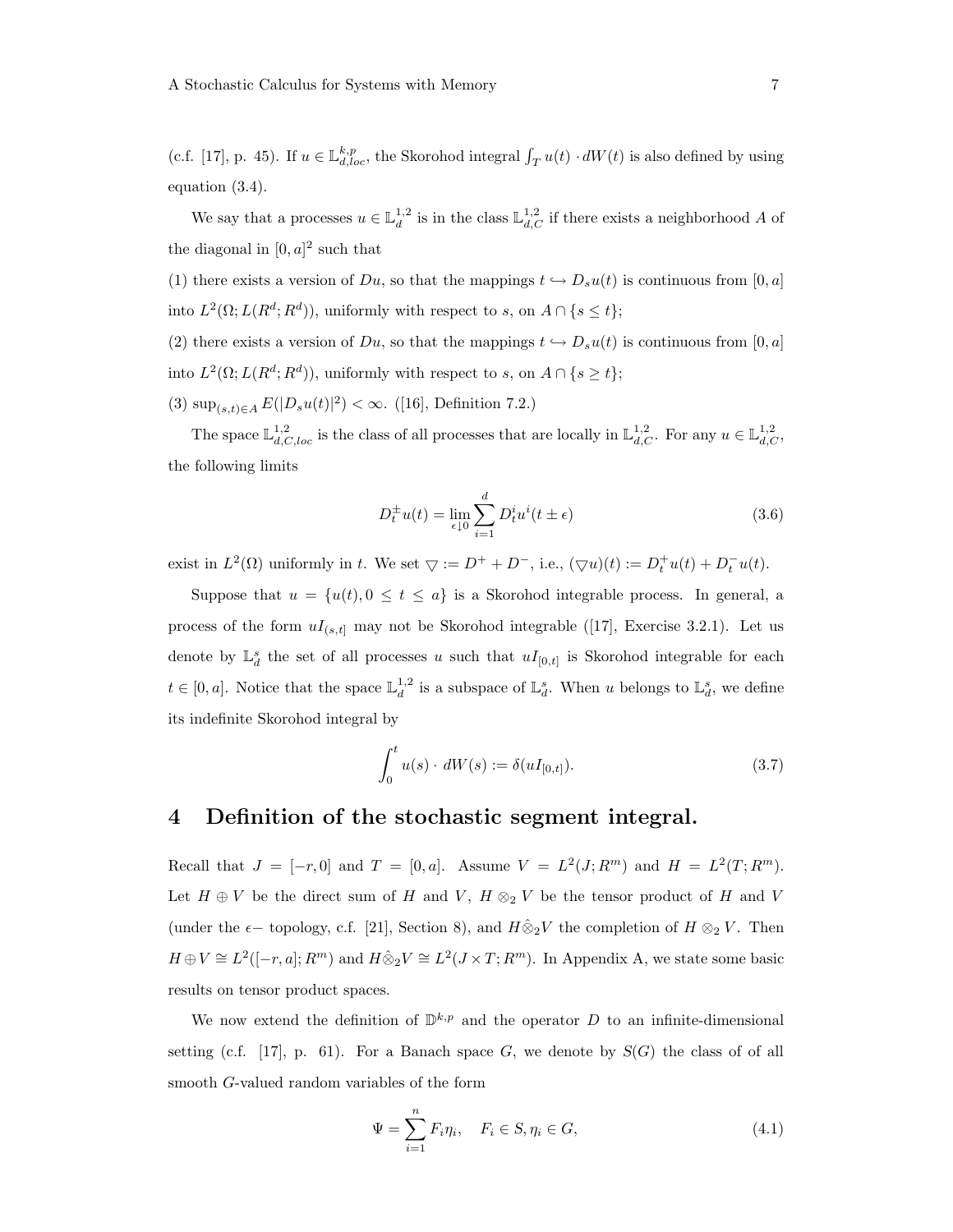where S is the class of all smooth random variables (c.f.  $[16]$ , section 2). We define

$$
D^k \Psi := \sum_{i=1}^n (D^k F_i) \otimes \eta_i, \quad k \ge 1.
$$
\n
$$
(4.2)
$$

For  $k \in N$ ,  $p \geq 1$ , we define  $\mathbb{D}^{k,p}(G)$  to be the completion of  $S(G)$  with respect to the norm

$$
||\Psi||_{k,p,G} = [E||\Psi||_G^p + \sum_{j=1}^k E(||D^j\Psi||_{L^2(T^j)\hat{\otimes}G}^p)]^{\frac{1}{p}}.
$$
\n(4.3)

Note that  $\mathbb{D}^{1,2}(H) \cong \mathbb{L}_d^{1,2}$ . Suppose  $x \in \mathbb{D}^{1,2}(L^2(J;R)) \cong L^2(J; \mathbb{D}^{1,2})$ , then for almost all  $s \in J$ ,  $x(s) \in \mathbb{D}^{1,2}$  and there is a measurable version of the two-parameter process  $Dx := \{D_tx(s) : t \in T, s \in J\}$  such that  $Dx \in L^2(\Omega \times T \times J)$ .

Now let us define the *segment operator*  $\Gamma : H \oplus V \to H \hat{\otimes}_2 V$  by

$$
\Gamma \phi(t, s) := \phi(t + s), \quad s \in J, t \in T, \phi \in H \oplus V. \tag{4.4}
$$

Denote  $\Gamma_t \phi := \phi_t$ , for  $t \in T$  and  $\phi \in H \oplus V$ , where  $\phi_t(s) := \phi(t+s)$  for  $s \in J$ . Clearly  $\Gamma$  is bounded linear. One may check that D and  $\Gamma$  commute on processes, i.e., if  $\phi \in \mathbb{L}_d^{1,2}$ , then

$$
D_s \Gamma_t \phi = \Gamma_t D_s \phi. \tag{4.5}
$$

We denote by  $\Gamma^*: H \hat{\otimes}_2 V \to H \oplus V$  the adjoint of  $\Gamma$ , i.e., for  $\eta \in H \hat{\otimes}_2 V$  and  $\phi \in H \oplus V$ ,

$$
\langle \Gamma^* \eta, \phi \rangle_{H \oplus V} = \langle \eta, \Gamma \phi \rangle_{H \hat{\otimes}_2 V}.
$$
\n(4.6)

From  $(4.6)$  we can find the expression for  $\Gamma^*\eta$ . Actually, simple algebra yields

$$
\langle \Gamma^* \eta, \phi \rangle_{H \oplus V} = \int_{-r}^a \phi(t) \cdot \int_{-r}^0 \eta(t-s, s) I_{[t-a, t]}(s) \, ds \, dt. \tag{4.7}
$$

Therefore  $\Gamma^*\eta$  can be written as:

$$
\Gamma^* \eta(t) = \int_{-r}^0 \eta(t - s, s) I_{[t - a, t]}(s) \, ds = \int_0^a \eta(s, t - s) I_{[t, t + r]}(s) \, ds. \tag{4.8}
$$

Denote by  $P_H$  and  $P_V$  the projections

$$
\begin{cases}\nP_H: H \oplus V \to H \\
P_V: H \oplus V \to V.\n\end{cases} \tag{4.9}
$$

and define  $\Gamma_H^* := P_H \circ \Gamma^*$  and  $\Gamma_V^* := P_V \circ \Gamma^*$ . It is easy to show that  $\Gamma(H \oplus V)$  is a closed subspace of  $H\hat{\otimes}_2 V$ .

The operator  $\Gamma_H^*$  is a bridge connecting SFDE to the Skorohod integral. It plays an important role in our definition of the segment integral.  $\Gamma_H^*$  and equation (4.5) allow us to study segment processes using anticipating stochastic calculus.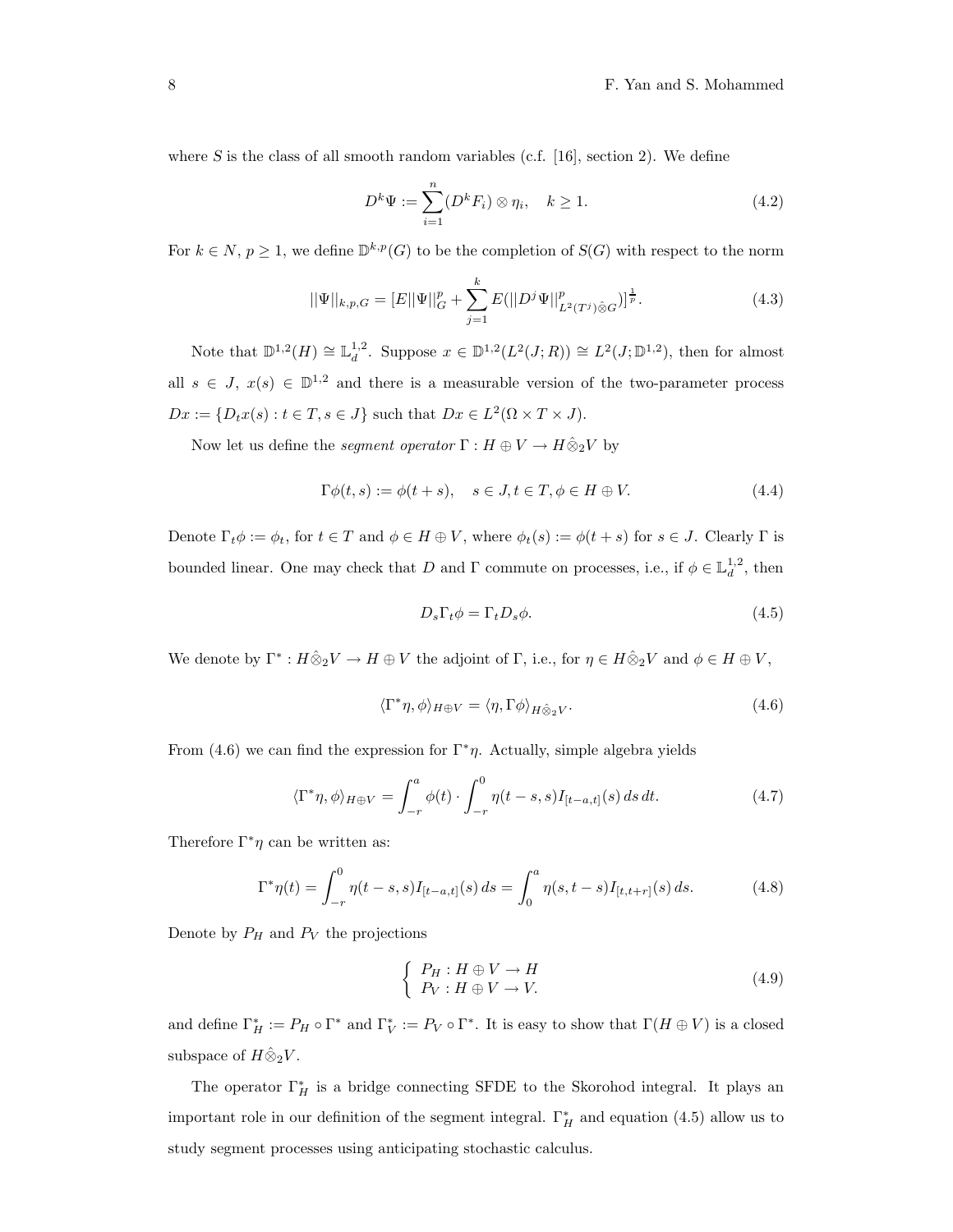**Definition 4.1** Suppose  $W = \{W(t)\}\$ is a m-dimensional standard Brownian motion. Denote by  $\delta$  the divergence operator and  $Dom \delta$  its domain, for a two parameter process  $X \in (\Gamma_H^*)^{-1}(Dom \delta)$ , the *Skorohod segment integral* of X with respect to the Brownian segment  $\{W_t\}$  is defined by

$$
\int_0^a \langle X_t, dW_t \rangle_V := \delta(\Gamma_H^* X). \tag{4.10}
$$

For a V-valued stochastic process  $X = \{X_t\}$ , if the Stratonovich integral (c.f. [17] Definition 3.1.1)  $\delta^{s}(\Gamma_{H}^{*}(X))$  of  $\Gamma_{H}^{*}(X)$  exists, then we define the *Stratonovich segment integral* of X with respect to the Brownian segment  $\{W_t\}$  as

$$
\int_0^a \langle X_t, \circ dW_t \rangle_V := \delta^s(\Gamma_H^*(X)).\tag{4.11}
$$

It is easy to see that  $\mathbb{D}^{1,2}(H \hat{\otimes}_2 V) \subset (\Gamma_H^*)^{-1}(Dom \delta)$ . The norm  $||\cdot||_{1,2,V}$  on  $\mathbb{D}^{1,2}(H \hat{\otimes}_2 V)$ is defined by  $(4.3)$ , i.e.,

$$
||X||_{1,2,V} = ||X||_{L^{2}(\Omega;H\hat{\otimes}_{2}V)} + ||DX||_{L^{2}(\Omega;H\hat{\otimes}_{2}H\hat{\otimes}_{2}V)} \tag{4.12}
$$

If we use  $D^*$  to denote  $\delta$  (as the adjoint of D), then  $D^*\Gamma_H^* = D^*P_H\Gamma^* = (\Gamma P_H^*D)^*$ , and the operator  $\Lambda := \Gamma P_H^* D$  is a continuous differential operator from  $\mathbb{D}^{k,p}$  to  $\mathbb{D}^{k-1,p}(H \hat{\otimes}_2 V)$ .

The next result ([17] Exercise 3.2.8) is a stochastic Fubini Theorem.

**Lemma 4.2** Consider a random field  $\{u_t(x): t \in [0, a], x \in G\}$ , where G is an open set in  $R^m$ , such that  $u \in L^2(\Omega \times [0, a] \times G)$ . Suppose that for each  $x \in R^m$ ,  $u(x) \in Dom \delta$  and  $E \int_G |\delta(u(x))|^2 dx < \infty$ . Then the process  $\{\int_G u_t(x) dx : t \in [0, a]\}$  is Skorohod integrable and

$$
\delta(\int_G u_1(x) dx) = \int_G \delta(u_1(x)) dx.
$$
\n(4.13)

# 5  $L^2$  approximation.

Recall  $T = [0, a], J = [-r, 0], C = C(J; R<sup>m</sup>),$  and  $V = L<sup>2</sup>(J; R<sup>m</sup>)$ . In this section we shall derive some useful results for approximating elements of the Hilbert space  $V$ . As we shall see later, these approximation results are crucial for the approximation of segment integrals and the proof of Itô's formula for segment processes.

We denote a vector by a vector header (i.e.,  $\vec{x}$ ), a matrix by a bold style letter (i.e., **X**), and  $L(R^m; R^k)$  (or  $R^{km}$ ) the vector space of all k by m matrices. We skip the vector header if  $\eta$  is a vector-valued function. If **A** is a matrix, we denote by  $a_{ij}$  its entry at the *i*-th row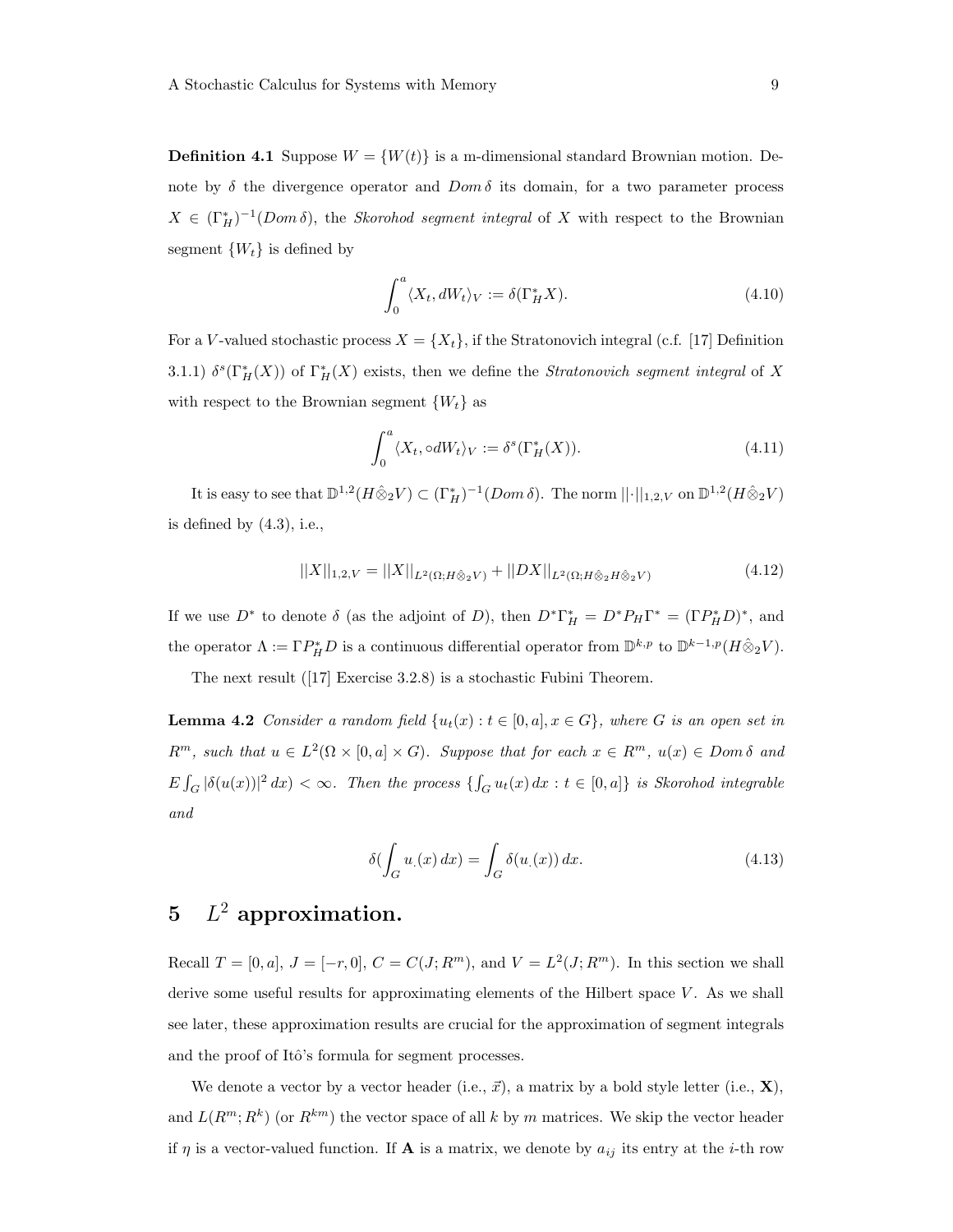and j-th column and by  $\vec{a}^i$  its i-th row. We also write **X** as  $(x_{ij})_{k \times m}$ . If  $\eta$  is a matrix-valued function, we denote by  $\eta^{ij}$  its entry at the *i*-th row and *j*-th column and by  $\eta^i$  its *i*-th row. Let us adopt the ideas of "tame" function and "quasitame" function ([13] Definition 4.4.2) to define two series of linear approximations:

Suppose  $\Pi_k : -r \leq s_1 < \cdots < s_k \leq 0$  is a partition of  $[-r, 0]$ , and  $||\Pi_k|| := \max_{2 \leq i \leq k} (s_i$  $s_{i-1}$ ). Denote by  $\underline{s}^k$  the k-tuple  $(s_1, \ldots, s_k)$ . If  $\eta : [-r, 0] \to R$  is defined everywhere in  $[-r, 0]$ , we denote by  $P_{\underline{s}^k}$  the projection associated with  $\Pi_k$ :

$$
P_{\underline{s}^k}(\eta) := (\eta(s_1), \dots, \eta(s_k)).\tag{5.1}
$$

With abusing the notation  $\underline{s}^k$ , we also define the  $L^2$  projection  $Q_{\underline{s}^k}$  for  $\eta \in L^2(J;R)$  as

$$
Q_{\underline{s}^k}(\eta) := \left(\frac{1}{s_1 - s_0} \int_{s_0}^{s_1} \eta(s) \, ds, \dots, \frac{1}{s_k - s_{k-1}} \int_{s_{k-1}}^{s_k} \eta(s) \, ds\right). \tag{5.2}
$$

If  $\eta = (\eta_1, \dots, \eta_m)' \in L^2(J; R^m)$ , then we define

$$
Q_{\underline{s}^k}(\eta) := (Q_{\underline{s}^k}(\eta_1), \dots, Q_{\underline{s}^k}(\eta_m))'.
$$
\n(5.3)

Suppose **X** is an m by k matrix with entries  $x_{ij}$ . We define the continuous linear embedding  $I_k: R^{mk} \to L^2(J; R^m)$  associated with  $\Pi$  as the step function

$$
I_k(\mathbf{X})(s) := (\sum_{i=1}^k x_{1i} I_{(s_{i-1}, s_i]}(s), \dots, \sum_{i=1}^k x_{mi} I_{(s_{i-1}, s_i]}(s))'. \tag{5.4}
$$

Thus we can define a linear map  $L^2(J; R^m) \to L^2(J; R^m)$  by

$$
\eta \hookrightarrow I_k \circ Q_{\underline{s}^k}(\eta).
$$

Denote  $J_i = I_{(s_{i-1}, s_i]}$  and  $\Delta_i = s_i - s_{i-1}$ . Similarly, if  $\eta \in L^2(J^2; R)$ , we can define a linear map  $L^2(J^2;R) \to L^2(J^2;R)$  by

$$
\eta \hookrightarrow I_{k^2} Q_{\underline{s}^{k^2}}(\eta) := \sum_{i,j=1}^k \frac{J_i \otimes J_j}{\Delta_i \Delta_j} \int_{s_{i-1}}^{s_i} \int_{s_{j-1}}^{s_j} \eta(u,v) \, dv \, du.
$$

If  $\eta = (\eta^{ij})_{m \times m} \in L^2(J^2; L(R^m; R^m))$ , then we define

$$
I_{k^2} \circ Q_{\underline{s}^{k^2}}(\eta) = (I_{k^2} \circ Q_{\underline{s}^{k^2}}(\eta^{ij}))_{m \times m}.
$$
 (5.5)

For each  $k \geq 1$ , the operator  $A_k := I_k \circ Q_{\underline{s}^k}$  has the kernel

$$
a_k(s,t) = \sum_{i=1}^k \frac{1}{s_i - s_{i-1}} I_{(s_{i-1}, s_i]}(s) I_{(s_{i-1}, s_i]}(t).
$$
\n(5.6)

It is a (symmetric) operator of trace class and satisfying  $A_k^2 = A_k$ . The following approximation result plays an important role in this paper.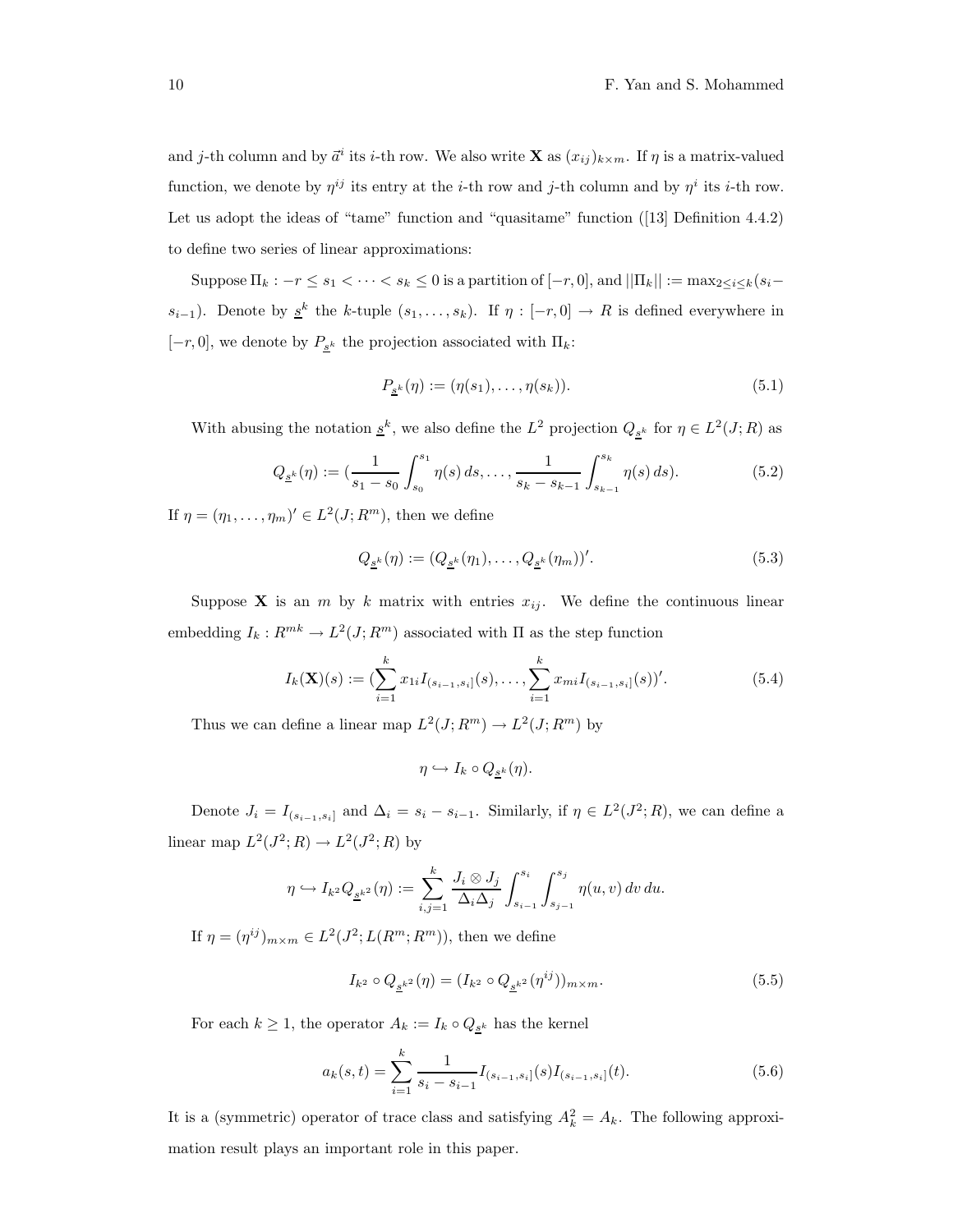**Lemma 5.1** (1) If  $\eta \in V = L^2(J; R^m)$ , then  $||(I_k \circ Q_{S^k})(\eta)||_V \le ||\eta||_V$ , and

$$
\lim_{k \to \infty} || (I_k \circ Q_{\underline{s}^k})(\eta) - \eta ||_V = 0. \tag{5.7}
$$

 $(2)$ If  $\eta \in L^2(J^2; L(R^m; R^m))$ , then

$$
||(I_{k^2} \circ Q_{\underline{s}^{k^2}})(\eta)||_{L^2(J^2;L(R^m;R^m))} \le ||\eta||_{L^2(J^2;L(R^m;R^m))}, \text{ and}
$$

$$
\lim_{k \to \infty} ||(I_{k^2} \circ Q_{\underline{s}^{k^2}})(F) - F||_{L^2(J^2; L(R^m; R^m))} = 0.
$$
\n(5.8)

*Proof* Fix  $\epsilon > 0$ . There exist a continuous function  $g : [-r, 0] \to R^m$  such that  $||\eta - g||_V^2 < \epsilon$ . By uniform continuity of g, there exists  $\delta > 0$  such that

$$
\sup\{|g(x)-g(y)| : x, y \in [-r,0], |x-y| \le \delta\} \le \sqrt{\epsilon}.
$$

Now choose  $k_0$  sufficiently large so that  $|s_i - s_{i-1}| < \delta$  for all  $k \geq k_0$ . Then

$$
\begin{array}{rcl} || (I_k \circ Q_{\underline{s}^k})(g) - g ||_V^2 & = & \int_{-r}^0 \left| \sum_{i=1}^k \frac{I_{(s_{i-1}, s_i]}(s)}{s_i - s_{i-1}} \int_{s_{i-1}}^{s_i} g(v) \, dv - \sum_{i=1}^k I_{(s_{i-1}, s_i]}(s) g(s) \right|^2 ds \\ & = & \int_{-r}^0 \left| \sum_{i=1}^k \frac{I_{(s_{i-1}, s_i]}(s)}{s_i - s_{i-1}} \int_{s_{i-1}}^{s_i} g(v) - g(s) \, dv \right|^2 ds \\ & \leq & r\epsilon, \text{ for all } k \geq k_0. \end{array}
$$

Also for  $\eta$ ,

$$
\begin{array}{rcl} || (I_k \circ Q_{\underline{s}^k}) (\eta) ||_V^2 & = & \displaystyle \int_{-r}^0 | \sum_{i=1}^k \frac{I_{(s_{i-1}, s_i]}(s)}{s_i - s_{i-1}} \int_{s_{i-1}}^{s_i} \eta(v) \, dv|^2 \, ds \\ \\ & \leq & \displaystyle \int_{-r}^0 \sum_{i=1}^k \frac{I_{(s_{i-1}, s_i]}(s)}{s_i - s_{i-1}} \int_{s_{i-1}}^{s_i} |\eta(v)|^2 \, dv \, ds \\ \\ & = & \displaystyle \sum_{i=1}^k \int_{s_{i-1}}^{s_i} |\eta(v)|^2 \, dv = ||\eta||_V^2, \text{ for all } k \geq 1. \end{array}
$$

Therefore

$$
||(I_k \circ Q_{\underline{s}^k})(\eta) - \eta||_V \le ||(I_k \circ Q_{\underline{s}^k})(\eta - g)||_V + ||(I_k \circ Q_{\underline{s}^k})(g) - g||_V + ||g - \eta||_V
$$
  

$$
\le (\sqrt{r} + 2)\sqrt{\epsilon}, \text{ for all } k \ge k_0.
$$

Assertion (2) of the lemma follows by a similar argument.

## 6 Weak differential rule for functionals of an infinite dimensional random variable.

Bell and Mohammed ([2]) derived weak differential rule for stochastic delay differential equations (with single delay) by using Malliavin calculus. In this section we shall prove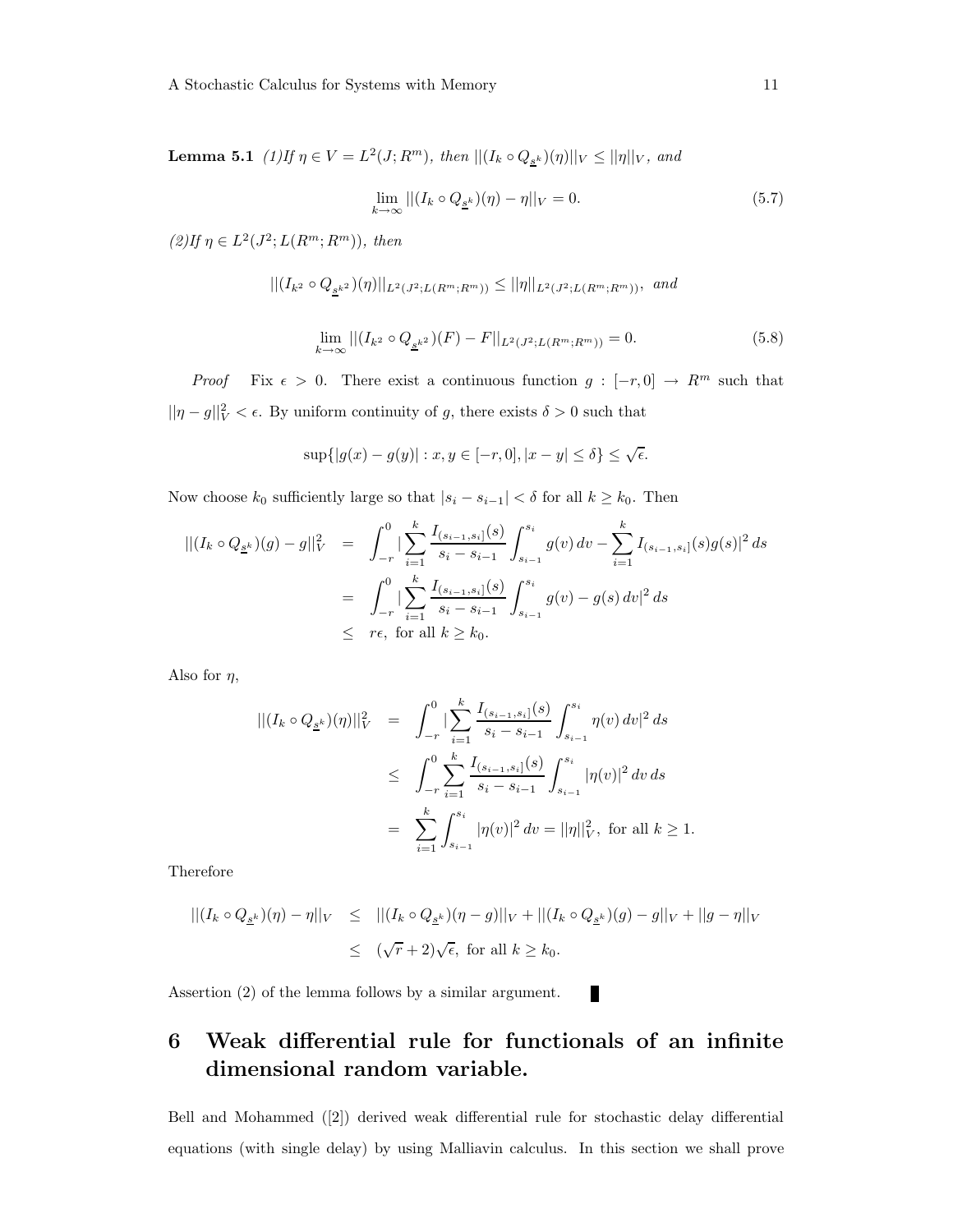more general results concerning the differential rule of D for functions of infinite-dimensional random variables by using Malliavin calculus too. We shall apply the differential rule in the derivation of Itô's formula for segment processes later. Recall  $J = [-r, 0], T = [0, a],$  $V = L^2(J; R^m)$ ,  $H = L^2(T; R^m)$  and  $W = \{W(t)\}\$ is a d-dimensional standard Brownian motion.

For a differentiable function  $f(x, y)$ , denote by  $f_1$  and  $f_2$  the partial derivatives of f with respect to the first and second variable, respectively. Let  $f' = (f_1, f_2)$  and  $f''$  be the Hessian of f. Denote by  $V \times R^m$  the product space of  $V = L^2([-r, 0]; R^m)$  and  $R^m$ , with usual the addition and scalar product rules, i.e., if  $k \in R$ ,  $\vec{x}, \vec{y} \in R^m$  and  $\eta, \psi \in V$ , then  $(\eta, \vec{x}) + (\psi, \vec{y}) = (\eta + \psi, \vec{x} + \vec{y})$  and  $k(\eta, \vec{x}) = (k\eta, k\vec{x})$ .  $V \times R^m$  is a Hilbert space endowed with the inner product

$$
\langle (\eta, \vec{x}), (\psi, \vec{y}) \rangle_{V \times R^m} = \langle \eta, \psi \rangle_V + \vec{x} \cdot \vec{y}.\tag{6.1}
$$

**Lemma 6.1** Suppose  $p \ge 0, F, G \in \mathbb{D}^{1,p}(V)$ . Then  $\langle F, G \rangle_V$  belongs to  $\mathbb{D}^{1,p}$  and for almost all  $t \in T$ ,  $D_t \langle F, G \rangle_V = \langle D_t F, G \rangle_V + \langle F, D_t G \rangle_V$ .

*Proof* Let  $S(V)$  be the family of smooth V-valued random variables (c.f. ([17] P61)). First let us assume  $F, G \in S(V)$ , i.e.,

$$
\begin{cases}\nF = \sum_{i=1}^{n} F_i \eta_i, & F_i \in S, \eta_i \in V, \\
G = \sum_{j=1}^{n} G_j \psi_j, & G_j \in S, \psi_j \in V.\n\end{cases}
$$

Since  $D_t(F_i G_j) = (D_t F_i) G_j + F_i(D_t G_j),$ 

$$
D_t \langle F, G \rangle_V = \sum_{i=1}^n \sum_{j=1}^m D_t (F_i G_j) \langle \eta_i, \psi_j \rangle_V
$$
  
= 
$$
\sum_{i=1}^n \sum_{j=1}^m ((D_t F_i) G_j + F_i (D_t G_j)) \langle \eta_i, \psi_j \rangle_V
$$
  
= 
$$
\langle D_t F, G \rangle_V + \langle F, D_t G \rangle_V.
$$

Now for any  $F, G \in \mathbb{D}^{1,p}(V)$ , there exist  $\{F^n\}, \{G^n\} \subset S(V)$  such that

$$
\begin{cases} \lim_{n\to\infty}||F^n - F||_{1,p,V} = 0, \\ \lim_{n\to\infty}||G^n - G||_{1,p,V} = 0, \end{cases}
$$

where the norm  $|| \cdot ||_{1,p,V}$  is defined by (4.3). It is immediate that  $\langle F^n, G^n \rangle_V \to \langle F, G \rangle_V$  in  $L^p(\Omega)$  as  $n \to \infty$ . Since

$$
\lim_{n \to \infty} ||(\langle DF^n, G^n \rangle_V + \langle F^n, DG^n \rangle_V) - (\langle DF, G \rangle_V + \langle F, DG \rangle_V) ||_{L^2(\times T)} = 0,
$$

in  $L^p(\Omega)$ , the result follows.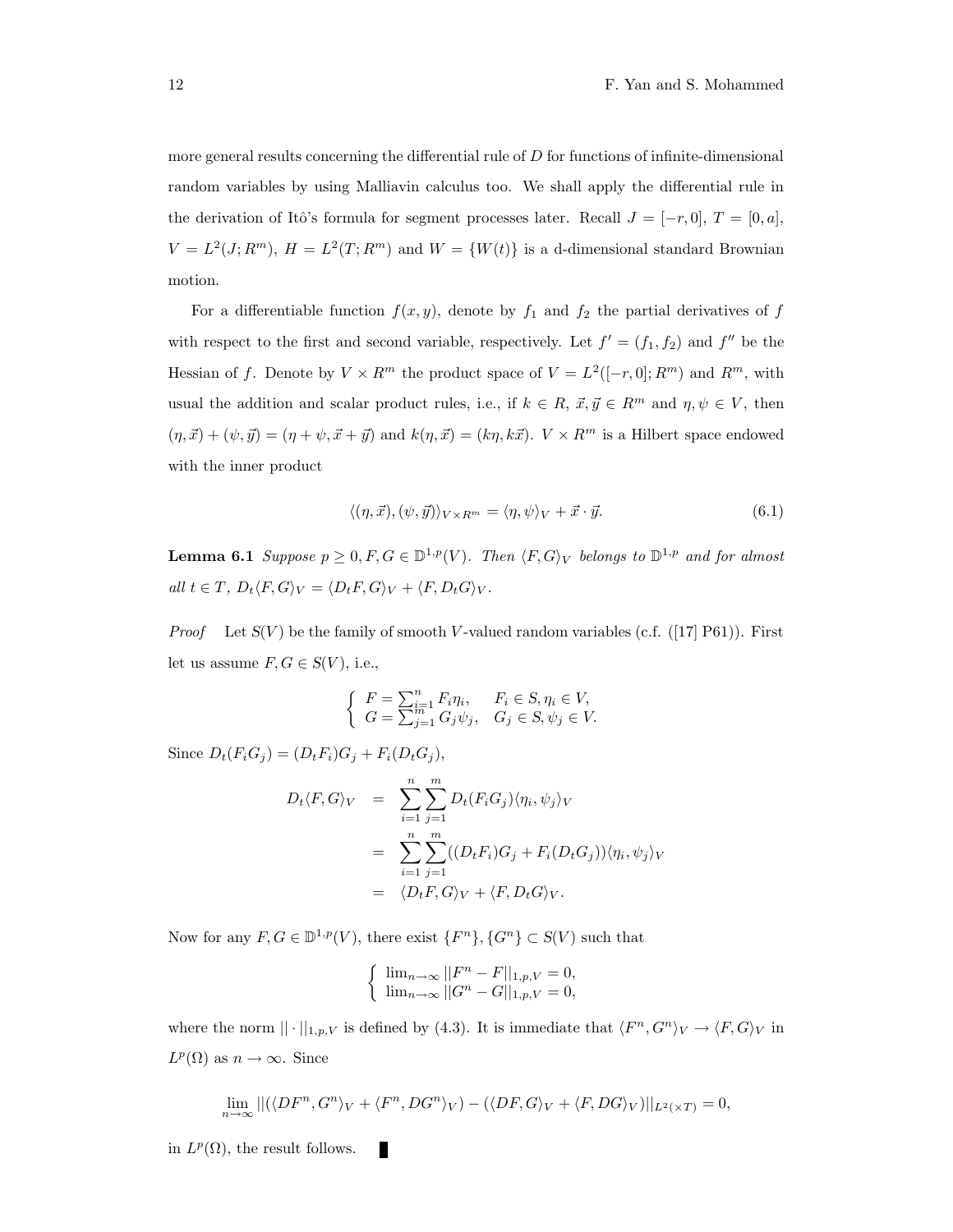**Proposition 6.2** Suppose  $p \ge 2$ ,  $h \ge 1$ ,  $n \ge 2$ ,  $\psi \in \mathbb{D}^{n,p}(V)$ ,  $\vec{F} = (F_1, \ldots, F_h)'$ ,  $F_i \in \mathbb{D}^{n,p}$ ,  $i = 1, \ldots, h$  and  $f \in C_b^n(V \times R^h)$ . Then  $f(\psi, \vec{F}) \in \mathbb{D}^{n,p}$ , and for almost all  $t \in T$ ,

$$
D_s^{j_1} f(\psi, \vec{F}) = \langle f'(\psi, \vec{F}), (D_s^{j_1} \psi, D_s^{j_1} \vec{F}) \rangle_{V \times R^h}, j_1 = 1, ..., d, and
$$
 (6.2)

$$
D_t^{j_1} D_s^{j_2} f(\psi, \vec{F}) = \langle f''(\psi, \vec{F}) (D_t^{j_1} \psi, D_t^{j_1} \vec{F}), (D_s^{j_2} \psi, D_s^{j_2} \vec{F}) \rangle_{V \times R^h}
$$
  
+ 
$$
\langle f'(\psi, \vec{F}), (D_t^{j_1} D_s^{j_2} \psi, D_t^{j_1} D_s^{j_2} \vec{F}) \rangle_{V \times R^h}, 1 \leq j_1, j_2 \leq d.
$$

*Proof* For simplicity, we assume  $h = 1$  and we will prove result only for the case  $n = 2$ . The case  $n > 2$  is similar. Suppose  $\Pi_k : -r = s_0 < s_1 < \cdots < s_k = 0$  is a family of partitions of  $[-r, 0]$ , with  $\|\Pi_k\| \to 0$  as  $k \to \infty$ ,  $I_k$  is the linear embedding and  $Q_{\underline{s}^k}$  is the projection defined in Section 5. Denote  $J_i := I_{(s_{i-1}, s_i]}$  and  $\Delta_i := s_i - s_{i-1}$ , for  $i = 1, ..., k$ .

We can write  $\psi = (\psi_1, \dots, \psi_m)'$ , where  $\psi_j \in \mathbb{D}^{n,p}(L^2(J;R)), 1 \le j \le m$ . Set  $\psi^k =$  $I_k \circ Q_{\underline{s}^k}(\psi)$ , and define  $f^k: R^{mk} \times R \to R$  by

$$
f^k(\mathbf{X}, x_{k+1}) := f(I_k(\mathbf{X}), x_{k+1}),
$$

where **X** is an *m* by k matrix with entries  $x_{ji}$ , and  $x_{k+1} \in R$ . Then  $f^k \in C_b^2(R^{mk+1})$ , and  $f(\psi^k, F) = f^k(Q_{\underline{s}^k}(\psi), F)$ . If  $s \in [0, a]$ , then

$$
D_s^{j_2} f(\psi^k, F) = D_s^{j_2} f^k(Q_{\underline{s}^k}(\psi), F)
$$
  
\n
$$
= \sum_{j,i} \frac{1}{\Delta_i} \frac{\partial f^k}{\partial x_{ji}}(Q_{\underline{s}^k}(\psi), F) \langle D_s^{j_2} \psi_j, J_i \rangle_V + \frac{\partial f^k}{\partial x_{k+1}}(Q_{\underline{s}^k}(\psi), F) D_s^{j_2} F
$$
  
\n
$$
= \langle f_1(\psi^k, F), I_k \circ Q_{\underline{s}^k}(D_s^{j_2}\psi) \rangle_V + f_2(\psi^k, F) D_s^{j_2} F.
$$

By Lemma 5.1,

$$
D_s^{j_2} f(\psi^k, F) - \langle f'(\psi, F), (D_s^{j_2} \psi, D_s^{j_2} F) \rangle_{V \times R} \to 0
$$
 (6.3)

as  $k \to \infty$ , a.s.  $P \otimes \mu$ . Let  $M = \sup\{||f'(\eta, x)|| : \eta \in V, x \in R\}$ . By Lemma 5.1,

$$
|D_s^{j_2}f(\psi^k, F)| \le M(||D_s^{j_2}\psi||_V + |D_s^{j_2}F|), \text{ and } (6.4)
$$

$$
|\langle f'(\psi, F), (D_s^{j_2}\psi, D_s^{j_2}F)| \le M(||D_s^{j_2}\psi||_V + |D_s^{j_2}F|). \tag{6.5}
$$

By applying the Dominated Convergence Theorem, and by the fact  $\psi \in \mathbb{D}^{2,p}(V)$  and  $F \in$  $\mathbb{D}^{2,p}$ , we have

$$
\lim_{k \to \infty} E \left( \int_0^a |D_s^{j_2} f(\psi^k, F) - \langle f'(\psi, F), (D_s^{j_2} \psi, D_s^{j_2} F) \rangle_{V \times R} |^2 ds \right) \frac{p}{2} = 0. \tag{6.6}
$$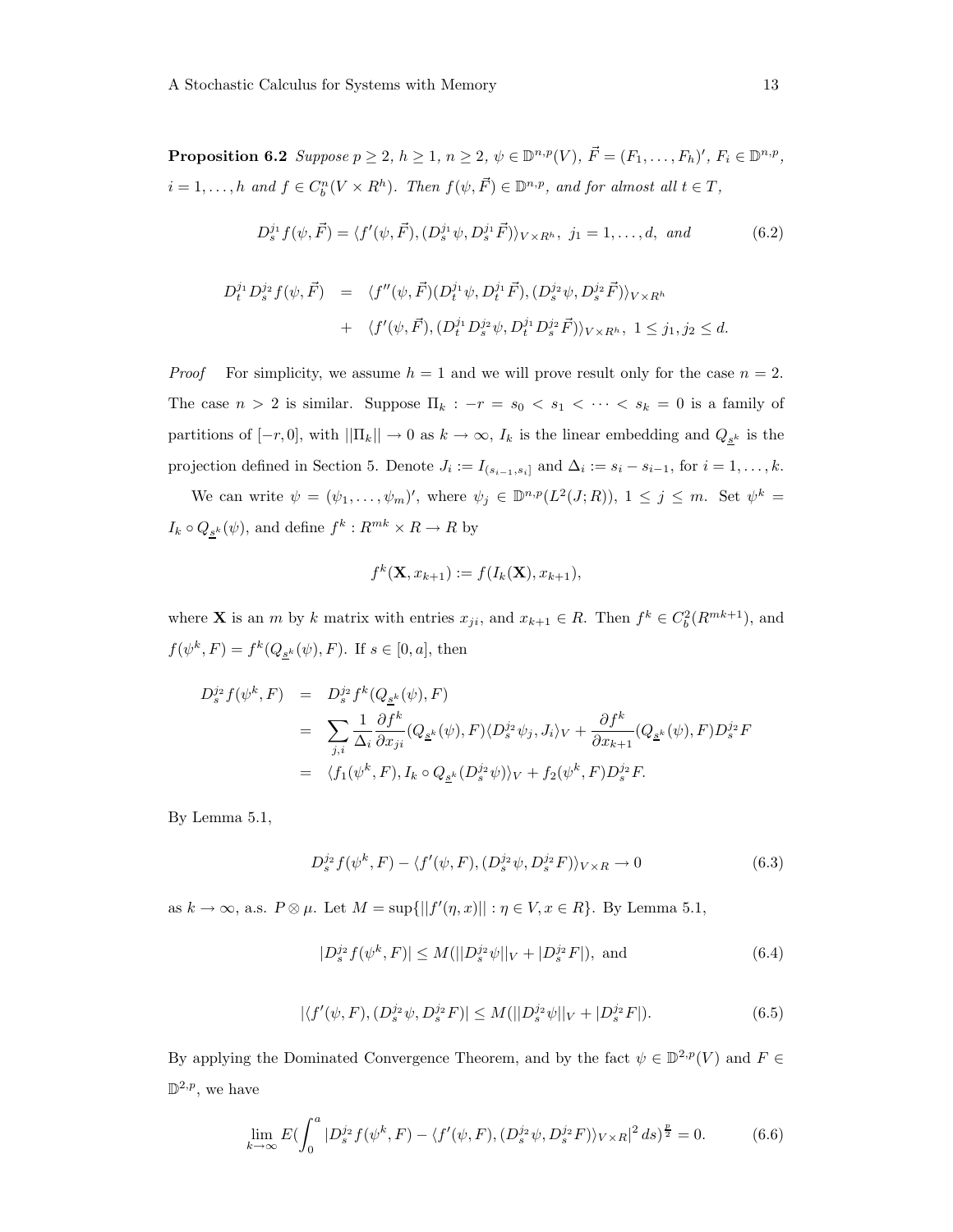Now let us consider the second part, by the chain rule of the Malliavin differential operator  $D,$ 

$$
D_t^{j_1} D_s^{j_2} f(\psi^k, F)
$$
  
= 
$$
D_t^{j_1} [\sum_{j,i} \frac{1}{\Delta_i} \frac{\partial f^k}{\partial x_{ji}} (Q_{\underline{s}^k}(\psi), F) \langle D_s^{j_2} \psi_j, J_i \rangle_V] + D_t^{j_1} [\frac{\partial f^k}{\partial x_{k+1}} (Q_{\underline{s}^k}(\psi), F) D_s^{j_2} F]
$$
  
= 
$$
\langle f''(\psi^k, F) (I_k \circ Q_{\underline{s}^k} (D_t^{j_1} \psi), D_t^{j_1} F), (I_k \circ Q_{\underline{s}^k} (D_s^{j_2} \psi), D_s^{j_2} F) \rangle_{V \times R}
$$
  
+ 
$$
\langle I_k \circ Q_{\underline{s}^k} (D_t^{j_1} D_s^{j_2} \psi), f_1(\psi^k, F) \rangle_V + f_2(\psi^k, F) D_t^{j_1} D_s^{j_2} F.
$$

Analogous to the argument showing the convergence of (6.6), we can show that

$$
\lim_{k \to \infty} E \left( \int_0^a \int_0^a |D_t^{j_1} D_s^{j_2} f(\psi, F) - (\langle f''(\psi, F)(D_t^{j_1} \psi, D_t^{j_1} F), (D_s^{j_2} \psi, D_s^{j_2} F) \rangle_{V \times R} + \langle f'(\psi, F), (D_t^{j_1} D_s^{j_2} \psi, D_t^{j_1} D_s^{j_2} F) \rangle_{V \times R} \right)^2 ds dt \big) \frac{1}{2} = 0.
$$

Since  $f(\psi^k, F) \to f(\psi, F)$  in  $L^p(\Omega)$ ,  $\{f(\psi^k, F)\}_{k=1}^{\infty}$  has a subsequence which is a Cauchy sequence in  $\mathbb{D}^{2,p}$  (we write this subsequence as  $\{f(\psi^k, F)\}_{k=1}^{\infty}$  itself). By the closeness of the operator  $D, f(\psi, F) \in \mathbb{D}^{2,p}$  and  $f(\psi^k, F) \to f(\psi, F)$  in  $\mathbb{D}^{2,p}$ . Thus the proposition follows.

As an application of Proposition 6.2, we can easily rewrite the SFDE (1.1) in Stratonovich integral form instead of the Itô integral form by the relationship between the Stratonovich and Skorohod integrals (c.f. [17] Definition 3.1.1 and Theorem 3.1.1). We skip the detail because it is not in the scope of this paper.

By Lemma 6.1 and Proposition 6.2, if  $p \ge 2$ , a V-valued process  $X = \{X_t : 0 \le t \le a\}$ belongs to the space  $\mathbb{D}1, p(H\hat{\otimes}_2 V)$ , then there exists a measurable two-parameter process  $DX = \{D_s X_t : t \in [0, a]\},$  such that

- (1)  $E(\int_0^a ||DX_t||^2_{H \hat{\otimes}_2 V} dt)^{\frac{p}{2}} < \infty$ ,
- (2) for all  $\eta \in V$ , the process  $\langle X, \eta \rangle_V$  belongs to  $\mathbb{L}^{1,p}$ , and
- (3)  $D_s^i(\langle X_t, \eta \rangle_V) = \langle D_s^i X_t, \eta \rangle_V$ , for all  $1 \leq i \leq d, \eta \in V$ , and almost all  $s, t \in [0, a]$ .

Note 6.3 If  $X = \{X(t) : 0 \le t \le a\} \in \mathbb{L}_{m}^{1,p}$  and  $X(t) = 0$  if  $t > a$ , then  $\{X_t\} \in$  $\mathbb{D}^{1,p}(H \hat\otimes_2 V).$ 

Suppose  $\{Y(t)\}\in \mathbb{L}_d^{1,p},\ f\in C_b^1(T\times V;V),\ \text{and}\ X_t\ =\ f(t,Y_t),\ \text{we shall show that}$  $\{X_t\} \in \mathbb{D}^{1,p}(H \hat{\otimes}_2 V)$ . Denote by  $f_2(t, \eta)$  the derivative of  $f(t, \eta)$  with respect to the second variable  $\eta$ .

Set  $z_k(t) := \langle f(t, I_k(Q_{\underline{s}^k}(Y_t))), I_k(Q_{\underline{s}^k}(\eta)) \rangle_V$  and  $z(t) := \langle f(t, Y_t), \eta \rangle_V$ , where  $0 \le t \le a$ , and  $\eta \in V$ .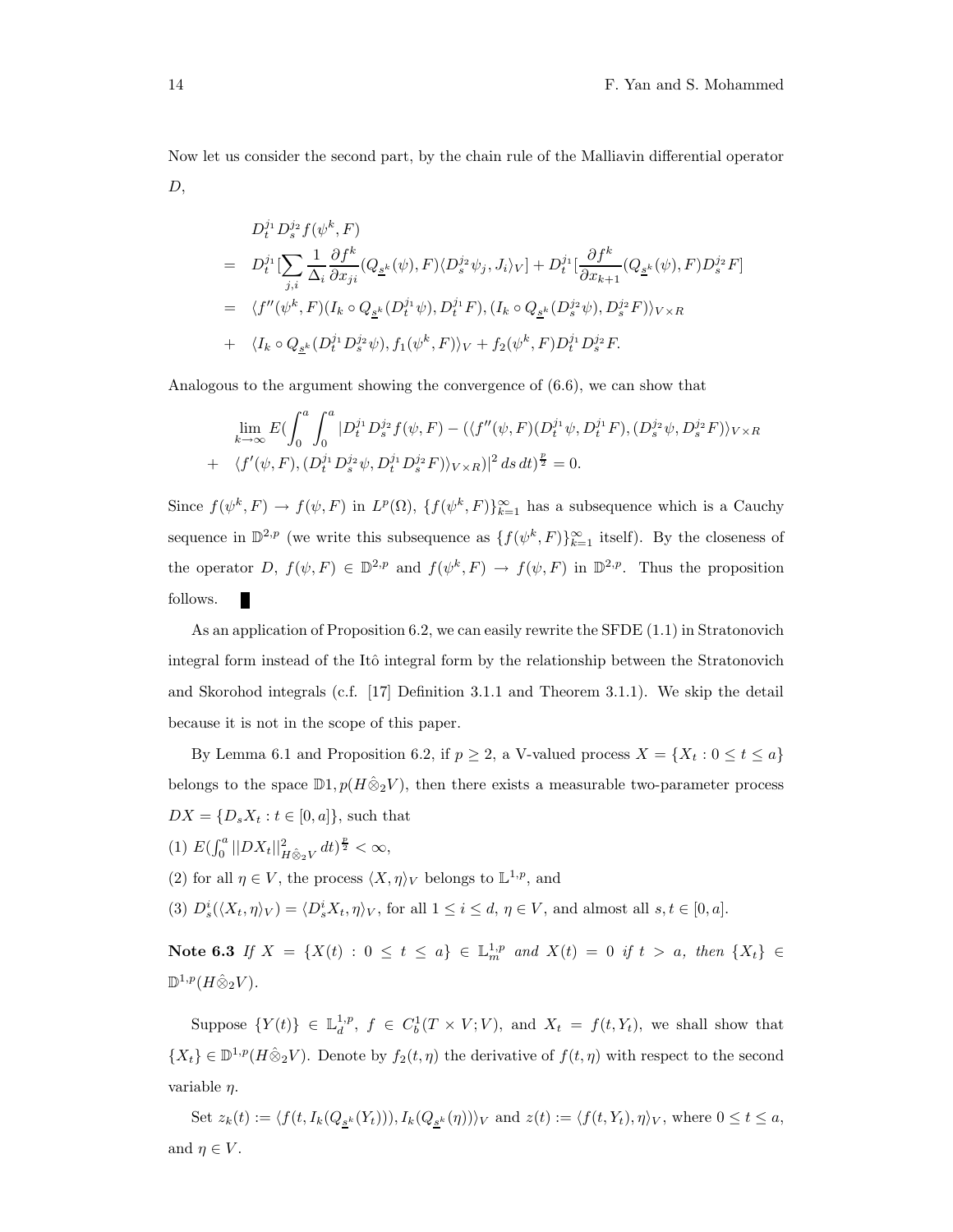**Lemma 6.4** For each  $\eta \in V$ ,  $\{z_k : k \geq 1\}$  converges to z in  $\mathbb{L}^{1,p}$  and

$$
D_s^i z(t) = \langle f_2(t, Y_t)(D_s^i Y_t), \eta \rangle_V,
$$

for all  $1 \leq i \leq d$  and almost all  $s, t \in [0, a]$ . Furthermore,  $\{f(t, Y_t)\}$  belongs to  $\mathbb{D}^{1,p}(H \hat{\otimes}_2 V)$ and  $D_s^i f(t, Y_t) = f_2(t, Y_t)(D_s^i Y_t)$  for all  $1 \leq i \leq d$ .

*Proof* Suppose  $n > k$ . By Lemma 5.1,

$$
|z_{k}(t) - z_{n}(t)| \leq |\langle f(t, I_{k}(Q_{\underline{s}^{k}}(Y_{t}))) - f(t, I_{n}(Q_{\underline{s}^{n}}(Y_{t}))), I_{k}(Q_{\underline{s}^{k}}(\eta))\rangle_{V}|
$$
  
+ 
$$
|\langle f(t, I_{n}(Q_{\underline{s}^{n}}(Y_{t}))), I_{k}(Q_{\underline{s}^{k}}(\eta)) - I_{n}(Q_{\underline{s}^{n}}(\eta))\rangle_{V}|
$$
  

$$
\leq ||f(t, I_{k}(Q_{\underline{s}^{k}}(Y_{t}))) - f(t, I_{n}(Q_{\underline{s}^{n}}(Y_{t})))||_{V}||\eta||_{V}
$$
  
+ 
$$
\sup_{\eta \in V} ||f(\eta)||_{V}||I_{k}(Q_{\underline{s}^{k}}(\eta)) - I_{n}(Q_{\underline{s}^{n}}(\eta))||_{V}
$$
  

$$
\to 0 \text{ as } k \to \infty.
$$

By the Bounded Convergence Theorem,  $(\lim_{k\to\infty} E(\int_0^a |z_k(t) - z_n(t)|^2 dt)^{\frac{p}{2}} = 0$ . Similarly we can show that

$$
\lim_{k \to \infty} E \left( \int_0^a |z_k(t) - z(t)|^2 \, dt \right)^{\frac{p}{2}} = 0.
$$

By applying the chain rule we have

$$
D_s^i(z_k(t)) = \langle f_2(t, I_k(Q_{\underline{s}^k}(Y_t)))(I_k(D_s^i(Q_{\underline{s}^k}(Y_t))), I_k(Q_{\underline{s}^k}(\eta))) \rangle
$$
  

$$
= \langle f_2(t, I_k(Q_{\underline{s}^k}(Y_t)))(I_k(Q_{\underline{s}^k}(D_s^i Y_t))), I_k(Q_{\underline{s}^k}(\eta))) \rangle
$$

Analogous to the above argument, by using the Dominated Convergence Theorem, we can show that

$$
\lim_{k \to \infty} E \left( \int_0^a \int_0^a |D_s^i(z_k(t) - z_n(t))|^2 ds dt \right) \frac{p}{2} = 0
$$
\n
$$
\lim_{k \to \infty} E \left( \int_0^a \int_0^a |D_s^i z_k(t) - \langle f_2(t, Y_t)(D_s^i Y_t), \eta \rangle_V|^2 ds dt \right) \frac{p}{2} = 0.
$$

Thus  $||z_k - z_n||_{1,p}^p \to 0$  as  $k \to \infty$ . By Lemma 5.1, we conclude that  $||z_k - z||_{1,p}^p \to 0$  and  $D_s^i z(t) = \langle f_2(t, Y_t)(D_s^i Y_t), \eta \rangle_V$  for almost all  $s, t \in [0, a]$ . ×

# $7$   $L^p$  approximation of the segment integral.

Using finite dimensional-valued sequences of variables to approximate infinite dimensionalvalued variables is a powerful technique when we go into infinite dimensional spaces. Suppose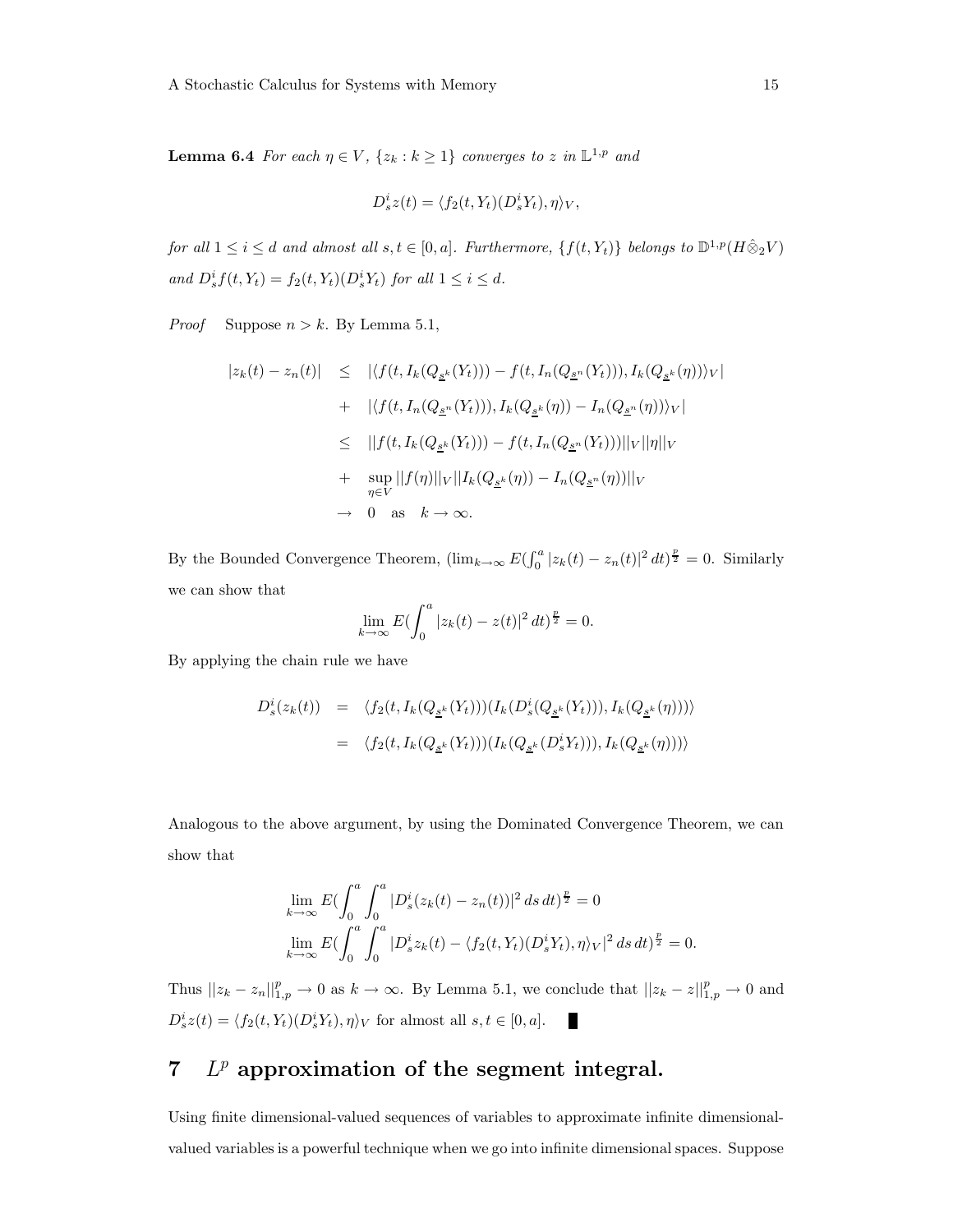$p \geq 2$ , in this section we shall give some  $L^p$  approximations of the segment integral. As we shall see in the following section, the approximation techniques and results derived in this section help us reach the Itô formula for segment processes. As before, we assume  $J = [-r, 0], T = [0, a], V = L<sup>2</sup>(J; R<sup>m</sup>)$  and  $H = L<sup>2</sup>(T; R<sup>m</sup>).$ 

Suppose  $W = \{W(t)\}\$ is a m-dimensional standard Brownian motion,  $u \in \mathbb{L}_m^{1,2}$ ,  $-r \leq$  $\alpha$  < 0, we can define the integral

$$
\int_0^t u(s+\alpha) \cdot dW(s+\alpha) := \int_\alpha^{t+\alpha} u(s) \cdot dW(s) \tag{7.1}
$$

by change of variable or by using approximation scheme (c.f. [17] Section 3.1). We define  $W(t) = 0$  if  $t < 0$ .

If  $X \in \mathbb{D}^{1,p}(H \hat{\otimes}_2 V)$ , and  $\{\Pi_k : -r = s_0 < \cdots < s_k = 0\}_{k=1}^{\infty}$  is a sequence of partitions of  $[-r, 0]$ , we can use the Skorohod integrals

$$
J_{\Pi_k}(a) := \int_0^a \langle Q_{\underline{s}^k}(X_t), \cdot dQ_{\underline{s}^k}(W_t) \rangle \tag{7.2}
$$

to approximate the segment integral  $\int_0^a \langle X_t, dW_t \rangle_V$ .

If  $v \in R$ , we define a Heaviside-type function  $H_v \in L^2[-r, 0]$  by

$$
H_v(s) = \begin{cases} 1, & v \le s \le 0 \\ 0, & -r \le s < v. \end{cases}
$$
 (7.3)

If  $\psi = (\psi_1, \dots, \psi_m) \in V = L^2(J; R^m)$  and  $\eta \in L^2(J; R)$ , then we define

$$
\langle \psi, \eta \rangle_V := (\langle \psi_1, \eta \rangle_{L^2(J;R)}, \dots, \langle \psi_m, \eta \rangle_{L^2(J;R)}).
$$
\n(7.4)

By Lemma 4.2, we have

$$
J_{\Pi_k}(a) = \int_0^a \langle Q_{\underline{s}^k}(\hat{X}_t^{(k)})), Q_{\underline{s}^k}(H_{t-a}) \rangle \cdot dW(t)
$$
  
= 
$$
\int_0^a \langle I_k(Q_{\underline{s}^k}(\hat{X}_t^{(k)})), I_k(Q_{\underline{s}^k}(H_{t-a})) \rangle_V \cdot dW(t),
$$

where

$$
\hat{X}_t^{(k)}(s) := \sum_{i=1}^k \frac{I_{(s_{i-1}, s_i]}(s)}{s_i - s_{i-1}} \int_{s_{i-1}}^{s_i} X_{t-s}(v) dv, \quad s \in [-r, 0].
$$
\n(7.5)

If we can show that the sequence

$$
\{ \langle I_k(Q_{\underline{s}^k}(\hat{X}_t^{(k)})), I_k(Q_{\underline{s}^k}(H_{t-a})) \rangle_V \}_{k=1}^{\infty} \tag{7.6}
$$

converge to  $(\Gamma_H^* X)(t)$  under the norm of  $\mathbb{L}_m^{1,p}$ , then by boundedness of the operator  $\delta$ :  $\mathbb{L}_m^{1,2} \to L^2(\Omega)$ , the Skorohod integral  $J_{\Pi_k}(a)$  converge in the space  $L^2(\Omega)$  to  $\int_0^a \langle X_t, dW_t \rangle_V$ .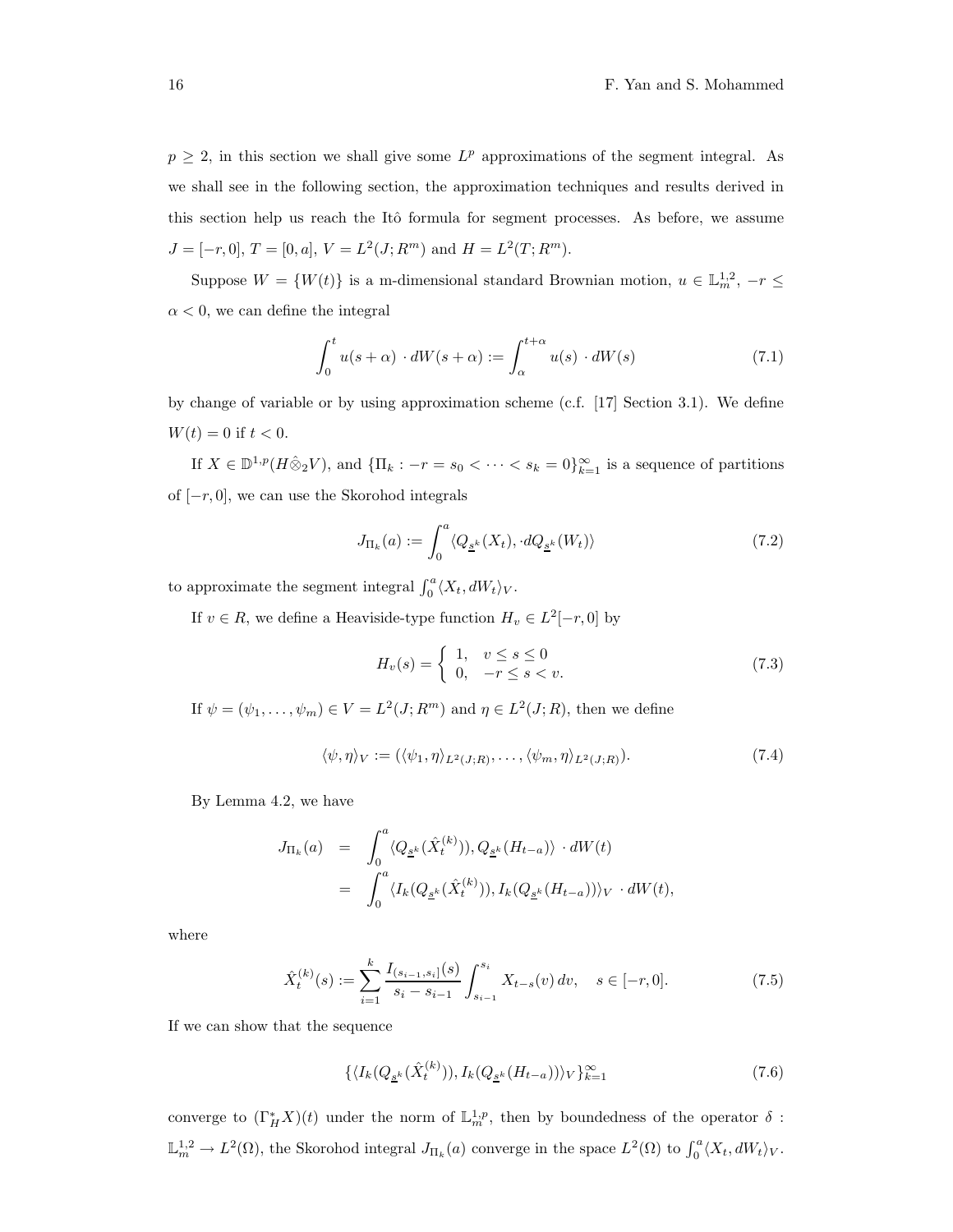In the following we assume  $X_t = 0$  if  $t < 0$  or  $t > a$ . We also define a rotation  $\hat{X}$  of X by

$$
\hat{X}_t(s) := X_{t-s}(s). \tag{7.7}
$$

We may think that the process  $\hat{X}_t$  is simply an element of  $L^2(\Omega \times J \times T; R^m)$ . We can also write  $\int_{-r}^{0} X_{t-s}(s)I_{\{t\leq a+s\}} ds$  as  $\langle \hat{X}_t, H_{t-a} \rangle_V$ , which is just  $(\Gamma_H^* X)(t)$ , or  $\Gamma_H^*(X)(t)$ .

**Lemma 7.1** Suppose  $X_t \in \mathbb{D}^{1,p}(H \hat{\otimes}_2 V)$ , and  $\{\Pi_k\}$  is a sequence of partitions of  $[-r, 0]$ , with  $\lim_{k\to\infty}$   $||\Pi_k|| = 0$ . Then  $E(\int_0^a ||\hat{X}_t^{(k)}||_V^2 dt)^{\frac{p}{2}} \leq E(\int_0^a ||X_t||_V^2 dt)^{\frac{p}{2}}$ , and

$$
\lim_{k \to \infty} E \left( \int_0^a \int_{-r}^0 |\hat{X}_t^{(k)}(s) - \hat{X}_t(s)|^2 ds \, dt \right)^{\frac{p}{2}} = 0. \tag{7.8}
$$

*Proof* First we show that the inequalities hold almost surely. Fix  $\omega \in \Omega$  and  $\epsilon = \epsilon(\omega) > 0$ . There exists a continuous function  $g:[0,a+r]\times [-r,0]\rightarrow R^m$  such that

$$
\int_0^{a+r} \int_{-r}^0 |X_t(s,\omega) - g(t,s)|^2 \, ds \, dt < \epsilon. \tag{7.9}
$$

Define

$$
J_k(t, s, \omega) := \sum_{i=1}^k \frac{I_{(s_{i-1}, s_i]}(s)}{s_i - s_{i-1}} \int_{s_{i-1}}^{s_i} \left[ X_{t-s}(v, \omega) - X_{t-v}(v, \omega) \right] dv.
$$
 (7.10)

We can write  $J_k(t, s)$  as  $J_k(t, s, \omega) = J_{k1}(\omega) + J_{k2} + J_{k3}(\omega)$ , where

$$
J_{k1}(\omega) = \sum_{i=1}^{k} \frac{I_{(s_{i-1}, s_i]}(s)}{s_i - s_{i-1}} \int_{s_{i-1}}^{s_i} \left[ X_{t-s}(v, \omega) - g(t-s, v) \right] dv,
$$
  
\n
$$
J_{k2} = \sum_{i=1}^{k} \frac{I_{(s_{i-1}, s_i]}(s)}{s_i - s_{i-1}} \int_{s_{i-1}}^{s_i} \left[ g(t-s, v) - g(t-v, v) \right] dv,
$$
  
\n
$$
J_{k3}(\omega) = \sum_{i=1}^{k} \frac{I_{(s_{i-1}, s_i]}(s)}{s_i - s_{i-1}} \int_{s_{i-1}}^{s_i} \left[ g(t-v, v) - X_{t-v}(v, \omega) \right] dv.
$$

Since g is uniformly continuous on  $[0, a + r] \times [-r, 0]$ , there exist  $\delta > 0$ , such that if  $t_1, t_2 \in$  $[0, a+r], s_1, s_2 \in [-r, 0], \max\{|t_1-t_2|, |s_1-s_2|\} < \delta$ , then  $|g(t_1, s_1) - g(t_2, s_2)| < \sqrt{\epsilon / ar}$ . If  $||\Pi_k|| < \delta,$  then

$$
\begin{array}{rcl} |J_{k2}| & \leq & \sum_{i=1}^{k} \frac{I_{(s_{i-1}, s_i]}(s)}{s_i - s_{i-1}} \int_{s_{i-1}}^{s_i} \left| g(t - s, v) - g(t - v, v) \right| dv \\ \\ & \leq & \sum_{i=1}^{k} \frac{I_{(s_{i-1}, s_i]}(s)}{s_i - s_{i-1}} \int_{s_{i-1}}^{s_i} \sqrt{\frac{\epsilon}{ar}} \, dv = \sqrt{\frac{\epsilon}{ar}}. \end{array}
$$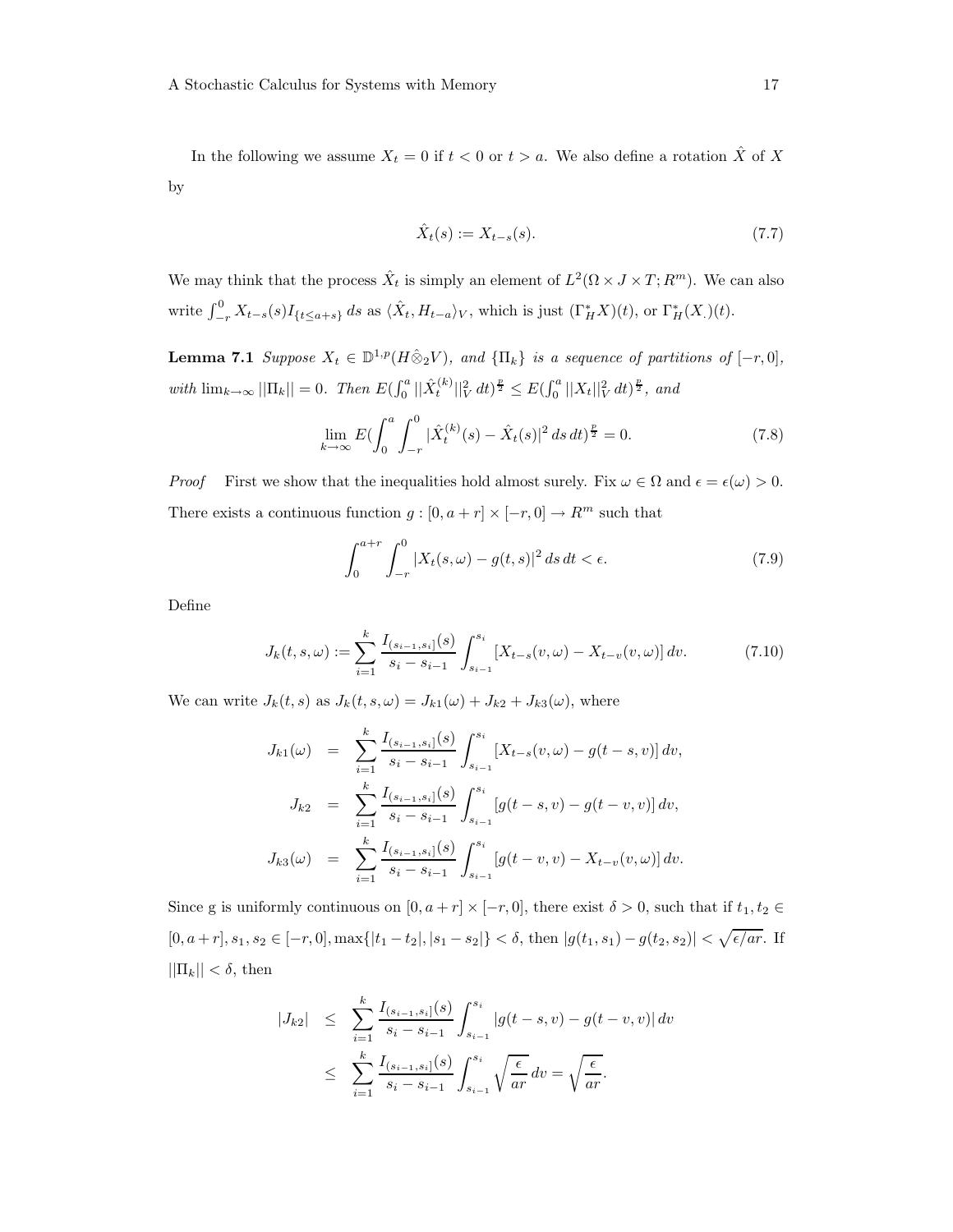П

We also have

$$
\int_{0}^{a} \int_{-r}^{0} |J_{k1}(\omega)|^{2} dv dt \leq \int_{0}^{a} \sum_{i=1}^{k} \int_{s_{i-1}}^{s_{i}} |X_{t-s}(v, \omega) - g(t-s, v)|^{2} dv dt
$$
  

$$
= \sum_{i=1}^{k} \int_{s_{i-1}}^{s_{i}} \int_{0}^{a} |X_{t-s}(v, \omega) - g(t-s, v)|^{2} dt dv
$$
  

$$
\leq \sum_{i=1}^{k} \int_{s_{i-1}}^{s_{i}} \int_{0}^{a+r} |X_{t}(v, \omega) - g(t, v)|^{2} dt dv
$$
  

$$
= \int_{-r}^{0} \int_{0}^{a+r} |X_{t}(v, \omega) - g(t, v)|^{2} dt dv < \epsilon.
$$

Analogous to the above argument we have

$$
\int_0^a \int_{-r}^0 \left| \sum_{i=1}^k \frac{I_{(s_{i-1}, s_i]}(s)}{s_i - s_{i-1}} \int_{s_{i-1}}^{s_i} X_{t-s}(v) \, dv \right|^2 ds \, dt \le \int_0^a \int_{-r}^0 |X_t(s)|^2 \, ds \, dt,\tag{7.11}
$$

which is equivalent to the inequality

$$
E\left(\int_0^a \|\hat{X}_t^{(k)}\|_V^2 dt \le E \int_0^a \|X_t\|_V^2 dt\right)^{\frac{p}{2}}.
$$
 (7.12)

Similarly, we can show that  $\int_0^a \int_{-r}^0 |J_{k3}(\omega)|^2 ds dt < \epsilon$ . Thus we have

$$
\lim_{k \to \infty} \int_0^a \int_{-r}^0 |J_k(t,s)|^2 \, ds \, dt = 0 \quad \text{a.s.} \tag{7.13}
$$

For each  $t \in [0, a], \int_{-r}^{0} X_{t-s}^2(s) ds < \infty$  a.s. By Lemma 5.1, we have

$$
\lim_{k \to \infty} \int_{-r}^{0} \left\{ \sum_{i=1}^{k} \int_{s_{i-1}}^{s_i} X_{t-s}(s) \, ds \frac{I_{(s_{i-1}, s_i]}(s)}{s_i - s_{i-1}} - X_{t-s}(s) \right\}^2 ds = 0 \text{ a.s.}
$$
\n(7.14)

By the Dominated Convergence Theorem,

$$
\lim_{k \to \infty} \int_0^a \int_{-r}^0 \left\{ \sum_{i=1}^k \int_{s_{i-1}}^{s_i} X_{t-s}(s) \, ds \frac{I_{(s_{i-1}, s_i]}(s)}{s_i - s_{i-1}} - X_{t-s}(s) \right\}^2 \, ds \, dt = 0. \tag{7.15}
$$

From (7.10), (7.13) and (7.15), it follows that

$$
\lim_{k \to \infty} \int_0^a \int_{-r}^0 \left| \sum_{i=1}^k \frac{I_{(s_{i-1}, s_i]}(s)}{s_i - s_{i-1}} \int_{s_{i-1}}^{s_i} X_{t-s}(v) \, dv - \hat{X}_t(s) \right|^2 ds \, dt = 0 \tag{7.16}
$$

a.s. -P. By (7.11) and the Dominated Convergence Theorem, (7.8) follows.

Let  $D = (D^1, \ldots, D^d)'$  be the Malliavin differential operator associated with a ddimensional standard Brownian motion. Analogous to  $(7.5)$ , we define a  $d \times m$ -matrix-valued three parameter random process by

$$
\widehat{D_u X}_t^{(k)}(s) := \sum_{i=1}^k \frac{I_{(s_{i-1}, s_i]}(s)}{s_i - s_{i-1}} \int_{s_{i-1}}^{s_i} D_u X_{t-s}(v) \, dv. \quad s \in [-r, 0]
$$
\n(7.17)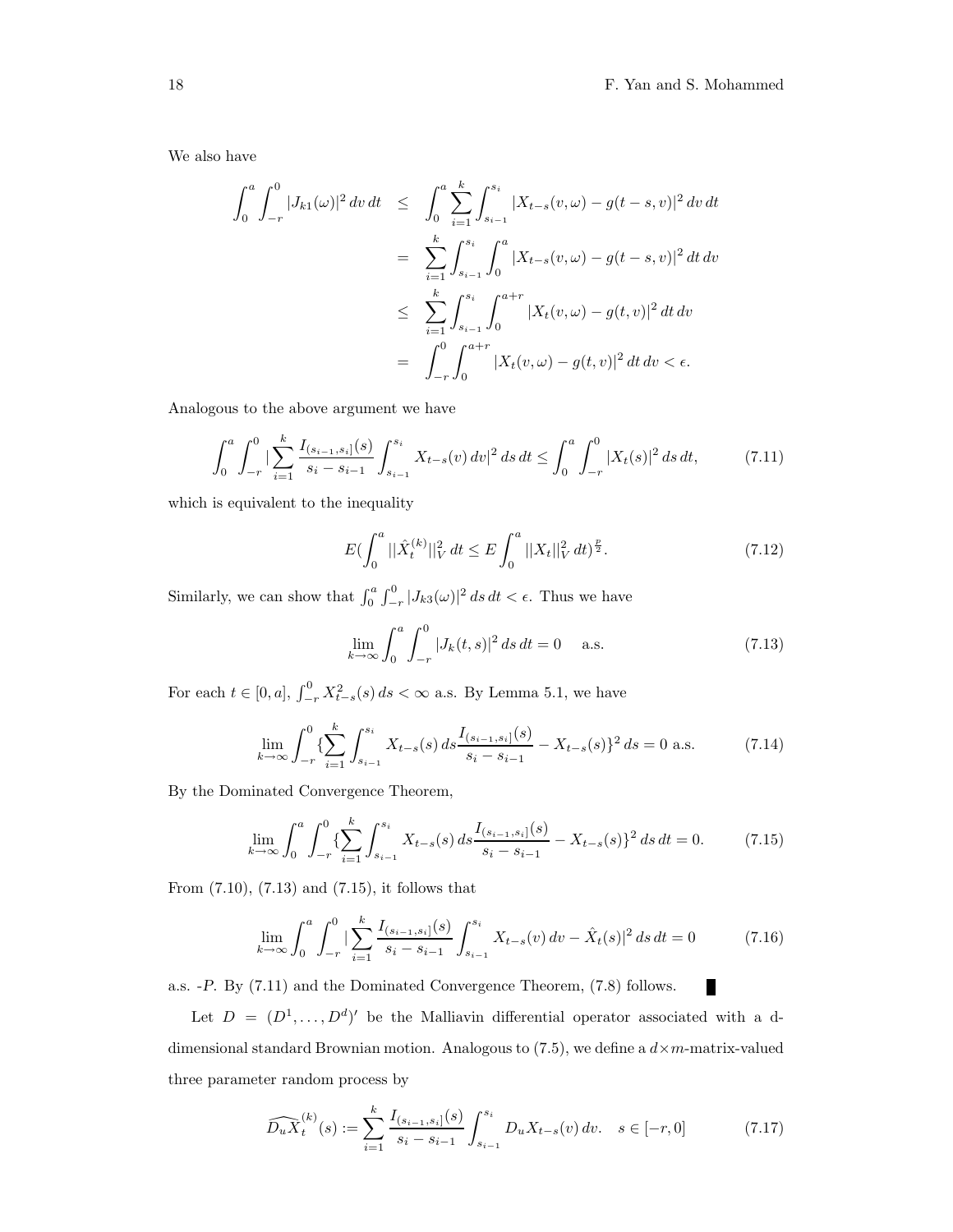Denote by  $D_u X_t^{j,(k)}$  the j-th row vector of the  $d \times m$  matrix-valued process  $D_u X_t^{(k)}$ . We can prove the convergence result of the derivative process of  $\{X_t\}$  in a similar way, i.e., for each  $1 \leq j \leq d$ ,

$$
E\left(\int_0^a \int_0^a \|\widehat{D_u X}_t^{j,(k)}\|_V^2 du\,dt\leq E\int_0^a \int_0^a \|D_u^j X_t\|_V^2 ds\,dt\right)^{\frac{p}{2}},\tag{7.18}
$$

$$
\lim_{k \to \infty} E \left( \int_0^a \int_0^a \int_{-r}^0 |\widehat{D_u X}_t^{j,(k)}(s) - D_u^j X_{t-s}(s)|^2 ds du dt \right) \frac{p}{2} = 0. \tag{7.19}
$$

Next we show that  $\hat{X}_t$  belongs to  $\mathbb{D}^{1,p}(H \hat{\otimes}_2 V)$  and  $\int_{-r}^0 \hat{X}_t(s) ds$  is the limit of the sequence defined by (7.6).

**Lemma 7.2** For each  $k \geq 1$ ,  $\hat{X}^{(k)} \in \mathbb{D}^{1,2}(H \hat{\otimes}_2 V)$ , and the derivative process  $D_u \hat{X}_t^{(k)}$  is equal to  $\widehat{D_u X}_t^{(k)}$  $\hat{t}$ .

*Proof* If  $\eta \in V$ , then

$$
\langle \hat{X}_t^{(k)}, \eta \rangle_V = \sum_{i=1}^k \frac{1}{s_i - s_{i-1}} \int_{s_{i-1}}^{s_i} \int_{s_{i-1}}^{s_i} X_{t-s}(v) \cdot \eta(v) \, dv \, ds. \tag{7.20}
$$

For each  $1 \leq i \leq k$  and  $-r \leq s \leq 0$ ,

$$
\int_{s_{i-1}}^{s_i} X_{t-s}(v) dv = \langle X_{t-s}, I_{(s_{i-1}, s_i]} \rangle_V \in \mathbb{L}_m^{1,p}.
$$

Thus  $\langle \hat{X}_t^{(k)}, \eta \rangle_V \in \mathbb{L}_m^{1,p}$ . Since for each  $1 \leq j \leq d$ ,

$$
D_u^j \langle \hat{X}_t^{(k)}, \eta \rangle_V = \sum_{i=1}^k \frac{1}{s_i - s_{i-1}} \int_{s_{i-1}}^{s_i} \eta(v) \langle D_u^j X_{t-v}, I_{(s_{i-1}, s_i]} \rangle_V dv
$$
  
=  $\langle \widehat{D_u X}_t^{j,(k)}, \eta \rangle_V.$ 

By Inequality (7.18) we have

$$
E\left(\int_0^a \int_0^a \|\widehat{D_u X}_t^{j,(k)}\|_V^2 du \, dt\right)^{\frac{p}{2}} \le E\left(\int_0^a \int_0^a \|D_u^j X_t\|_V^2 ds \, dt\right)^{\frac{p}{2}} < \infty. \tag{7.21}
$$

So  $\hat{X}^{(k)} \in \mathbb{D}^{1,p}(H \hat{\otimes}_2 V)$ , and  $D_u \hat{X}_t^{(k)}$  is equal to  $\widehat{D_u X}_t^{(k)}$  $\hat{t}$ . П

Now we obtain the main results of this section.

**Theorem 7.3** Under the same hypotheses as Lemma 7.1,  $\hat{X} = {\hat{X}_t}$  belongs to the space  $\mathbb{D}^{1,p}(H\hat{\otimes}_2 V)$ , and for all  $\eta \in V$  and  $s,t \in [0,a],$ 

$$
\int_{-r}^{0} D_{u} \hat{X}_{t}(s) \eta(s) ds = \int_{-r}^{0} D_{u} X_{t-s}(s) \eta(s) ds \text{ and}
$$
 (7.22)

$$
\langle I_k(Q_{\underline{s}^k}(\hat{X}_t^{(k)})), I_k(Q_{\underline{s}^k}(H_{t-a})) \rangle_V \to \Gamma_H^*(X_\cdot)(t) \tag{7.23}
$$

as  $k \to \infty$  in  $\mathbb{L}_m^{1,p}$ .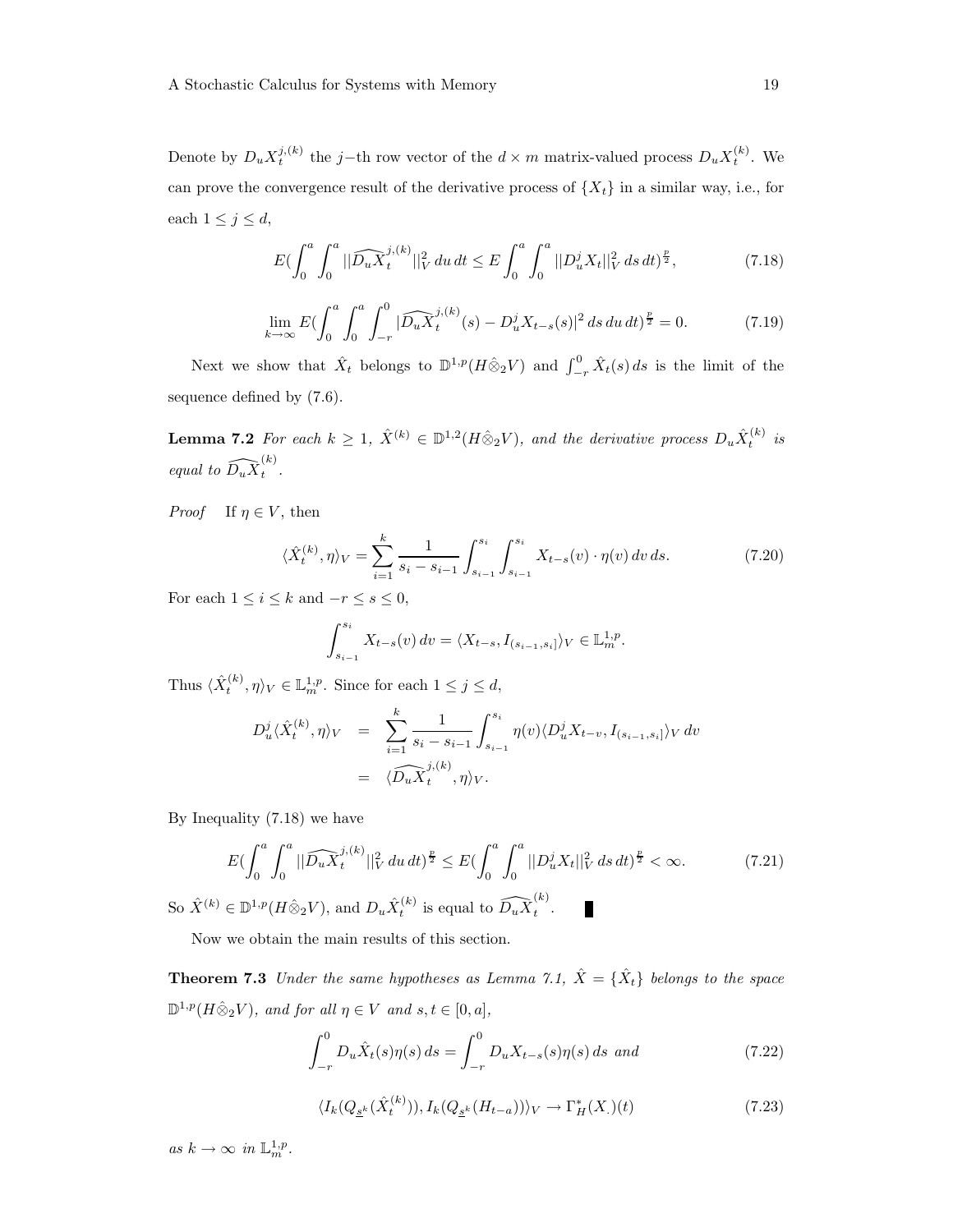*Proof* By Lemma 7.1 – 7.2,  $\hat{X} = {\hat{X}_t}$  belongs to  $\mathbb{D}^{1,p}(H \hat{\otimes}_2 V)$ , and for all  $\eta \in V$  and almost all  $s, t \in [0, a], \int_0^a D_u \hat{X}_t(s) \eta(s) ds = \int_0^a D_u X_{t-s}(s) \eta(s) ds$ . Since

$$
\lim_{k \to \infty} ||\langle \hat{X}^{(k)}, \zeta \rangle_V - \langle \hat{X}, \zeta \rangle_V||_{\mathbb{L}_m^{1,p}} = 0,
$$
\n(7.24)

for all  $\zeta \in L^2(J;R)$ , (7.23) follows.

Since  $\delta$  is a bounded linear operator form  $\mathbb{L}^{1,2}$  into  $\mathbb{D}^{0,2} \cong L^2(\Omega)$ , we have

П

**Theorem 7.4** For any sequence of partitions  $\{\Pi_k\},\$ 

$$
\lim_{k \to \infty} E\{J_{\Pi_k}(a) - \int_0^a \int_{-r}^0 X_{t-s}(s)I_{\{t \le a+s\}}(s) \, ds \, dW(t)\}^2 = 0,\tag{7.25}
$$

where  $J_{\Pi_k}(a)$  is defined by (7.5).

*Proof* From the fact that  $\int_{-r}^{0} X_{t-s}(s)I_{\{t\leq a+s\}}(s) ds$  belongs to  $\mathbb{L}_m^{1,2}$ , the Skorohod integral

$$
\int_0^a \int_{-r}^0 X_{t-s}(s) I_{\{t \le a+s\}} ds \cdot dW(t)
$$

belongs to  $L^2(\Omega)$ .

By Definition 4.1 and Theorem 7.3, the Skorohod segment integral  $\int_0^t \langle X_v, dW_v \rangle_V$  can also be defined in the following way:

$$
\int_0^t \langle X_v, dW_v \rangle_V := \int_0^a \langle I_{[0,t]}(v)X_v, dW_v \rangle_V \tag{7.26}
$$

We can rewrite the right hand side of (7.26) as

П

$$
\int_0^a \langle I_{[0,t]}(v)X_v, dW_v \rangle_V = \int_0^a \int_{-r}^0 X_{v-s}(s)I_{\{v-s \le t\}}I_{\{v \le a+s\}} ds \cdot dW(v)
$$
  
= 
$$
\int_0^t \int_{-r}^0 X_{v-s}(s)I_{\{v \le t+s\}} ds \cdot dW(v).
$$

Suppose  $X_t$  is a V-valued stochastic process, and  $U(t)$  is a m-dimensional process defined by

$$
U(t) = \int_0^t u(s) \, dW(s),\tag{7.27}
$$

where  $u : \Omega \times T \to L(R^d; R^m)$ . We define

$$
\int_0^t \langle X_s, dU_s \rangle_V = \int_0^t \left[ \int_{-r}^0 X_{\alpha-s}(s) I_{\{\alpha \le t+s\}} \, ds u(\alpha) \right] dW(\alpha) \tag{7.28}
$$

if the Skorohod integral of the right hand side of (7.28) exists. Since

$$
||I_{k}(Q_{\underline{s}^{k}}(H_{t-a})) - I_{k}(P_{\underline{s}^{k}}(H_{t-a}))||_{V} \leq ||\Pi_{k}||,
$$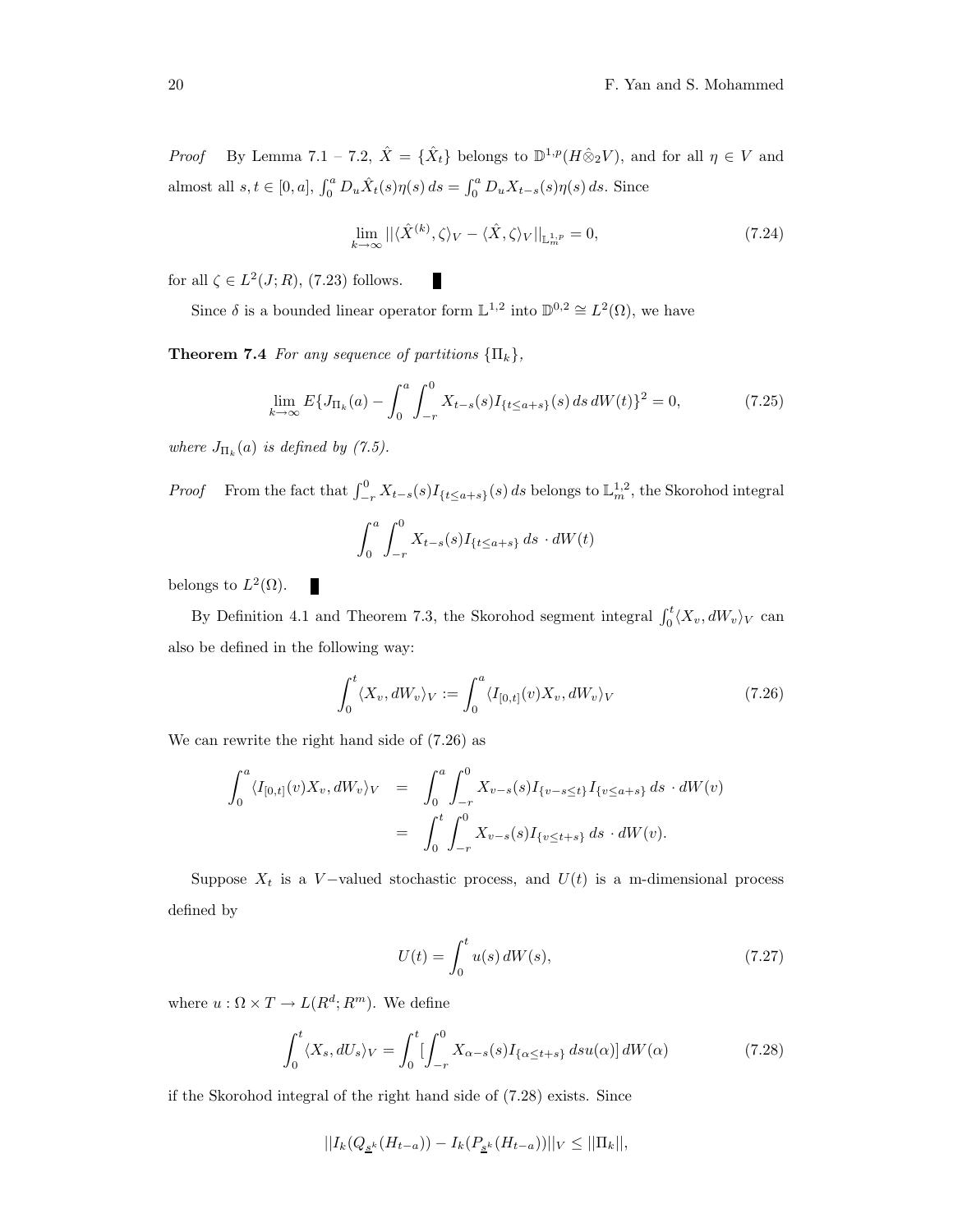we can also use the Skorohod integrals

$$
J_{\Pi_k}(a) := \int_0^a \langle Q_{\underline{s}^k}(X_t), dP_{\underline{s}^k}(W_t) \rangle \tag{7.29}
$$

to approximate the segment integral  $\int_0^a \langle X_t, dW_t \rangle_V$ . In this case, we can use the sequence

$$
\{ \langle I_k(Q_{\underline{s}^k}(X_t)), I_k(P_{\underline{s}^k}(H_{t-a})) \rangle_V \}_{k=1}^{\infty}
$$
 (7.30)

to approximate  $\Gamma_H^*(X_\cdot)(t)$ , for  $t \in [0, a]$ .

Theorem 7.5 Under the same hypotheses as Lemma 7.1, we have

$$
\lim_{k \to \infty} \langle I_k(Q_{\underline{s}^k}(X_t)), I_k(P_{\underline{s}^k}(H_{t-a})) \rangle_V = \Gamma_H^*(X_\cdot)(t) \tag{7.31}
$$

in  $\mathbb{L}_m^{1,p}$ .

**Remark 7.6** Suppose  $X_t$  is a  $C[-r, 0]$ -valued stochastic process. Analogous to (7.5), we may want to use the sequence

$$
J_{\Pi_k}(a) = \int_0^a (I_k(P_{\underline{s}^k}(X_t)))(I_k(P_{\underline{s}^k}(H_{t-a}))) \cdot dW(t)
$$

to approximate the integral  $\int_0^a X_t dW_t$ . Since almost surely,  $\{I_k(P_{\underline{s}^k}(H_{t-a}))\}$  is not a Cauchy sequence in  $C[-r,0]$ , and  $I_k(P_{\underline{s}^k}(X_t))$  converge to  $X_t$  in  $(C[-r,0])^*$ ), the sequence

$$
\{ (I_k(P_{\underline{s}^k}(X_t)))(I_k(P_{\underline{s}^k}(H_{t-a})))\}
$$

is not a Cauchy sequence (even in Probability). Thus it is difficult to show that  $J_{\Pi_k}(a)$  has a limit.

This is also the difficulty if we want to use the above approximation scheme to define the integral  $\int_0^a X_t dW_t$  for a  $(C[-r, 0])^*$  -valued process  $X_t$  with respect to the Brownian segment.

### 8 Itô's formula for the segment process

Now we are ready to derive Itô's Formula for the segment associated with the "semimartingale" process defined by (1.5). Throughout this section, we assume

$$
\{\Pi_k : -r = s_0 < s_1 < \dots < s_k = 0\}_{k=1}^\infty
$$

is a family of partitions of  $[-r, 0]$ , with  $||\Pi_k|| \to 0$  as  $k \to \infty$ ,  $I_k$  is the linear embedding and  $Q_{\underline{s}^k}$  is the projection defined in Section 5. Denote  $J = [-r, 0], T = [0, a], V = L^2(J; R^m),$  $H = L^2(T; R^m)$ ,  $J_i := I_{(s_{i-1}, s_i]}$  and  $\Delta_i := s_i - s_{i-1}$ , for  $i = 1, ..., k$ .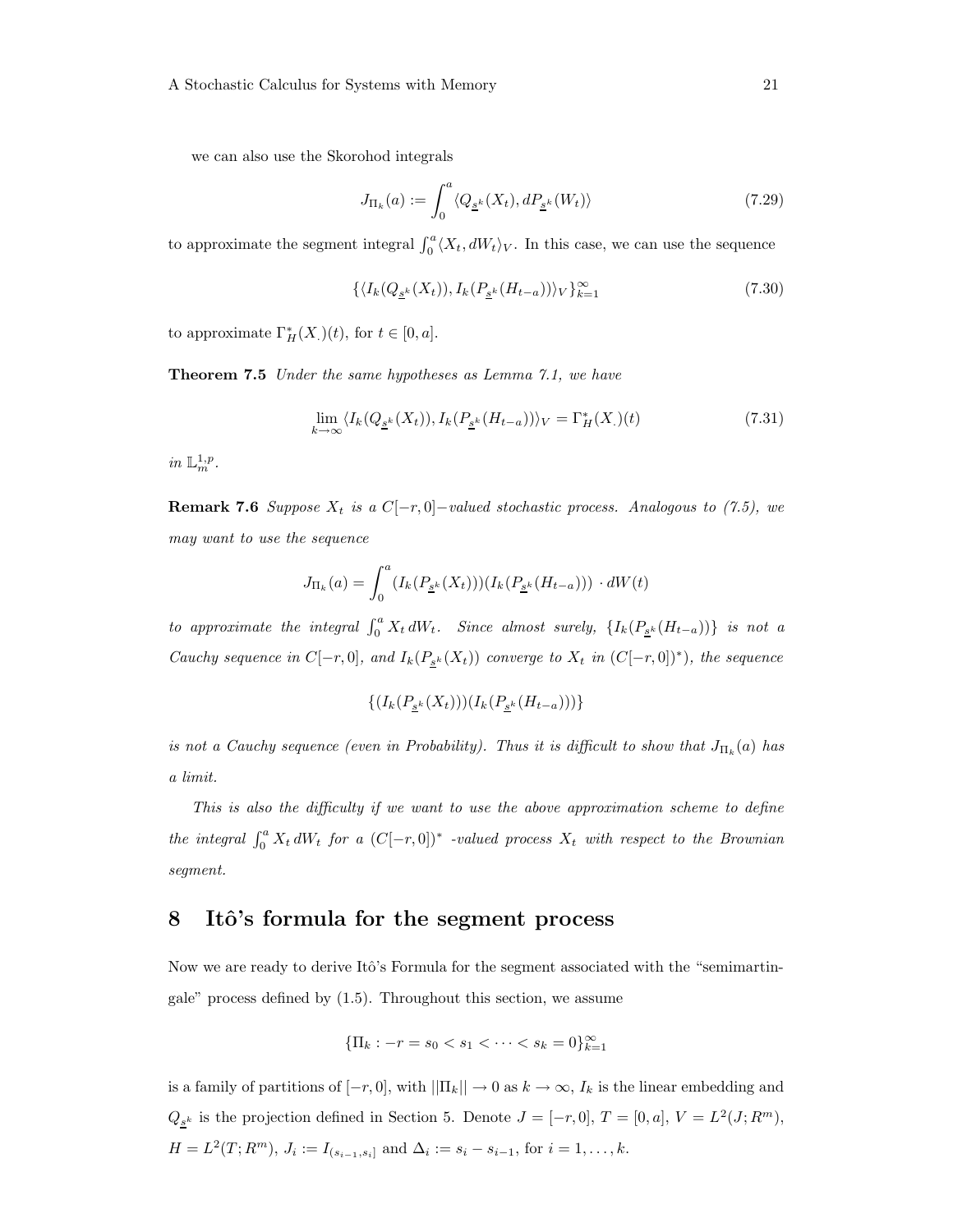For an  $m \times k$  matrix **X**, we denote by  $\vec{x}^i$  its *i*-th column vector and by  $x_{ij}$  its entry at the *i*-th row and *j*-th column. Suppose  $f = f(t, \eta, \vec{x}^{m+1}) \in C_b^2(T \times V \times R^m)$ . For each  $k \geq 1$  we define a  $C^2(T \times R^{mk} \times R^m; R)$  function by

$$
f^{k}(t, \mathbf{X}, \vec{x}^{m+1}) := f(t, I_{k}(\mathbf{X}), \vec{x}^{m+1}) = f(t, I_{k}(\vec{x}^{1}), \dots, I_{k}(\vec{x}^{m}), \vec{x}^{m+1}),
$$
(8.1)

where  $\vec{x}^{m+1} = (x_{m+1,1}, \ldots, x_{m+1,k}) \in R^k$ . Suppose  $\eta = (\eta_1, \ldots, \eta_m)$ , where  $\eta_j \in L^2(J; R)$ ,  $1 \leq j \leq m$ . We write  $f(t, \eta, \vec{x}^{m+1})$  as  $f(t, \eta_1, \ldots, \eta_m, \vec{x}^{m+1})$ . In this case, denote by  $f_j(t, \eta_1, \ldots, \eta_m, \vec{x}^{m+1})$  the derivative of  $f(t, \eta_1, \ldots, \eta_m, \vec{x}^{m+1})$  with respect to the variable  $\eta_j$ (or to the vector  $\vec{x}^{m+1}$ , if  $j = m+1$ ) and  $\frac{\partial f}{\partial t}$  the derivative of f with respect to t. Similarly, we denote by  $f_{j_1j_2}$  the derivative of  $f_{j_1}$  with respect to the variable  $\eta_{j_2}$  (or  $\vec{x}^{m+1}$ , if  $j_2 = m+1$ ). We will use similar notations for the derivatives of  $f^k(t, \mathbf{X}, \vec{x}^{m+1}) = f^k(t, \vec{x}^1, \dots, \vec{x}^m, \vec{x}^{m+1}).$ Suppose Y and Z are  $m \times k$  matrices. If  $1 \leq j \leq m$ , then

$$
f_j^k(t, \mathbf{X}, \vec{x}^{m+1}) \cdot \vec{y}^j = \langle f_j(t, I_k(\mathbf{X}), \vec{x}^{m+1}), I_k(\vec{y}^j) \rangle_{L^2(J;R)}.
$$
\n(8.2)

If  $1 \leq j_1, j_2 \leq m$ , then

$$
f_{j_1j_2}^k(t, \mathbf{X}, \vec{x}^{m+1})(\vec{z}^{j_2} \otimes \vec{y}^{j_1}) = f_{j_1j_2}(t, I_k(\mathbf{X}), \vec{x}^{m+1})(I_k(\vec{y}^{j_1}) \otimes I_k(\vec{z}^{j_2})).
$$
 (8.3)

Suppose  $H_1$  and  $H_2$  are two Hilbert spaces. Denote by  $H_1\hat{\otimes}_2 H_2$  and  $H_1\hat{\otimes}_1 H_2$  the completions of  $H_1 \otimes H_2$  under the  $\epsilon$ -topology ([21] Section 43) and the  $\pi$ -topology (projective topology) ([21] Section 43) on  $H_1 \otimes H_2$  respectively.

Suppose  $A \in L^2(J; R^m) \otimes_1 L^2(J; R^m)$  and  $\Phi \in (L^2(J; R^m) \otimes_1 L^2(J; R^m))^*$ . We can "decompose" A and  $\Phi$  into  $m \times m$  matrices (still denoted by A and  $\Phi$ ) with entries in  $L^2(J;R) \otimes_1 L^2(J;R)$  and  $(L^2(J;R) \otimes_1 L^2(J;R))^*$  respectively. We then formally write  $\Phi(A)$  as  $Tr(\Phi \cdot A)$ , where Tr is the trace of a square matrix.

For a twice differentiable function  $f = f(t, \eta, \vec{x}) \in C^2(T \times V \times R^m)$ , the derivative  $\frac{\partial^2 f}{\partial \eta^2}(t,\eta,\vec{x})$  is in general an element of  $(V\hat{\otimes}_1 V)^*$ . Due to this, two alternative conditions must be satisfied in order to prove the Itô formula:

**Hypotheses 8.A** The map  $(t, \eta, \vec{x}) \hookrightarrow \frac{\partial^2 f}{\partial \eta^2}(t, \eta, \vec{x})$  is uniformly continuous from  $T \times V \times R^m$ into  $(V \hat{\otimes}_2 V)^*$  on bounded sets.

**Hypotheses 8.B** The map  $(t, \eta, \vec{x}) \hookrightarrow \frac{\partial^2 f}{\partial \eta^2}(t, \eta, \vec{x})$  is uniformly continuous from  $T \times V \times R^m$ into  $(V \hat{\otimes}_1 V)^*$  on bounded sets, and the linear operator on  $H = L^2([0, a]; R^m)$  with kernel  $u(s)D_sX(s)$  is of trace class almost surely, where u is the coefficient process in (1.5).

If the  $m \times d$  matrix-valued coefficient process u in the SDE (1.5) is deterministic, then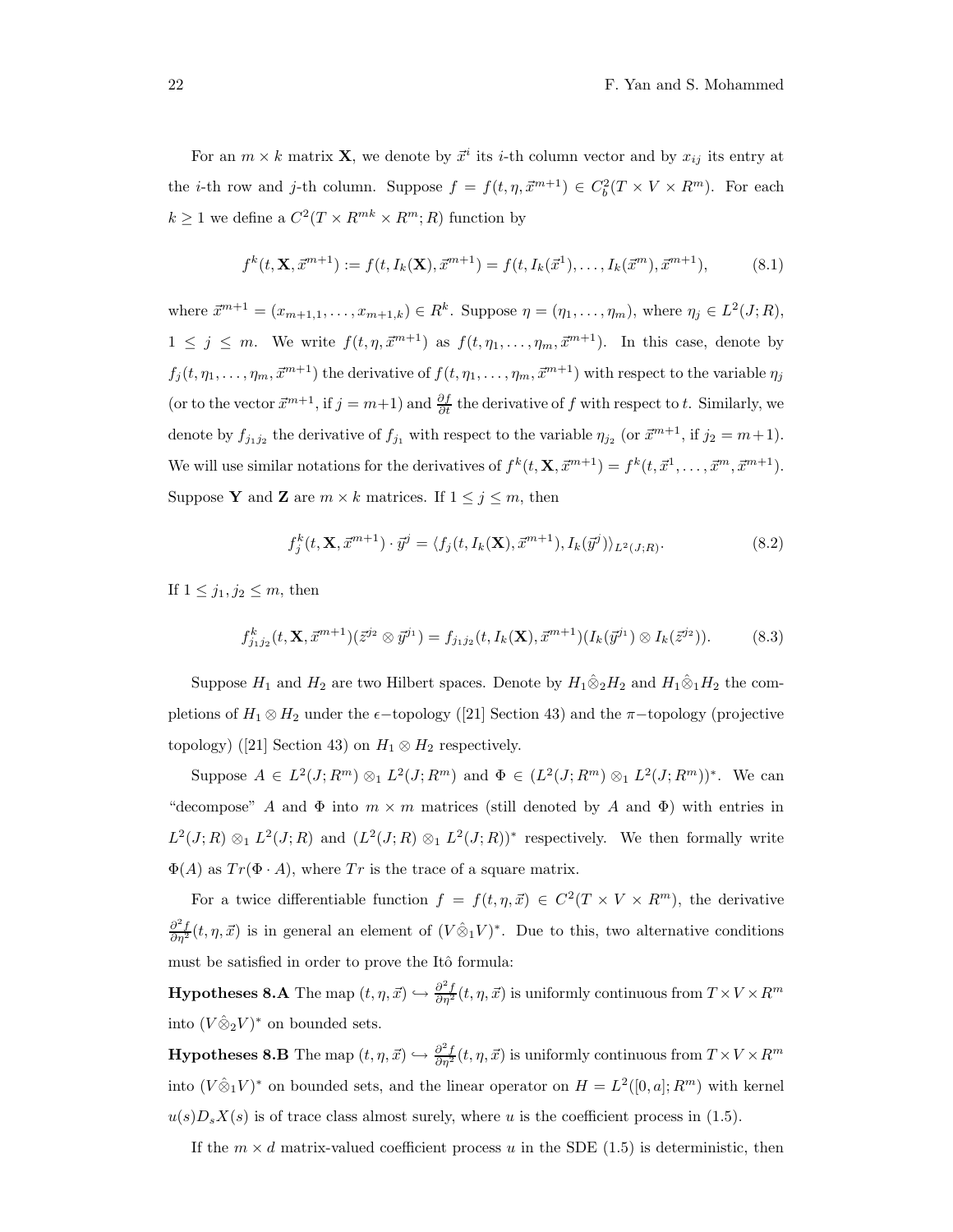$u(s)D_sX(t)$  is of trace class. One example of a function satisfying Hypotheses 8.A is  $f(t, \eta)$  =  $h(t, \langle \zeta, \eta \rangle_V)$ , where  $\zeta \in V$  and  $h \in C^2(T \times R)$ .

Note that  $V \hat{\otimes}_1 V \subsetneq V \hat{\otimes}_2 V$ . Although Hypotheses 8.B allows a larger class of functions  $f \in C_b^2(T \times V \times R^m)$ , it requires an additional condition on the solution process  $\{X(t)\}.$ 

When we are saying "a function  $a(s,t)$  is of trace class", we mean that the operator associated with the kernel  $a(s,t)$  is of trace class.

**Lemma 8.1** If u is an  $m \times d$  matrix-valued process with row vectors  $u^1, \ldots, u^m$ , where  $u^i \in L^2(T; R^d)$ , and  $v \in \mathbb{L}_m^{1,2}$ , then the kernel  $u(s) \int_0^t D_s v(r) dr$  (as an  $m \times m$  matrix-valued function) is of trace class. (We skip the words "almost surely").

*Proof* We write  $v = (v_1, \ldots, v_m)'$ . For all  $1 \leq i \leq m$  and  $1 \leq j \leq d$ , the functions  $u^{ij}(s)D_s^j v^i(r)$  and  $I_{\{0 \le r \le t\}}$  belong to  $L^2(T^2)$  (with the notation  $D = (D^1, \ldots, D^d)'$ ), and

$$
u^{ij}(s) \int_0^t D_s^j v_i(r) \, dr = \int_0^a u^{ij}(s) D_s^j v_i(r) I_{\{0 \le r \le t\}} \, dr,\tag{8.4}
$$

it follows that the operator with kernel  $u^{ij}(s) \int_0^t D_s^j v_i(r) dr$  is the composite of two Hilbert-Schmidt operators with kernel  $u^{ij}(s)D_s^j v_i(r)$  and  $I_{\{0 \le r \le t\}}$ , and it must be of trace class. п

One can refer to Elworthy ([5] Section V.1), Metivier and Pellaumail ([15] Chapter 2), Da Prato and Zabczyk  $([4]$  Section 9.45) for Itô's formula for infinite-dimensional semimartingales. Because the quadratic variation (operator-valued) process of a martingale process is always of trace class, the Itô formula is valid for any twice differentiable function  $f \in C^2(B)$ satisfying the condition that f, f' and f'' are uniformly continuous on bounded sets of B, where  $B$  is a Banach space with a "smooth" norm.

**Lemma 8.2** Suppose  $F(s,t)$  is a function in  $L^2(T^2; L(R^m; R^m))$ , which is the kernel of a trace class operator F on  $H = L^2(T; R^m)$ . Define  $F(s,t) = 0$  if  $s < 0$  or  $t < 0$ , and define

$$
F_s(\alpha, \beta) := F(s + \alpha, s + \beta), \text{ where } s \in T, \alpha, \beta \in J = [-r, 0].
$$
 (8.5)

Then for each  $s \in T$ ,  $f_s$  is the kernel of a trace class operator on  $V = L^2(J; R^m)$ .

*Proof* Since F can be written as  $BA$ , where A an B are two Hilbert-Schimidt operators on H ([8] Problem 572). Assume (matrix-valued functions)  $A(s,t)$  and  $B(s,t)$  are the kernels of  $A$  and  $B$ , then  $F$  can be written as

$$
F(s,t) = \int_0^a A(s,u) \cdot B(u,t) \, du.
$$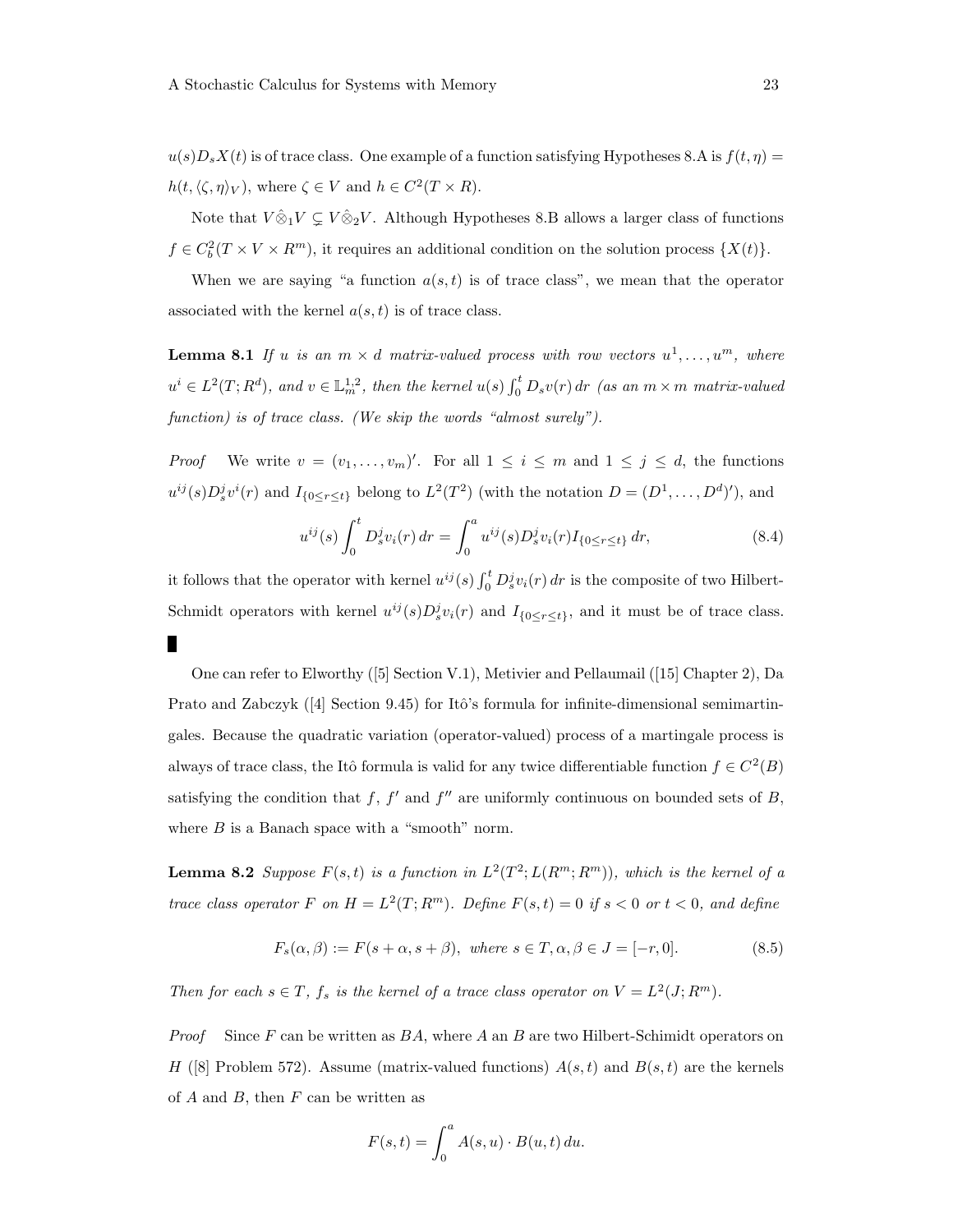It follows that

$$
F_s(\alpha, \beta) = \int_0^a A(s + \alpha, u) \cdot B(u, s + \beta) du.
$$

For each  $s \in T$ ,  $A<sup>s</sup>(\alpha, u) := A(s + \alpha, u)$  and  $B<sup>s</sup>(u, \beta) := B(u, s + \beta)$  are kernels of Hilbert-Schmidt operators  $A^s: V \to H$  and  $B^s: H \to V$ , respectively. Let  $F^s$  be the linear operator on V with kernel  $F_s$ , then  $F^s = B^s A^s$ , which is of trace class. П

Now we are ready to prove Itô's formula for  $f(t, X_t)$ .

**Theorem 8.3** Suppose  $X(t)$  is a continuous stochastic process defined by (1.5), where u has row vectors  $u^1, \ldots, u^m$ ,  $u^i \in \mathbb{L}^{2,4}_{d,loc}$ ,  $v \in \mathbb{L}^{1,4}_{m,loc}$ , and  $\eta: J \to R^m$  is a function of bounded variation, Assume  $f = f(t, \eta) \in C_b^1(T \times V)$  has bounded continuous second order partial derivative with respect to  $\eta$  (i.e.,  $\frac{\partial^2 f}{\partial \eta^2} \in C_b(T \times V)$ ) and Hypotheses 8.A, then we have

$$
f(t, X_t) - f(0, X_0) = \int_0^t \frac{\partial f}{\partial s}(s, X_s) ds + \int_0^t \langle \frac{\partial f}{\partial \eta}(s, X_s), dX_s \rangle_V + \int_0^t \frac{\partial^2 f}{\partial \eta^2}(s, X_s)(\Theta_s) ds,
$$

where  $\Theta_s(\alpha, \beta) = \frac{1}{2}((u\Lambda)_s X_s(\alpha, \beta) + (u\Lambda)_s X_s(\beta, \alpha))$ , and  $(u\Lambda)_s X_s : \Omega \times J^2 \to L(R^m; R^m)$ is the  $m \times m$  matrix-valued process defined by

$$
(u\Lambda)_s X_s(\alpha,\beta) = I_{\{0 \le s+\alpha\wedge\beta\}} u(s+\alpha) D_{s+\alpha} X(s+\beta). \tag{8.6}
$$

Note that the right hand side of (8.6) is equal to

$$
I_{\{0\leq s+\alpha\wedge\beta\}}u(s+\alpha)[u'(s+\alpha)I_{\{0\leq s+\alpha\leq s+\beta\}}+\int_0^{s+\beta}D_{s+\alpha}u(r)\,dW(r)+\int_0^{s+\beta}D_{s+\alpha}v(r)\,dr].
$$

*Proof* For simplicity, we assume  $\eta$  is absolutely continuous and define  $v(s) := \eta'(s)$  and  $u(s) = 0$  for  $s \in J$ . We will identify a linear operator with its kernel (if it has a kernel) in the proof. We also write the  $m \times d$  matrix u as  $(u^{ij})_{m \times d}$ .

By localization technique (c.f. [17] P 45), we can assume f, f' and f'' are uniformly continuous on  $T \times V$ ,  $u^j \in \mathbb{L}^{2,4}_d$ , and  $v \in \mathbb{L}^{1,4}_m$ . Suppose  $\Pi_k : -r = s_0 < s_1 < \cdots < s_k = 0$  is a family of partitions of  $[-r, 0]$ , with  $||\Pi_k|| \to 0$  as  $k \to \infty$ ,  $J_i := I_{(s_{i-1}, s_i]}$  and  $\Delta_i := s_i - s_{i-1}$ , for  $i = 1, ..., k$ . Write  $X(t) = (X^1(t), ..., X^m(t))'$ .

If  $1 \leq j \leq m$ , then  $\langle X_t^j, J_i \rangle = \int_{s_{i-1}}^{s_i} X^j(t+s) ds = \int_{t+s_{i-1}}^{t+s_i} X^j(s) ds$ . It follows that

$$
\frac{d}{dt}\langle X_t^j, J_i \rangle = X^j(t+s_i) - X^j(t+s_{i-1})
$$
\n
$$
\frac{d}{dt}I_k \circ Q_{\underline{s}^k}(X_t^j) = \sum_{i=1}^k \frac{1}{\Delta_i} J_i(X^j(t+s_i) - X^j(t+s_{i-1})).
$$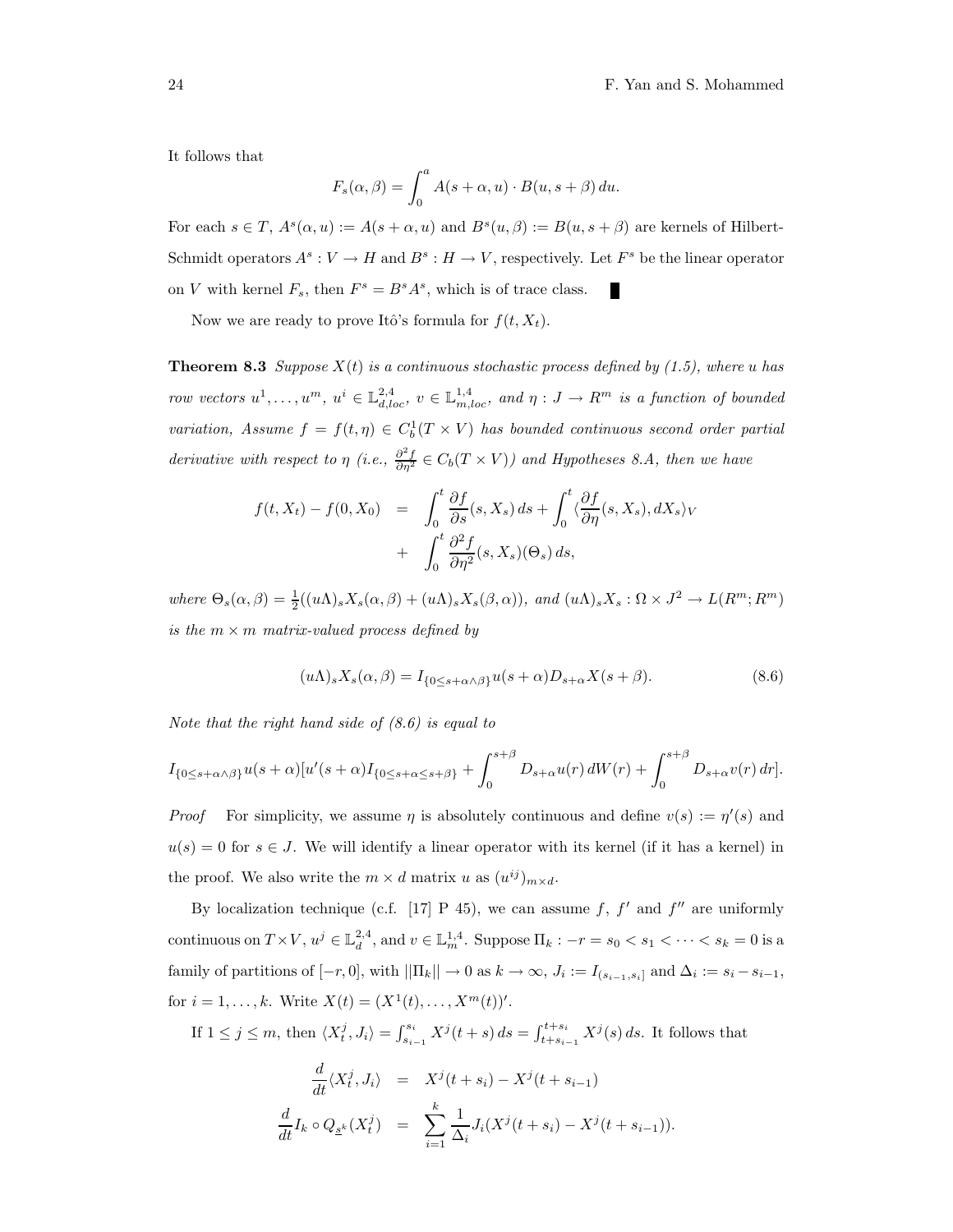Denote by  $\langle \cdot, \cdot \rangle$  the inner product of the Hilbert space  $L^2(J; R)$ ,  $u^j$  the j-th row vector of  $u$ , and  $v^j$  the j-th entry of the vector v. Let

$$
\hat{U}^{j}(t) = \int_{0}^{t} u^{j}(s) \cdot dW(s), \text{ and } \hat{V}^{j}(t) = \begin{cases} \eta(0) + \int_{0}^{t} v^{j}(s) ds, & t > 0 \\ \eta(t), & -r \le t \le 0, \end{cases}
$$
(8.7)

 $\hat{U} = (\hat{U}^1, \dots, \hat{U}^m)'$  and  $\hat{V} = (\hat{V}^1, \dots, \hat{V}^m)'$ . Applying the chain rule to the function  $f(t, I_k \circ$  $Q_{s^k}(X_t)$ , we have

$$
f(t, I_k \circ Q_{\underline{s}^k}(X_t)) - f(0, I_k \circ Q_{\underline{s}^k}(\eta)) - \int_0^t \frac{\partial f}{\partial s}(s, I_k \circ Q_{\underline{s}^k}(X_s)) ds
$$
  
\n
$$
= \sum_{i=1}^k \sum_{j=1}^m \int_0^t \frac{1}{\Delta_i} \langle f_j(s, I_k \circ Q_{\underline{s}^k}(X_s)), J_i \rangle (X^j(s + s_i) - X^j(s + s_{i-1})) ds
$$
  
\n
$$
= \sum_{i,j} \int_0^t \frac{1}{\Delta_i} \langle f_j(s, I_k \circ Q_{\underline{s}^k}(X_s)), J_i \rangle (\hat{U}^j(s + s_i) - \hat{U}^j(s + s_{i-1})) ds
$$
  
\n
$$
+ \sum_{i,j} \int_0^t \frac{1}{\Delta_i} \langle f_j(s, I_k \circ Q_{\underline{s}^k}(X_s)), J_i \rangle (\hat{V}^j(s + s_i) - \hat{V}^j(s + s_{i-1})) ds
$$
  
\n
$$
= \psi_1 + \psi_2.
$$

By Lemma 5.1 and the continuity of  $f'$ ,

$$
\psi_2 = \sum_{i,j} \int_0^t \frac{1}{\Delta_i} \langle f_j(s, I_k \circ Q_{\underline{s}^k}(X_s)), J_i \rangle \int_{s_{i-1}}^{s_i} v_s^j(r) dr ds
$$
  
\n
$$
= \int_0^t \langle \frac{\partial f}{\partial \eta}(s, I_k \circ Q_{\underline{s}^k}(X_s)), I_k \circ Q_{\underline{s}^k}(v_s) \rangle \rangle_V ds
$$
  
\n
$$
\rightarrow \int_0^t \langle \frac{\partial f}{\partial \eta}(s, X_s), v_s \rangle_V ds = \int_0^t \langle \frac{\partial f}{\partial \eta}(s, X_s), d\hat{V}_s \rangle_V.
$$

By the formula for the Skorohod integral of a process multiplied by a random variable ([16] Theorem 3.2),

$$
\psi_1 = \sum_{i,j} \int_0^t \frac{1}{\Delta_i} \int_{s+s_{i-1}}^{s+s_i} \langle f_j(s, I_k \circ Q_{\underline{s}^k}(X_s)), J_i \rangle u^j(r) dW(r) ds
$$
  
+ 
$$
\sum_{i,j} \int_0^t \frac{1}{\Delta_i} \int_{s+s_{i-1}}^{s+s_i} u^j(r) \cdot D_r \langle f_j(s, I_k \circ Q_{\underline{s}^k}(X_s)), J_i \rangle dr ds
$$
  
= 
$$
\psi_{11} + \psi_{12}.
$$

By the stochastic Fubini Theorem (Lemma 4.2),

$$
\psi_{11} = \sum_{i,j} \int_0^t \frac{1}{\Delta_i} \int_0^t \langle f_j(s, I_k \circ Q_{\underline{s}^k}(X_s)), J_i \rangle I_{(s_{i-1}, s_i]}(\alpha - s) u^j(\alpha) ds dW(\alpha). \tag{8.8}
$$

Let  $g_1(\alpha) = (g_1^1(\alpha), \dots, g_1^m(\alpha)), \ \alpha \in T = [0, a],$  where

$$
g_1^j(\alpha) := \sum_{i=1}^k \frac{1}{\Delta_i} \int_0^t \langle f_j(s, I_k \circ Q_{\underline{s}^k}(X_s)), J_i \rangle I_{(s_{i-1}, s_i]}(\alpha - s) ds.
$$
 (8.9)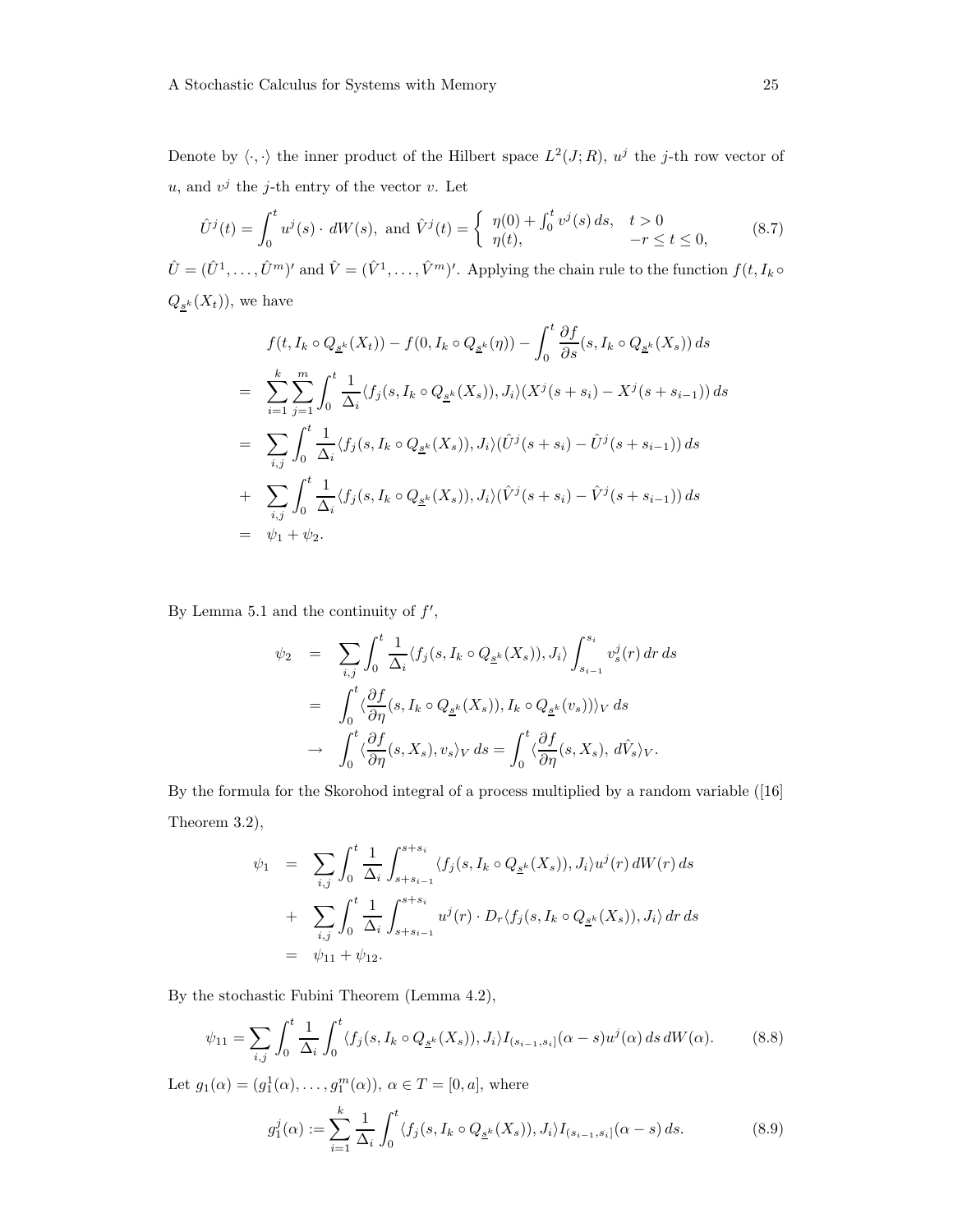We will show that

$$
g_1(\alpha)u(\alpha) \to \Gamma_H^*(\frac{\partial f}{\partial \eta}(\cdot, X_{.}))(\alpha)u(\alpha) \tag{8.10}
$$

in  $\mathbb{L}_d^{1,2}$  as  $k \to \infty$ , where  $\Gamma_H^*$  is defined by (4.6), and

$$
\Gamma_H^*(\frac{\partial f}{\partial \eta}(\cdot, X_{\cdot}))(t) = \int_{-r}^0 \frac{\partial f}{\partial \eta}(t - \beta, X_{t-\beta})(\beta)I_{[t-a,t]}(\beta) d\beta, \quad t \in [0, a]. \tag{8.11}
$$

Then by the continuity of  $\delta$ , we have

$$
\psi_{11} \to \int_0^t \Gamma_H^*(\frac{\partial f}{\partial \eta}(\cdot, X_{\cdot}))(\alpha)u(\alpha) dW(\alpha) = \int_0^t \langle \frac{\partial f}{\partial \eta}(s, X_s), dU_s \rangle_V. \tag{8.12}
$$

Set  $g_2(\alpha) = (g_2^1(\alpha), \dots, g_2^m(\alpha)), \ \alpha \in T = [0, a],$  where

$$
g_2^j(\alpha) := \sum_{i=1}^k \frac{1}{\Delta_i} \int_0^t \langle f_j(s, X_s), J_i \rangle I_{(s_{i-1}, s_i]}(\alpha - s) ds.
$$
 (8.13)

First we will show that  $g_1(\alpha) - g_2(\alpha) \to 0$  in  $\mathbb{L}_m^{1,4}$  as  $k \to \infty$ . By Definition (5.4) and Lemma 5.1,

$$
E\left(\int_{0}^{a}|g_1^j(\alpha)-g_2^j(\alpha)|^2 d\alpha\right)^2
$$
  
\n
$$
\leq t^2 E\left(\sum_{i=1}^k \int_{0}^{a} \int_{0}^{t} \left(\frac{1}{\Delta_i} \langle f_j(s, I_k \circ Q_{\underline{s}^k}(X_s)) - f_j(s, X_s), J_i \rangle I_{(s_{i-1}, s_i]}(\alpha - s)\right)^2 ds d\alpha\right)^2
$$
  
\n
$$
= t^2 E\left(\sum_{i=1}^k \int_{0}^{t} \frac{1}{\Delta_i} \langle f_j(s, I_k \circ Q_{\underline{s}^k}(X_s)) - f_j(s, X_s), J_i \rangle^2 ds\right)^2
$$
  
\n
$$
= t^2 E\left(\int_{0}^{t} \langle I_k \circ Q_{\underline{s}^k}(f_j(s, I_k \circ Q_{\underline{s}^k}(X_s)) - f_j(s, X_s)\rangle\right),
$$
  
\n
$$
f_j(s, I_k \circ Q_{\underline{s}^k}(X_s)) - f_j(s, X_s) \rangle ds)^2
$$
  
\n
$$
\leq t^2 E\left(\int_{0}^{t} ||f_j(s, I_k \circ Q_{\underline{s}^k}(X_s)) - f_j(s, X_s)||^2 ds\right)^2 \to 0 \text{ as } k \to \infty.
$$

Similarly,

$$
E\left(\int_0^a \int_0^a |D_u^i(g_1^j(\alpha) - g_2^j(\alpha))|^2 d\alpha du\right)^2
$$
  
\n
$$
\leq t^2 E\left(\int_0^a \int_0^t ||D_u^i(f_j(s, I_k \circ Q_{\underline{s}^k}(X_s)) - f_j(s, X_s))||^2 ds du\right)^2
$$
  
\n
$$
= t^2 E\left(\sum_{j'=1}^m \int_0^a \int_0^t ||f_{jj'}(s, I_k \circ Q_{\underline{s}^k}(X_s))(I_k \circ Q_{\underline{s}^k}(D_u^i X_s^{j'}))
$$
  
\n
$$
- f_{jj'}(s, X_s)(D_u^i X_s^{j'})||^2 ds du)^2 \to 0 \text{ as } k \to \infty.
$$

Thus  $g_1 - g_2 \to 0$  in  $\mathbb{L}_d^{1,4}$  as  $k \to \infty$ . We can rewrite  $g_2^j$  as

$$
g_2^j(\alpha) = \sum_{i=1}^k \frac{1}{\Delta_i} \int_{-r}^0 \langle f_j(\alpha - \beta, X_{\alpha - \beta}), J_i \rangle I_{(s_{i-1}, s_i]}(\beta) H_{\alpha - t}(\beta) d\beta, \tag{8.14}
$$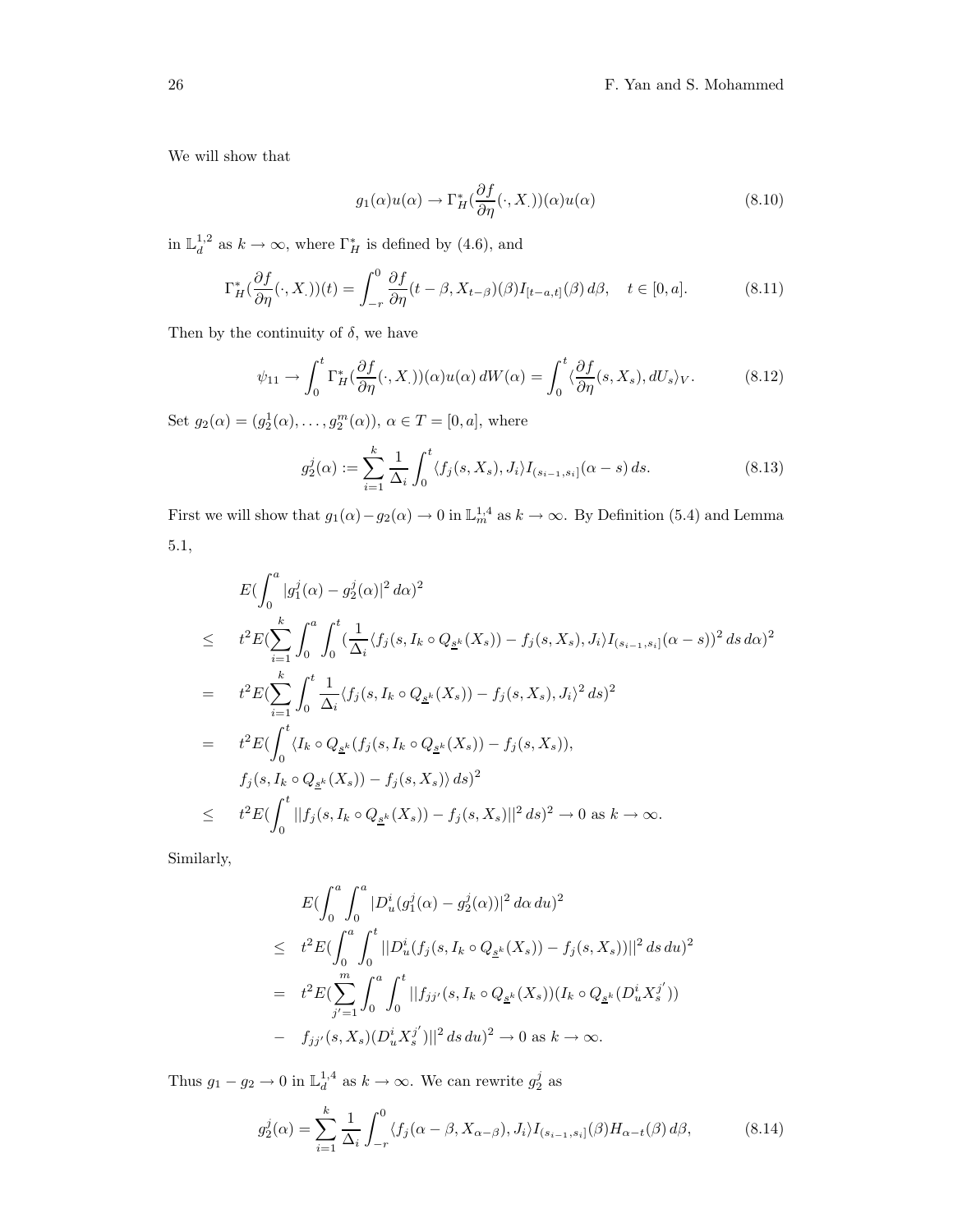where  $H_v(s)$  is the Heaviside-type function defined by (7.3).

By Theorem 7.5,

$$
g_2 \to \Gamma_H^* \left( \frac{\partial f}{\partial \eta} (\cdot, X_{.}) \right) \text{ in } \mathbb{L}_m^{1,4} \text{ as } k \to \infty.
$$
 (8.15)

Since for all  $1 \leq j \leq m$ ,  $u^j \in \mathbb{L}^{2,4}_d$ , By Holder's Inequality, it follows that

$$
g_2(t)u(t) \to \Gamma_H^*(f_2(\cdot, X_\cdot))(t)u(t) \text{ in } \mathbb{L}_d^{1,2} \text{ as } k \to \infty.
$$
 (8.16)

Now let us consider  $\psi_{12}$ . Set  $\Theta_s(\alpha, \beta) := \frac{1}{2}((u\Lambda)_s X_s(\alpha, \beta) + (u\Lambda)_s X_s(\beta, \alpha))$ , where  $(u\Lambda)_sX_s(\alpha,\beta)$  is the  $m \times m$  matrix-valued process defined by

$$
(u\Lambda)_s X_s(\alpha,\beta) := u(s+\alpha)D_{s+\alpha}X(s+\beta) = u(s+\alpha)[u'(s+\alpha)I_{\{0\leq s+\alpha\leq s+\beta\}}+ \int_0^{s+\beta} D_{s+\alpha}u(r) dW(r) + \int_0^{s+\beta} D_{s+\alpha}v(r) dr].
$$

Write  $\Theta_s = (\Theta_s^{ij})_{m \times m}$ . Applying Lemma 6.1 and Proposition 6.2, we have

$$
\psi_{12} = \sum_{j=1}^{d} \sum_{i_1, i_2=1}^{k} \sum_{j_1, j_2=1}^{m} \left[ \int_0^t \frac{1}{\Delta_{i_1} \Delta_{i_2}} f_{j_1 j_2}(s, I_k \circ Q_{\underline{s}^k}(X_s)) (J_{i_1} \otimes J_{i_2}) \right] \times \int_{s_{i_1-1}}^{s_{i_1}} \int_{s_{i_2-1}}^{s_{i_2}} D_{s+\alpha}^j X^{j_2}(s+\beta) u^{j_1 j}(s+\alpha) d\alpha d\beta, ds].
$$

By the commutativity of the operators D and  $\delta$  ([16] Proposition 3.4),

$$
D_{s+\alpha}^{j} X^{j_2}(s+\beta) = u^{j_2 j}(s+\alpha) I_{\{0 \le s+\alpha \le s+\beta\}} + \int_0^{s+\beta} D_{s+\alpha}^{j} u^{j_2}(r) dW(r) + \int_0^{s+\beta} D_{s+\alpha}^{j} v^{j_2}(r) dr.
$$

Denote by  $Tr(A)$  the trace of a square matrix and  $E_{ij}$  the  $m \times m$  matrix whose entries are 0 except the entry at position  $(i, j)$  is 1. Since  $\frac{\partial^2 f}{\partial \eta^2}(s, \eta)$  is symmetric for all  $\eta \in V$ , applying Lemma 5.1 (under Hypotheses 8.A), we have

$$
\psi_{12} = \sum_{j_1, j_2=1}^m \int_0^t f_{j_1 j_2}(s, I_k \circ Q_{\underline{s}^k}(X_s))(I_{k^2} \circ Q_{\underline{s}^{k^2}}(\Theta_s^{j_1 j_2})) ds
$$
  
\n
$$
= \sum_{j_1, j_2=1}^m \int_0^t f_{j_1 j_2}(s, I_k \circ Q_{\underline{s}^k}(X_s))(I_{k^2} \circ Q_{\underline{s}^{k^2}}(Tr(\Theta_s E_{j_2 j_1}))) ds
$$
  
\n
$$
= \int_0^t \frac{\partial^2 f}{\partial \eta^2}(s, X_s)(I_{k^2} \circ Q_{\underline{s}^{k^2}}(\Theta_s)) ds
$$
  
\n
$$
+ \int_0^t (\frac{\partial^2 f}{\partial \eta^2}(s, I_k \circ Q_{\underline{s}^k}(X_s)) - \frac{\partial^2 f}{\partial \eta^2}(s, X_s)(I_{k^2} \circ Q_{\underline{s}^{k^2}}(\Theta_s)) ds
$$
  
\n
$$
\to \int_0^t \frac{\partial^2 f}{\partial \eta^2}(s, X_s)(\Theta_s) ds \text{ a.s. as } k \to \infty.
$$

Corollary 8.4 Theorem 8.3 still holds if Hypotheses 8.A is replaced by Hypotheses 8.B.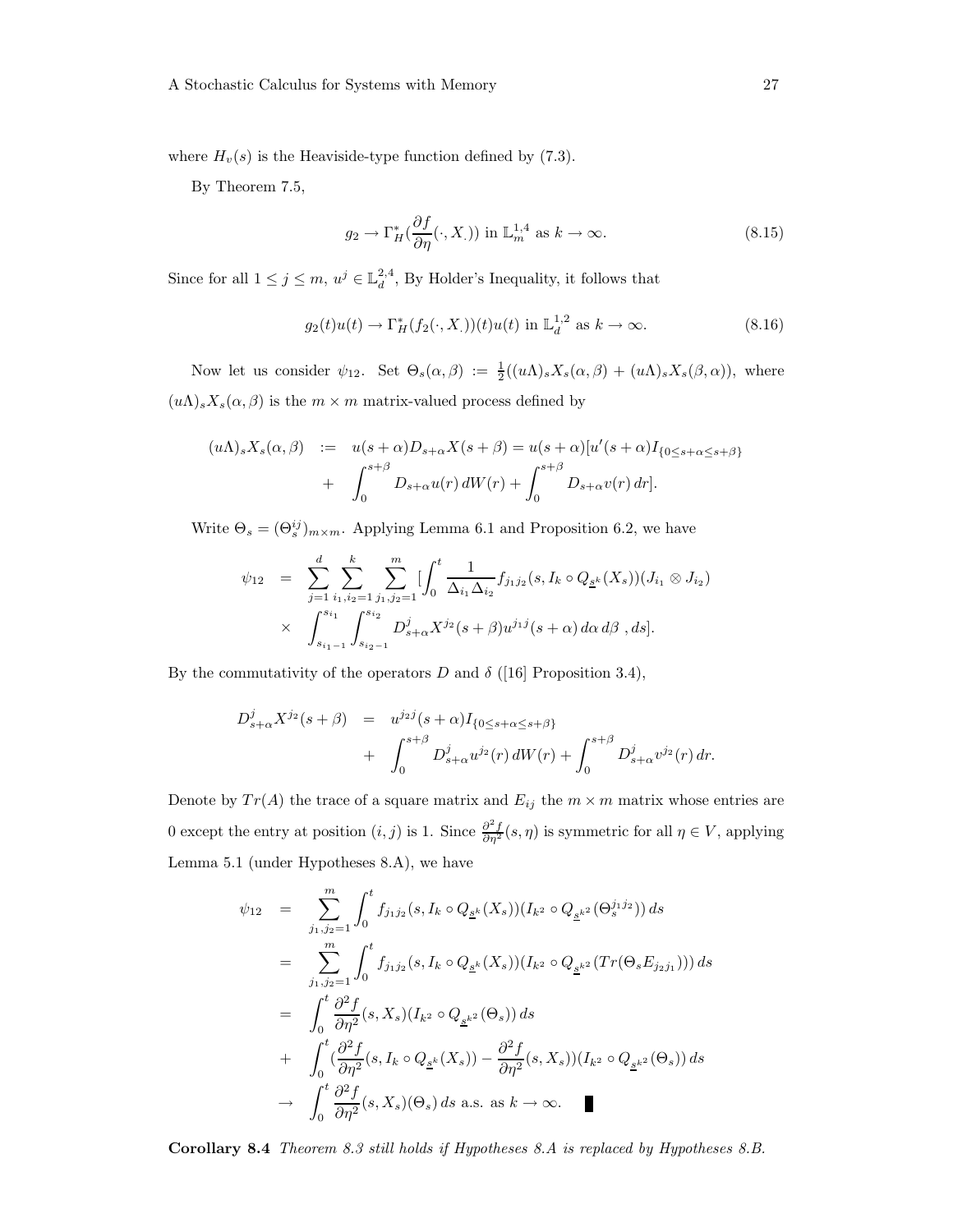#### Proof

We only need to re-compute the term  $\psi_{12}$  in the proof of Theorem 8.3. By Lemma 8.2, for each s,  $(u\Lambda)_sX_s$  belongs to  $V\hat{\otimes}_1 V$  almost surely. We can easily finish the proof by applying Lemma A.3 (in Appendix A) under Hypotheses 8.B.

Note 8.5 When X is brownian motion, the left hand side of equation  $(8.6)$  has a simple form:

$$
(u\Lambda)_s X_s(\alpha,\beta) = I_{\{0 \le s+\alpha\}}(\alpha) I_{\{0 \le s+\beta\}}(\beta).
$$

We can easily see that it is of trace class.

Next we shall extend Itô's formula to functions of the form  $f(t, X_t, X(t))$  and use it to study the weak infinitesimal generator of SFDE's and derive the Feynman-Kac formula in the next section.

**Theorem 8.6** Suppose  $f = f(t, \eta, \vec{x}) \in C_b^1(T \times V \times R^m)$  has bounded continuous second order partial derivative with respect to  $(\eta, \vec{x})$  (i.e.,  $\frac{\partial^2 f}{\partial(\eta, \vec{x})^2} \in C_b(T \times V)$ ), under the same hypotheses as Theorem 8.3 (or Corollary 8.4), we have

$$
f(t, X_t, X(t)) - f(0, X_0, X(0))
$$
  
\n
$$
= \int_0^t \frac{\partial f}{\partial s}(s, X_s, X(s)) ds + \int_0^t \langle \frac{\partial f}{\partial \eta}(s, X_s, X(s)), dX_s \rangle_V
$$
  
\n
$$
+ \int_0^t \frac{\partial f}{\partial \vec{x}}(s, X_s, X(s)) dX(s) + \int_0^t \frac{\partial^2 f}{\partial \eta^2}(s, X_s, X(s))(\Theta_s) ds
$$
  
\n
$$
+ \int_0^t \frac{\partial^2 f}{\partial \eta \partial \vec{x}}(s, X_s, X(s))[(u\Lambda)_s X(s)] ds + \int_0^t \frac{\partial^2 f}{\partial \vec{x} \partial \eta}(s, X_s, X(s))[u(s)D_sX_s] ds
$$
  
\n
$$
+ \frac{1}{2} \sum_{i=1}^d \int_0^t \frac{\partial^2 f}{\partial \vec{x}^2}(s, X_s, X(s))[\nabla_s^i X](s) \otimes u^i(s)] ds,
$$

where  $\Theta_s$  is defined in the statement of Theorem 8.3,  $u^i$  is the i–th column vector of the  $m \times d$  matrix  $u$ ,

$$
(\bigtriangledown_{+}^{i} X)(s) = \lim_{\epsilon \downarrow 0} (D_{t}^{i} X(t + \epsilon) + D_{t}^{i} X(t - \epsilon)), \ 1 \le i \le d, \ (in \ L^{2}(\Omega; R^{m})), \tag{8.17}
$$

 $(u\Lambda)_sX(s):\Omega\times J\to L(R^m;R^m)$  and  $u(s)D_sX_s:\Omega\times J\to L(R^m;R^m)$  are  $m\times m$  matrixvalued processes defined by

$$
\begin{cases}\n(u\Lambda)_s X(s)(\alpha) := u(s+\alpha)D_{s+\alpha}X(s)I_{\{s+\alpha\geq 0\}} \\
u(s)D_s X_s(\alpha) := u(s)D_s X(s+\alpha)I_{\{s+\alpha\geq 0\}}.\n\end{cases}
$$
\n(8.18)

Proof We will use the same notations as in the proof of Theorem 8.3. For simplicity, we assume  $m = d = 1$ ,  $\eta$  is absolutely continuous and define  $v(s) := \eta'(s)$  and  $u(s) = 0$  for  $s \in J$ . We will identify a linear operator with its kernel (if it has a kernel) in the proof.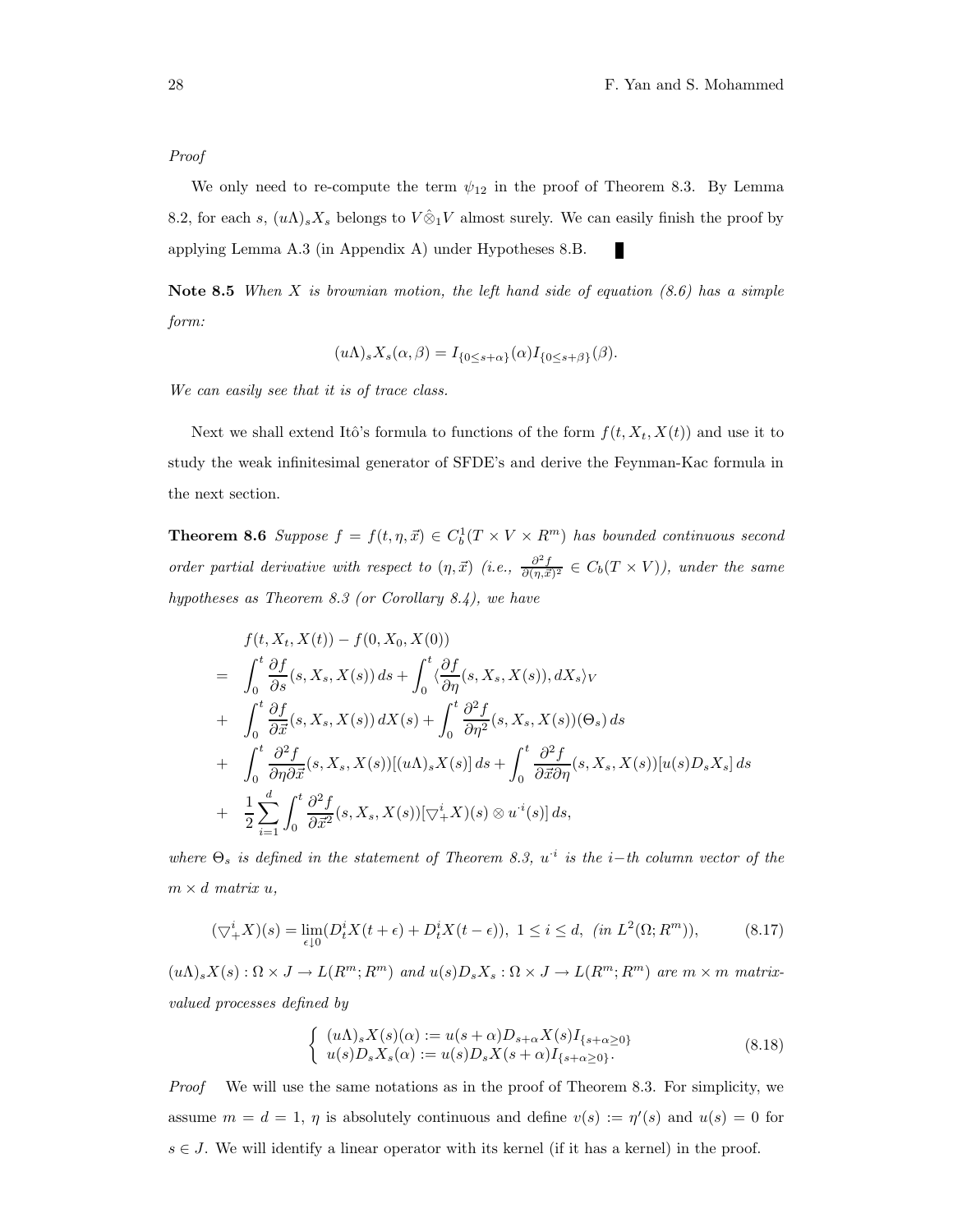By localization technique (c.f. [17] P 45), we can assume f, f' and f'' are uniformly continuous on  $T \times V$ ,  $u \in \mathbb{L}^{2,4}$  and  $v \in \mathbb{L}^{1,4}$ . Define  $V_i(s) := \frac{1}{\Delta_i} \langle X(t), J_i \rangle_V$ . Since

$$
\frac{d}{dt}\langle X_t, J_i\rangle_V = X(t+s_i) - X(t+s_{i-1}),\tag{8.19}
$$

applying the multi-dimensional Itô formula due to Nualart and Pardoux  $(16)$  Theorem 6.4) to derive the chain rule for  $f^k(t, Q_{\underline{s}^k}(X_t), X(t))$ , we have

$$
f^{k}(t, Q_{\underline{s}^{k}}(X_{t}), X(t)) - f^{k}(0, Q_{\underline{s}^{k}}(X_{0}), X(0)) - \int_{0}^{t} \frac{\partial f^{k}}{\partial s}(s, I_{k} \circ Q_{\underline{s}^{k}}(X_{s}), X(s)) ds
$$
  
\n
$$
= \sum_{i=1}^{k} \int_{0}^{t} \frac{\partial f^{k}}{\partial x_{i}}(s, Q_{\underline{s}^{k}}(X_{s}), X(s)) dV_{i}(s) + \int_{0}^{t} \frac{\partial f^{k}}{\partial x_{k+1}}(s, Q_{\underline{s}^{k}}(X_{s}), X(s)) u(s) dW(s)
$$
  
\n
$$
+ \frac{1}{2} \int_{0}^{t} \frac{\partial^{2} f^{k}}{\partial x_{i}^{2}}(s, Q_{\underline{s}^{k}}(X_{s}), X(s)) (\nabla_{+} X)(s) u(s) ds
$$
  
\n
$$
+ \int_{0}^{t} \sum_{i=1}^{k} \frac{\partial^{2} f^{k}}{\partial x_{k+1} \partial x_{i}}(s, Q_{\underline{s}^{k}}(X_{s}), X(s)) D_{s} V_{i}(s) u(s) ds
$$
  
\n
$$
= \int_{0}^{t} \sum_{i=1}^{k} \frac{1}{\Delta_{i}} \langle f_{1}(s, I_{k} \circ Q_{\underline{s}^{k}}(X_{s}), X(s)), J_{i} \rangle_{V}(X(s + s_{i}) - X(s + s_{i-1})) ds
$$
  
\n
$$
+ \int_{0}^{t} f_{2}(s, I_{k} \circ Q_{\underline{s}^{k}}(X_{s}), X(s)) u(s) dW(s)
$$
  
\n
$$
+ \frac{1}{2} \int_{0}^{t} f_{22}(s, I_{k} \circ Q_{\underline{s}^{k}}(X_{s}), X(s)) (\nabla_{+} X)(s) u(s) ds
$$
  
\n
$$
+ \int_{0}^{t} \sum_{i=1}^{k} \frac{1}{\Delta_{i}} \langle f_{21}(s, I_{k} \circ Q_{\underline{s}^{k}}(X_{s}), X(s)), J_{i} \rangle_{V} \langle D_{s} X_{s}, J_{i} \rangle_{V} ds
$$
  
\n
$$
= I_{1}(k) + I_{2}(k) + I_{3}(k) + I_{4}(
$$

It is easy to see that

$$
\lim_{k \to \infty} I_3(k) = \frac{1}{2} \int_0^t f_{22}(s, X_s, X(s))(\nabla_+ X)(s)u(s) ds \quad \text{a.s.}
$$
\n(8.20)

Similar argument as the proof of the convergence result (8.15) shows that

$$
\lim_{k \to \infty} f_2(s, I_k \circ Q_{\underline{s}^k}(X_s), X(s)) = f_2(s, X_s, X(s))
$$
\n(8.21)

in  $\mathbb{L}^{1,4}$ . Thus

$$
\begin{cases}\n\lim_{k \to \infty} f_2(s, I_k \circ Q_{\underline{s}^k}(X_s), X(s))u(s) = f_2(s, X_s, X(s))u(s) \text{ in } \mathbb{L}^{1,2}, \\
\lim_{k \to \infty} I_2(k) = \int_0^t f_2(s, X_s, X(s))u(s) dW(s) \text{ in } L^2(\Omega)\n\end{cases} (8.22)
$$

by continuity of the operator  $\delta : \mathbb{L}^{1,2} \to L^2(\Omega)$ . Since

$$
I_4(k) = \int_0^t \langle I_k \circ Q_{\underline{s}^k}(f_{21}(s, I_k \circ Q_{\underline{s}^k}(X_s), X(s))), D_s X_s \rangle_V u(s) ds, \tag{8.23}
$$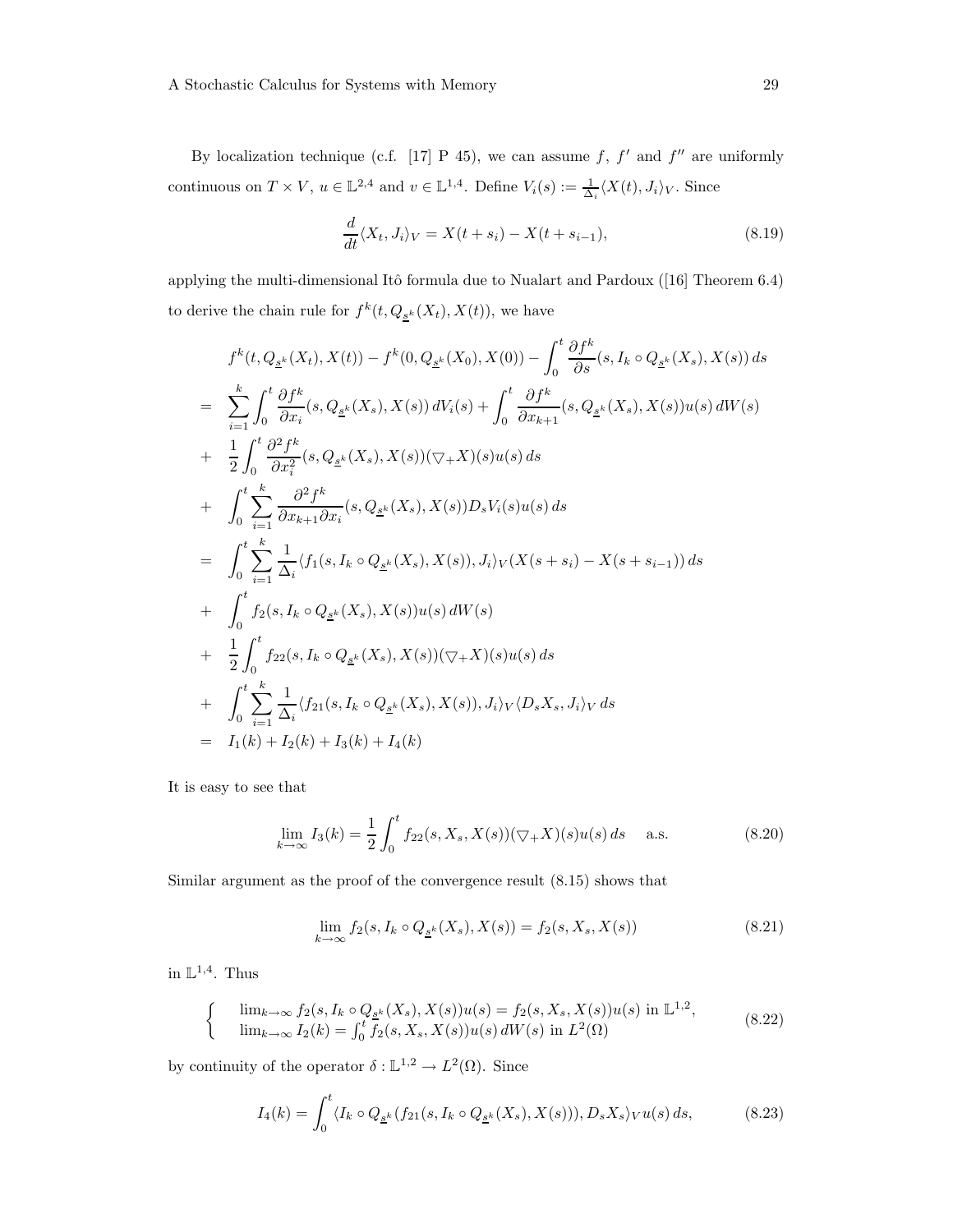it follows that

$$
\lim_{k \to \infty} I_4(k) = \int_0^t \langle f_{21}(s, X_s, X(s)), D_s X_s \rangle_V u(s) ds.
$$
\n(8.24)

Now let us consider  $I_1(k)$ , since

$$
I_1(k) = \int_0^t \sum_{i=1}^k \frac{1}{\Delta_i} \langle f_1(s, I_k \circ Q_{\underline{s}^k}(X_s), X(s)), J_i \rangle_V \int_{s+s_{i-1}}^{s+s_i} u(r) dW(r) ds
$$
  
+ 
$$
\int_0^t \sum_{i=1}^k \frac{1}{\Delta_i} \langle f_1(s, I_k \circ Q_{\underline{s}^k}(X_s), X(s)), J_i \rangle_V \int_{s+s_{i-1}}^{s+s_i} v(r) dr ds
$$
  
=  $I_{11}(k) + I_{12}(k).$ 

it follows that

$$
I_{12}(k) = \int_0^t \langle I_k \circ Q_{\underline{s}^k}(f_1(s, I_k \circ Q_{\underline{s}^k}(X_s), X(s))), v_s \rangle_V ds
$$
  

$$
\to \int_0^t \langle f_1(s, X_s, X(s)), v_s \rangle_V ds = \int_0^t \langle f_1(s, X_s, X(s)), dV_s \rangle_V \text{ a.s.}
$$

as  $k \to \infty$ . By the formula for the Skorohod integral of a process multiplied by a random variable ([16] Theorem 3.2),

$$
I_{11}(k) = \int_0^t \sum_{i=1}^k \frac{1}{\Delta_i} \int_{s+s_{i-1}}^{s+s_i} \langle f_1(s, I_k \circ Q_{\underline{s}^k}(X_s), X(s)), J_i \rangle_V u(r) dW(r) ds
$$
  
+ 
$$
\int_0^t \sum_{i=1}^k \frac{1}{\Delta_i} \int_{s+s_{i-1}}^{s+s_i} D_r \langle f_1(s, I_k \circ Q_{\underline{s}^k}(X_s), X(s)), J_i \rangle_V u(r) dr ds
$$
  
=  $I_{111}(k) + I_{112}(k).$ 

Analogous to the argument showing (8.12), we can show that

$$
\lim_{k \to \infty} I_{111}(k) = \int_0^t \int_0^t \langle f_1(s, X_s, X(s)), dU_s \rangle_V
$$
\n(8.25)

in  $L^2(\Omega)$ . By Proposition 6.2, we have

$$
I_{112}(k) = \int_0^t \sum_{i,j=1}^k \frac{1}{\Delta_i \Delta_j} \langle f_{11}(s, I_k \circ Q_{\underline{s}^k}(X_s), X(s)) J_i, J_j \rangle_V
$$
  
 
$$
\times \int_{s_{i-1}}^{s_i} \int_{s_{j-1}}^{s_j} D_{s+\beta} X(s+\alpha) u(s+\beta) d\alpha d\beta ds
$$
  
+ 
$$
\int_0^t \sum_{i=1}^k \frac{1}{\Delta_i} \langle f_{12}(s, I_k \circ Q_{\underline{s}^k}(X_s), X(s)), J_i \rangle_V \int_{s_{i-1}}^{s_i} D_{s+\beta} X(s) u(s+\beta) d\beta ds
$$
  
= 
$$
I_{1121}(k) + I_{1122}(k).
$$

Analogous to the argument deriving the term  $\psi_{12}$  in the proof of Theorem 8.3, we can show that

$$
\lim_{k \to \infty} I_{1121}(k) = \int_0^t f_{11}(s, X_s, X(s))(\Theta_s) ds.
$$
\n(8.26)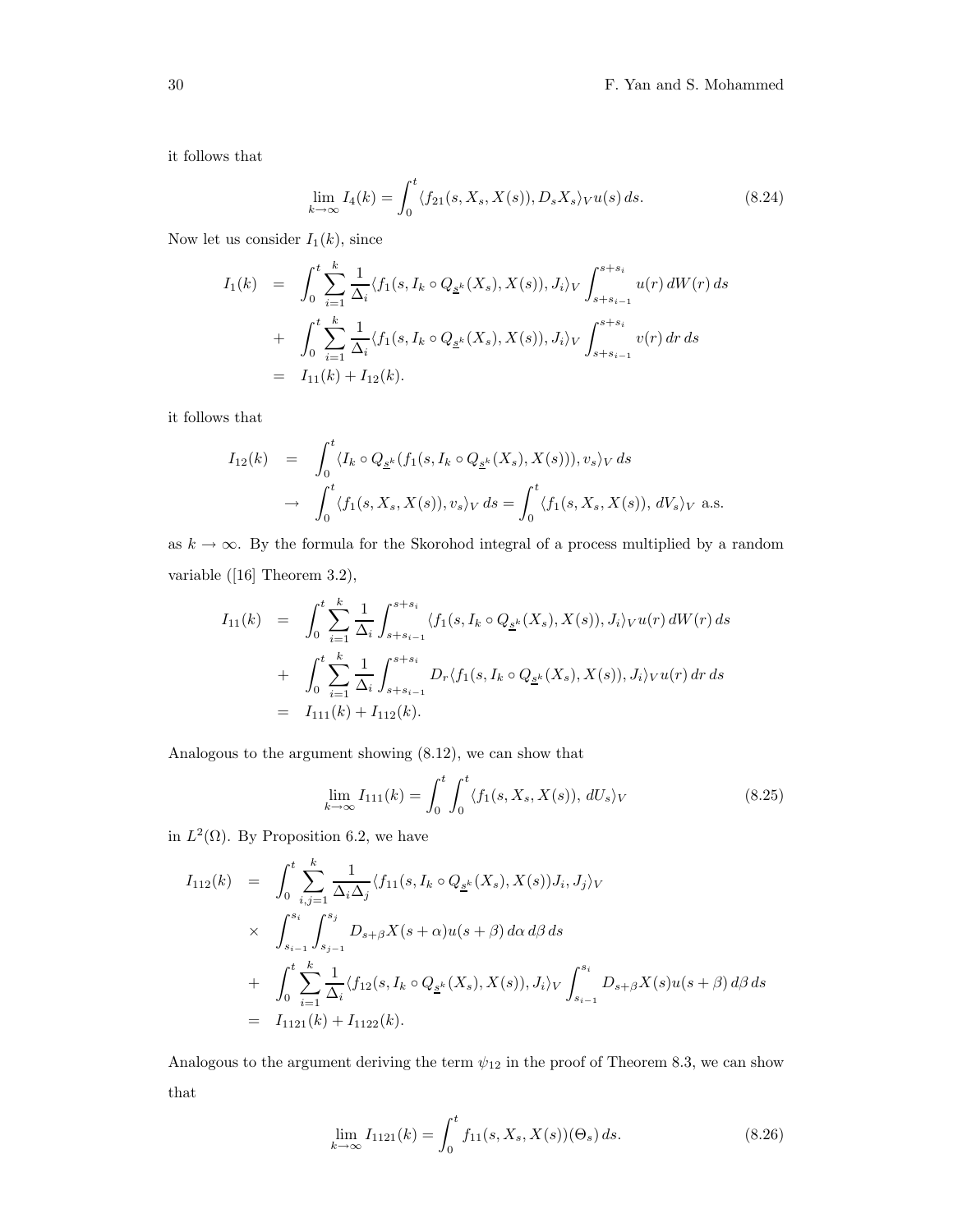Finally, we have

$$
I_{1122}(k) = \int_0^t \langle I_k \circ Q_{\underline{s}^k}(f_{12}(s, I_k \circ Q_{\underline{s}^k}(X_s), X(s))), (u\Lambda)_s X(s) \rangle_V ds
$$
  

$$
\to \int_0^t \langle f_{12}(s, X_s, X(s)), (u\Lambda)_s X(s) \rangle_V ds \text{ a.s.}
$$

as  $k \to \infty$ . The Itô formula follows.

As an application of Corollary 8.4, let us look at a simple example.

Г

**Example 8.7**  $f(\eta) = ||\eta||_V^2$ ,  $\{W(t)\}\$ is the standard Brownian motion, by (5.6), we have

$$
||W_t||_V^2 = 2 \int_0^t \langle W_s, dW_s \rangle_V + \int_0^t f''(W_s)(\Theta_s) ds.
$$

Since  $f''(\eta)(\zeta_1, \zeta_2) = 2\langle \zeta_1, \zeta_2 \rangle_V$ , and

$$
\Theta_s(\alpha, \beta) = \frac{1}{2} (I_{\{\alpha+s\geq 0\}} I_{\{\alpha \leq \beta\}} + I_{\{\beta+s\geq 0\}} I_{\{\beta \leq \alpha\}})
$$
  
= 
$$
\frac{1}{2} I_{\{\alpha \wedge \beta \geq -s\}} = \frac{1}{2} I_{\{\alpha \geq -s\}} I_{\{\beta \geq -s\}},
$$

it follows that

$$
||W_t||_V^2 = 2 \int_0^t \int_{-r}^0 W(v) I_{\{v \le t+s\}} ds dW(v) + \int_0^t \int_{-r}^0 I_{\{\alpha \ge -s\}} d\alpha ds
$$
  
=  $2 \int_{-r}^0 \int_0^{t+s} W(v) dW(v) ds + \int_0^t s \wedge r ds.$ 

Since

$$
\int_0^t s \wedge r \, ds = \begin{cases} \int_0^t s \, ds, & t \le r \\ \int_0^t s \, ds + \int_r^t r \, ds, & t > r, \end{cases} \tag{8.27}
$$

One may check it agrees with the formula

$$
2\int_0^t W(s) \, dW(s) = W^2(t) - t. \quad \blacksquare
$$

### 9 The weak infinitesimal generator, the Feynman-Kac formula, and the Black-Scholes PDE for SFDEs

As an application of Itô's formula for segment processes, we shall study the weak infinitesimal generator of SFDE's and derive the Feynman-Kac formula in this section. Suppose  $J =$  $[-r, 0], T = [0, a], V = L<sup>2</sup>(J; R<sup>m</sup>), H = L<sup>2</sup>(T; R<sup>m</sup>)$  and  $\{W(t) : t \ge 0\}$  is a d-dimensional standard Brownian motion, we denote by  $W^{i}(t)$  the *i*th component of  $W(t)$ . Denote by  $e_j = (0, \ldots, 1_j, \ldots, 0)$ , then  $\{e_1, \ldots, e_d\}$  is a basis of  $R^d$ . For  $(\eta, \vec{x}) \in V \times R^m$ , let

$$
\widehat{\eta^x}(t) := \begin{cases} \vec{x}, & t \in [0, a] \\ \eta(t), & t \in [-r, 0). \end{cases}
$$
\n(9.1)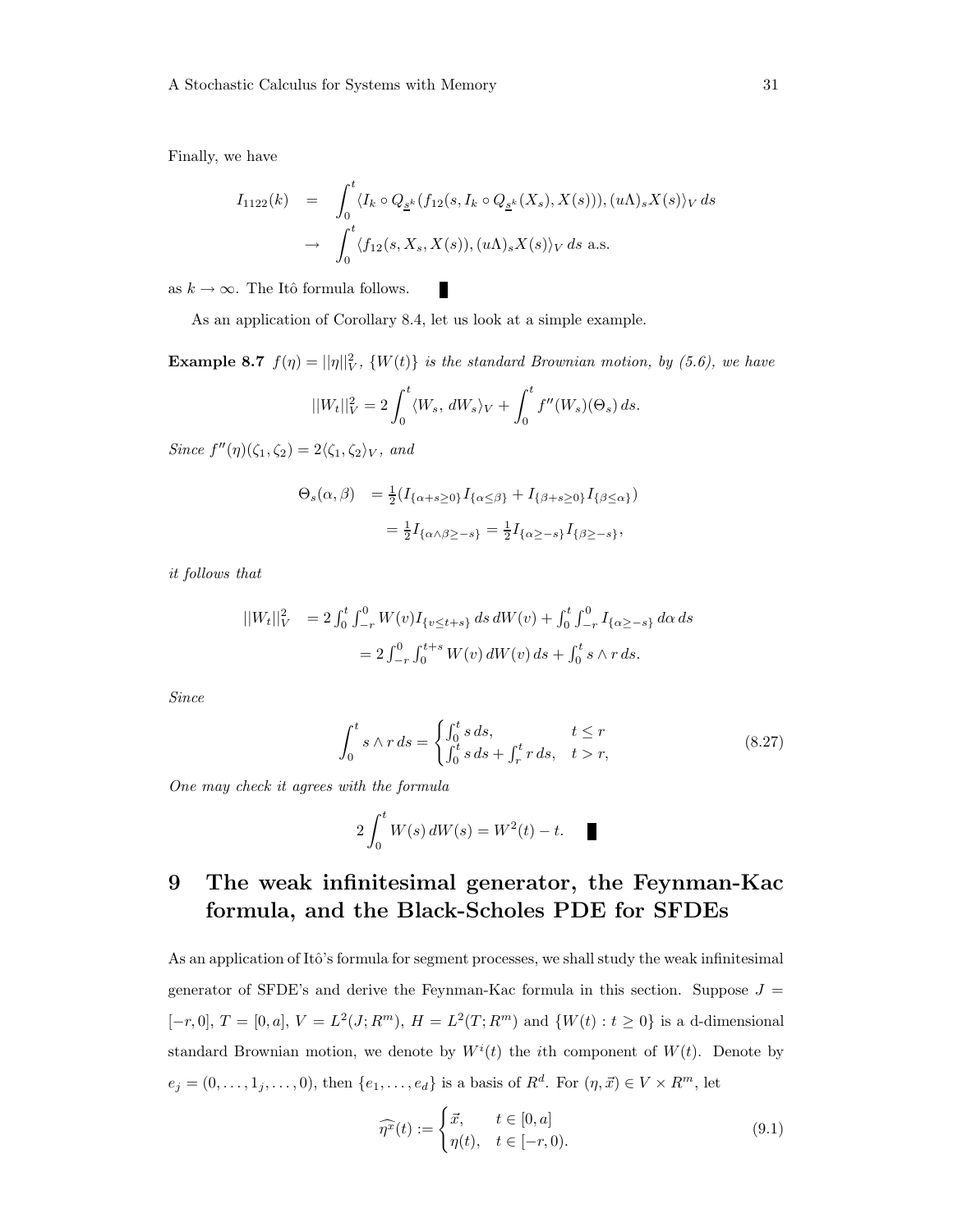Then for each  $s \in J, t \in T$ ,

$$
\widehat{\eta_t^x}(s) = \widehat{\eta^x}(t+s) = \begin{cases} \vec{x}, & t+s \ge 0\\ \eta(t+s), & t+s < 0. \end{cases} \tag{9.2}
$$

Denote by  $\{S_t : t \in [0, a]\}$  the weakly continuous contraction semigroup of the shift operators defined on  $C_b(V \times R^m)$  (c.f. [1] and [13] Chapter 4) by

$$
S_t(\phi)(\eta, \vec{x}) := \phi(\widehat{\eta_t^x}, \vec{x}) \text{ for } \phi \in C_b(V \times R^m).
$$

Denote by  $C_b^0$  the set of all  $\phi \in C_b(V \times R^m)$  such that  $S_t \phi$  is strongly continuous, S the weak infinitesimal generator of  $S_t$ , and  $D(S) \subset C_b^0$  the domain of S.

If  $f \in C^2(V \times R^m)$ , denote by  $f_1$  the Fréchet derivative with respect to the first variable,  $f_2$  the derivative with respect to the second variable, and  $f_{22}$  the derivative of  $f_2$  with respect to the second variable. Assume

$$
\begin{cases} G:V\times R^m\rightarrow L(R^d;R^m)\\ H:V\times R^m\rightarrow R^m\end{cases}
$$

satisfying Lipshitz and linear growth condition. Let us consider a class of autonomous stochastic functional differential equations (SFDE's) of type (c.f. [1], [13] P 226)

$$
X(t) = \begin{cases} \vec{x} + \int_0^t G(X_s, X(s)) dW(s) + \int_0^t H(X_s, X(s)) ds, & t \ge 0\\ \eta(t), & -r \le t < 0, \end{cases}
$$
(9.3)

where  $\eta \in V$  and  $\vec{x} \in R^m$ . We will write  $H = (H^1, \dots, H^m)$  and  $G = (G^1, \dots, G^m)$ , where  $G^{i} = (G^{i1}, \ldots, G^{id}).$ 

Under linear growth and Lipschitz condition the SFDE  $(9.3)$  has a strong unique solution(c.f. [13], pp.  $226 - 228$ , [1] Chapter 2).

There is a weakly continuous contraction semigroup  $\{P_t: P_t\psi(\eta,\zeta) := E\psi(X_t,X(t))\}$ associated with the solution ([1], section 3.3). The semigroup  $\{P_t : t \geq 0\}$  is strongly continuous if and only if the delay r is zero (cf. [13], for the case of the state space  $C(J, R^d)$ .)

Denote by A the weak infinitesimal generator of  ${P_t}$  (c.f. [1] Chapter 4) and by  $D(A)$ its domain. The class of quasitame function is dense in the domain of A. The action of A on quasitame function is well studied (c.f. [13] Section 4.4, [1] Section 5.2).

**Remarks 9.1** Let us consider the SFDE (9.3), suppose  $H \in C_b^1(V \times R^m; R^m)$  and  $G^i \in$  $C_b^2(V \times R^m; R^d)$ , then one may check that  $G^i(X_t, X(t))$  belong to  $\mathbb{L}_d^{2,4}$  and  $H(X_t, X(t))$ belong to  $\mathbb{L}_d^{1,4}$  respectively.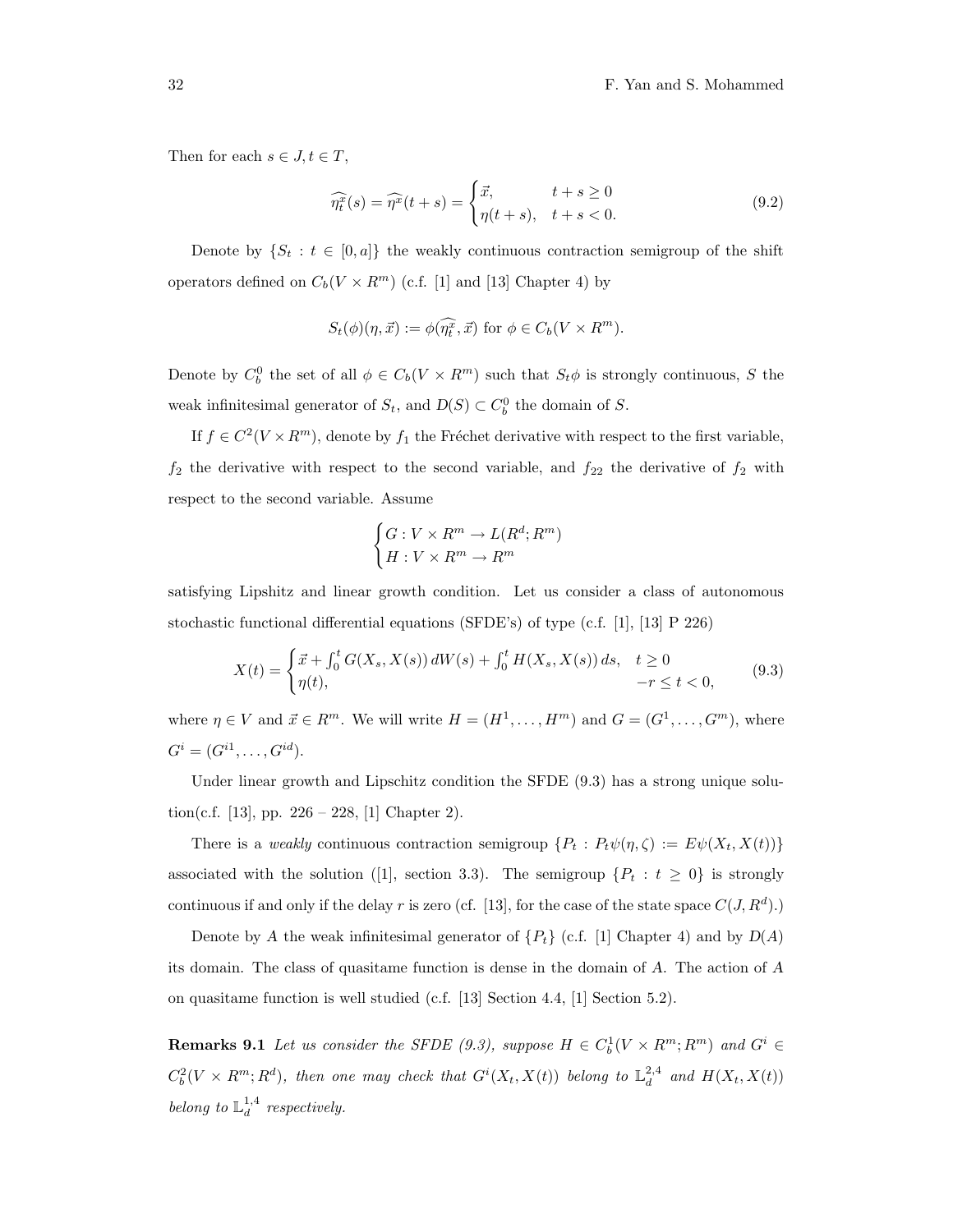**Remarks 9.2** Suppose we consider the SFDE  $(9.3)$ . Theorem 8.3 and 8.6 hold for all initial values  $\eta \in C([-r, 0])$  if the derivative  $\frac{\partial f}{\partial \eta}(t, \eta, \vec{x})$  of  $f(t, \eta, \vec{x})$  belongs to  $C^1([-r, 0])$  for all  $(t, \eta, \vec{x}) \in T \times V \times R^m$ .

*Proof* Suppose  $\psi \in C([-r, 0]), \frac{\partial f}{\partial \psi}(s, \psi, \psi(0))$  belongs to  $C^1([-r, 0])$  and  $\eta \in C([-r, 0])$  is absolute continuous. By the change of integration formula,

$$
\int_{-r}^{0} \frac{\partial f}{\partial \psi}(s, \psi, \psi(0))(\alpha) \eta'(\alpha) d\alpha
$$
\n
$$
= \frac{\partial f}{\partial \psi}(s, \psi, \psi(0))(0) \eta(0) - \frac{\partial f}{\partial \psi}(s, \psi, \psi(-r))(-r) \eta(-r)
$$
\n
$$
- \int_{-r}^{0} \frac{\partial^2 f}{\partial \alpha \partial \psi}(s, \psi, \psi(0))(\alpha) \eta(\alpha) d\alpha.
$$

Now for any  $\eta \in C([-r, 0])$ , let  $\eta_n$  be a sequence of absolute continuous functions that converge to  $\eta$  in  $C([-r, 0])$ . We can define the integral

$$
\int_{-r}^{0} \frac{\partial f}{\partial \psi}(s, \psi, \psi(0))(\alpha) d\eta(\alpha)
$$

as the limit of

$$
\frac{\partial f}{\partial \psi}(s, \psi, \psi(0))(0)\eta_n(0) - \frac{\partial f}{\partial \psi}(s, \psi, \psi(-r))(-r)\eta_n(-r)
$$

$$
- \int_{-r}^{0} \frac{\partial^2 f}{\partial \alpha \partial \psi}(s, \psi, \psi(0))(\alpha)\eta_n(\alpha) d\alpha.
$$

Let  $X^n(t)$  be the solution of the SFDE (9.3) with initial value  $\eta_n$ . We can see Theorem 8.3 and 8.6 hold by letting  $n \to \infty$ . п

We now derive the generator A associated with the SFDE  $(9.3)$ . Then we can express the operator S (hence A) as sum of differential operators by applying Itô's formula (Theorem 8.6),

just as the ordinary stochastic differential equation case.

**Lemma 9.3** Suppose  $f \in C_b^2(V \times R^m)$  belongs to the domain of  $A, G^i \in C_b^2(V \times R^m; R^d)$ and  $H \in C_b^1(V \times R^m; R^m)$ . Assume  $\eta \in V$ ,  $\vec{x} \in R^m$ , and  $\{X(t)\}\$ is the solution of SFDE (9.3). Let  $\{e_j : j = 1, ..., d\}$  be a normalized basis of  $R^d$ . Then for all  $0 \le t < a$ ,

$$
Af(X_t, X(t)) = Sf(X_t, X(t)) + f_2(X_t, X(t))H(X_t, X(t))
$$
  
+ 
$$
\frac{1}{2} \sum_{j=1}^d f_{22}(X_t, X(t))[(G(X_t, X(t))e_j) \otimes (G(X_t, X(t))e_j)].
$$

*Proof* First we assume that  $\eta$  is absolutely continuous and  $\eta(0) = x$ . Set

$$
u(t) = \begin{cases} G(X_t, X(t)), & t \ge 0 \\ 0, & -r \le t < 0, \end{cases} \text{ and } v(t) = \begin{cases} H(X_t, X(t)), & t \ge 0 \\ \eta'(t), & -r \le t < 0. \end{cases} \tag{9.4}
$$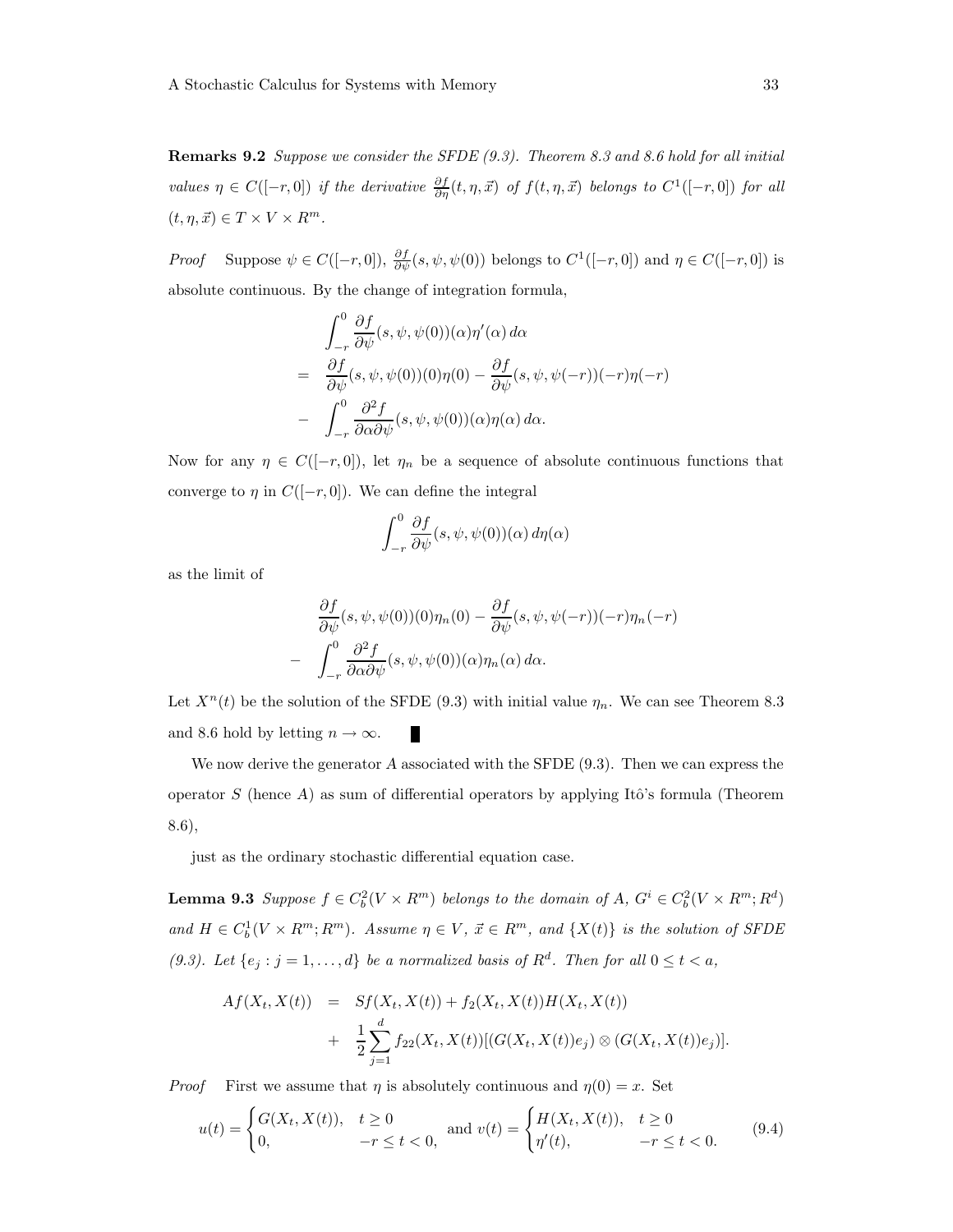Fix  $0 \le t_0 < a$ . Let  $\phi := X_{t_0}$  and  $\phi_t^x$  be defined by (9.2).

$$
E(f(X_t, X(t)) - f(X_{t_0}, X(t_0))|X_{t_0}, X(t_0))
$$
\n
$$
= E(f(\widehat{\phi}_{t_0}^x, X(t_0)) - f(X_{t_0}, X(t_0))|X_{t_0}, X(t_0))
$$
\n
$$
+ E(f(\widehat{\phi}_{t_0}^x, X(t)) - f(\widehat{\phi}_{t_0}^x, X(t_0))|X_{t_0}, X(t_0))
$$
\n
$$
+ E(f(X_t, X(t)) - f(\widehat{\phi}_{t_0}^x, X(t))|X_{t_0}, X(t_0))
$$
\n
$$
= E_1 + E_2 + E_3.
$$

By the definition of  $S, E_1/(t-t_0)$  converges to  $Sf(X_{t_0}, X(t_0))$  as  $t \to t_0$ . By classical Itô's formula, as  $t \to t_0$ ,  $E_2/(t - t_0)$  converges to

$$
f_2(X_{t_0}, X(t_0))H(X_{t_0}, X(t_0))
$$
  
+ 
$$
\frac{1}{2}\sum_{j=1}^d f_{22}(X_{t_0}, X(t_0))[(G(X_{t_0}, X(t_0))e_j) \otimes (G(X_{t_0}, X(t_0))e_j)].
$$

By Taylor's formula,

$$
f(X_t, X(t)) - f(\widehat{\phi_{t_0}^x}, X(t)) = f_1(\widehat{\phi_{t_0}^x}, X(t)) (X_t - \widehat{\phi_{t_0}^x}) + R(t_0, t),
$$

where

$$
R(t_0, t) = \int_0^1 (1 - \alpha) f_{11}(\widehat{\phi_{t_0}^x} + \alpha (X_t - \widehat{\phi_{t_0}^x})) (X_t - \widehat{\phi_{t_0}^x}, X_t - \widehat{\phi_{t_0}^x}) du.
$$

Thus  $E_3/(t-t_0)$  converges to 0 as  $t \to t_0$ . We proved the lemma for the case the initial function  $\eta$  is absolutely continuous and the initial value  $\vec{x}$  is  $\eta(0)$ .

For any  $(\eta, \vec{x}) \in V \times R^m$ , there exists a sequence of absolutely continuous functions  $\{\eta_n\} \subset V$  such that

$$
\lim_{n \to \infty} ||\eta_n - \eta||_V = 0.
$$

Define a sequence of linear approximation of  $(\eta, \vec{x})$  by

$$
\bar{\eta}_n(s) = \begin{cases} \eta_n(s), & -r \le s \le -\frac{1}{n} \\ \vec{x} + ns(\vec{x} - \eta_n(s)), & -\frac{1}{n} < s \le 0. \end{cases}
$$
(9.5)

Then  $\bar{\eta}_n$  is absolutely continuous and

$$
\lim_{n\to\infty}||(\bar{\eta}_n,\eta_n(0))-(\eta,\vec{x})||_{V\times R^m}=0.
$$

Let  $X^n$  be the solution of SFDE (9.3) with initial function  $\eta_n$  and initial value  $\eta_n(0)$ . By above argument, the lemma holds for each  $n$ , i.e.,

$$
Af(X_t^n, X^n(t)) = Sf(X_t^n, X^n(t)) + f_2(X_t^n, X^n(t))H(X_t^n, X^n(t))
$$
  
+ 
$$
\frac{1}{2} \sum_{j=1}^d f_{22}(X_t^n, X^n(t))[(G(X_t^n, X^n(t))e_j) \otimes (G(X_t^n, X^n(t))e_j)].
$$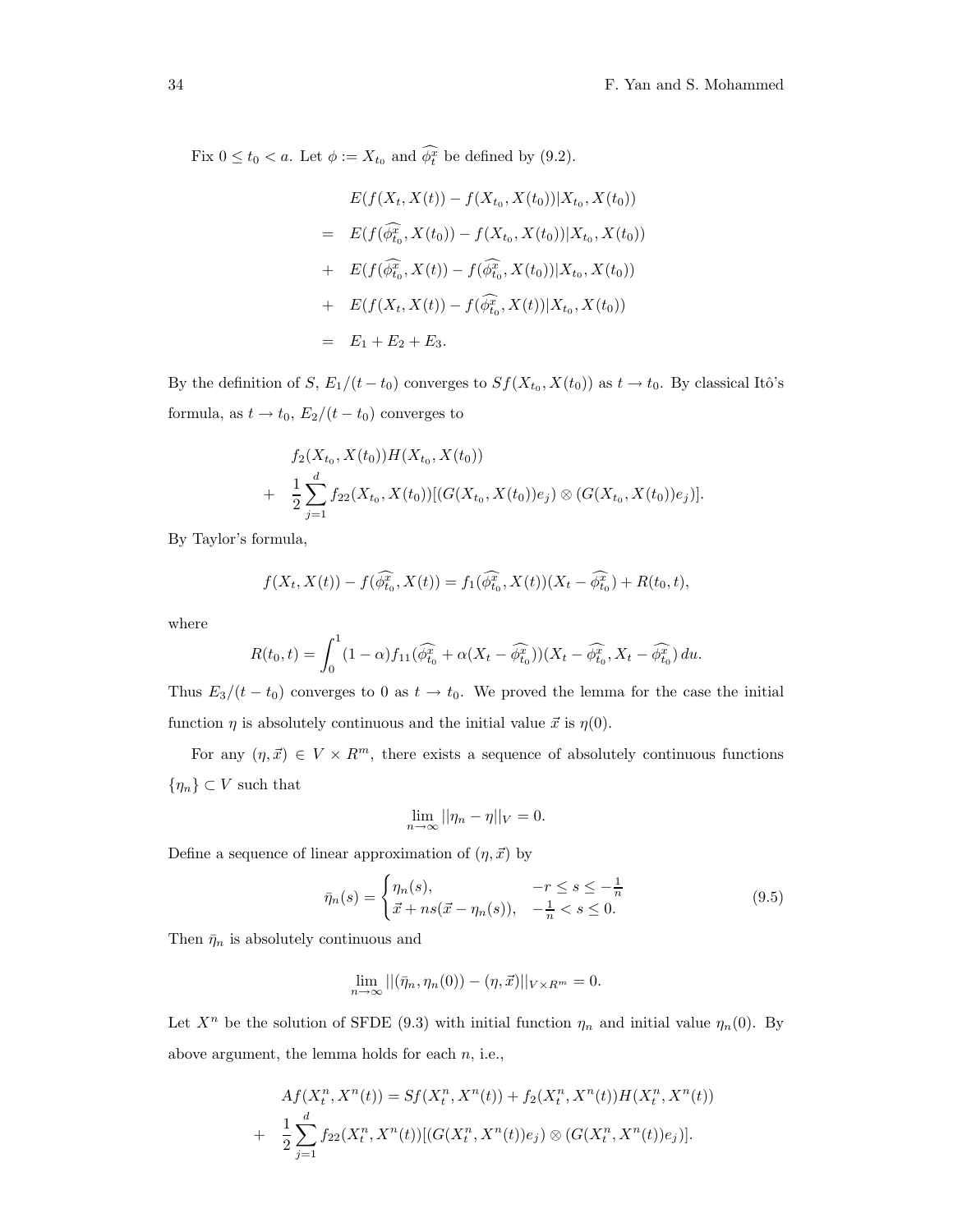The proof is completed by letting  $n \to \infty$ . п We can extend the definition of A and S to  $f \in C_b^2(T \times V \times R^m)$ . For  $t \in T$ , let  $f^t(\eta, \vec{x}) := f(t, \eta, \vec{x})$ . We define  $Af(t, \eta, \vec{x}) := Af^t(\eta, \vec{x})$  and  $Sf(t, \eta, \vec{x}) := Sf^t(\eta, \vec{x})$ . We can also prove the lemma by applying Itô's formula (Theorem 8.6)  $[22]$ .

By Itô's formula (Theorem 8.6) and Lemma 9.3 we can express the operator  $S$  (hence A) as sum of differential operators. We can also extend Itô's formula for SFDE for any initial value  $\eta \in V$ . First we need to define the integral

$$
\int_{-r}^{0} f_1(\eta, \vec{x}) (\alpha) d\eta(\alpha),
$$

where  $\eta \in V$ ,  $f \in C^{1}(V \times R^{m})$ ,  $f_{1}$  is the derivative of f with respect to the first variable. It turns out the above integral is the same as  $Sf(\eta, \vec{x})$ . To see this, we first assume  $\eta$  is absolute continuous and  $\vec{x} = \eta(0)$ .

$$
Sf(\eta, \eta(0)) = \lim_{t \to 0} (f(\widehat{\eta_t^2}, \vec{x}) - f(\eta, \vec{x})) / t
$$
  
\n
$$
= \lim_{t \to 0} \int_{-r}^{0} f_1(\tilde{\eta}, \eta(0)) \frac{\widehat{\eta_t^2}(\alpha) - \eta(\alpha)}{t} d\alpha
$$
  
\n
$$
= \int_{-r}^{0} f_1(\eta, \eta(0)) \eta'(\alpha) d\alpha = \int_{-r}^{0} f_1(\eta, \eta(0)) d\eta(\alpha),
$$

Let  $\eta_n$  be defined by (9.5). Then

$$
Sf(\eta, \vec{x}) = \lim_{n \to \infty} Sf(\eta_n, \eta_n(0)).
$$

We define

$$
\langle f_1(\eta, \vec{x}), d\eta \rangle_V = \int_{-r}^0 f_1(\eta, \vec{x}) (\alpha) d\eta(\alpha) := Sf(\eta, \vec{x}). \tag{9.6}
$$

Since  $Sf$  is continuous, by  $(9.6)$ , the following result holds:

$$
\lim_{\phi \to \eta} \langle f_1(\phi, \vec{x}), \, d\phi \rangle_V = \langle f_1(\eta, \vec{x}), \, d\eta \rangle_V. \tag{9.7}
$$

**Corollary 9.4** Suppose  $X(t)$  is the solution of the SFDE (9.3), and  $u(t)$  is defined by (9.4). Under the same assumption as Theorem 8.6, if  $0 \le s \le a$ ,

$$
Sf(s, X_s, X(s)) = \langle \frac{\partial f}{\partial \eta}(s, X_s, X(s)), dX_s \rangle_V
$$
  
+ 
$$
\frac{\partial^2 f}{\partial \eta^2}(s, X_s, X(s))(\Theta_s) + \frac{\partial^2 f}{\partial \eta \partial \vec{x}}(s, X_s, X(s))[(u\Lambda)_s X(s)],
$$

where  $\Theta_s$  and  $(u\Lambda)_s X(s)$  are defined in the statements of Theorem 8.3 and Theorem 8.6, respectively, and  $\langle \frac{\partial f}{\partial \eta}(s, X_s, X(s)), dX_s \rangle_V$  is defined by (9.6).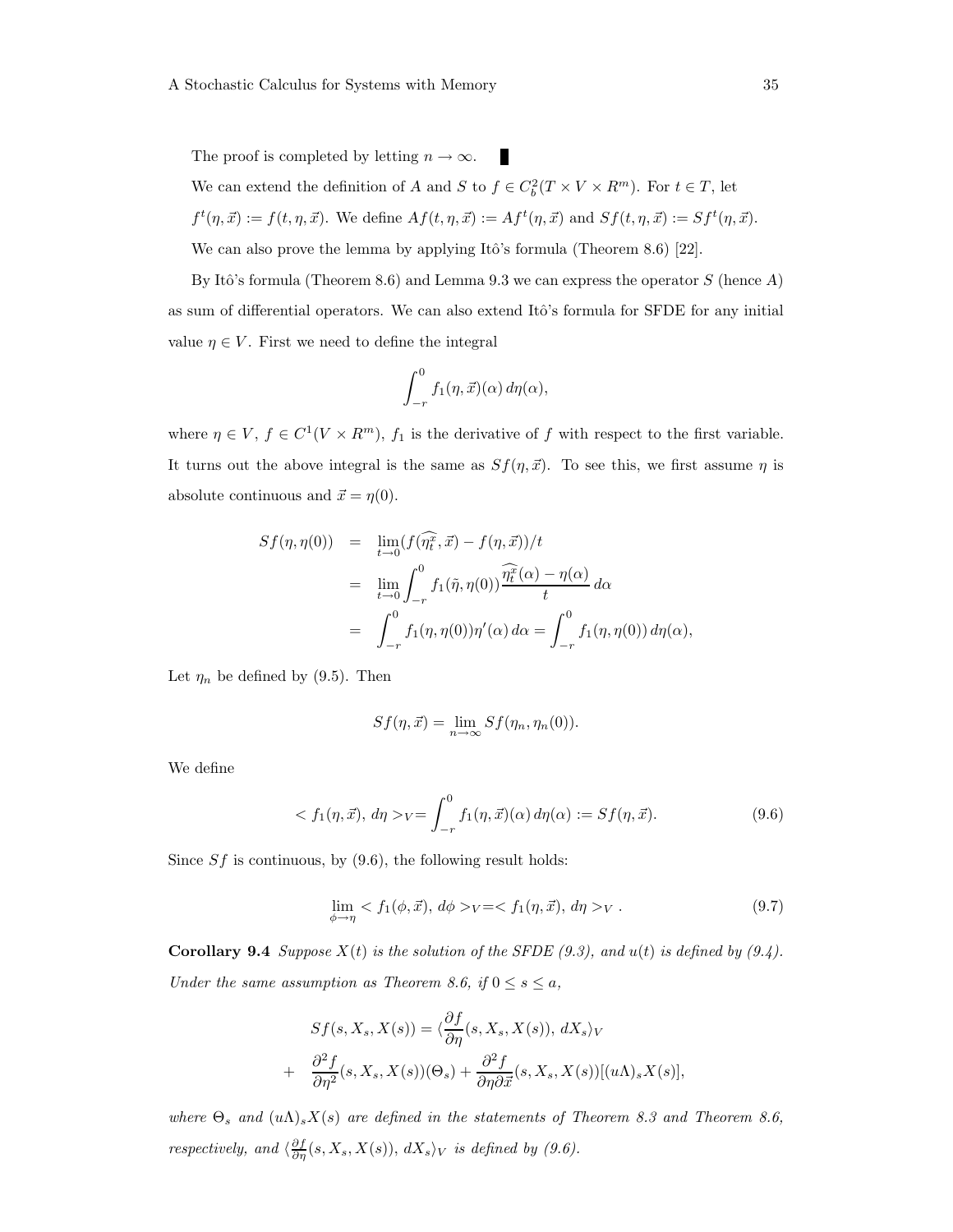Proof Let

$$
q(t) := \int_0^t \langle \frac{\partial f}{\partial \eta}(s, X_s, X(s)), dX_s \rangle_V.
$$
 (9.8)

By Itô's formula (Theorem 8.6) and Lemma 9.3, and the fact  $X(t)$  is adaptive and  $D_s X(s) =$ 0 a.s., we only need to verify that for all  $t_1 < t_2$ ,

$$
\lim_{t_2 \downarrow t_1} E(\frac{q(t_2) - q(t_1)}{t_2 - t_1} | F_{t_1}) = \langle \frac{\partial f}{\partial \eta}(t_1, X_{t_1}, X(t_1)), dX_{t_1} \rangle_V.
$$
\n(9.9)

By the stochastic Fubini Theorem (Lemma 4.2) and the definition of segment integral,

$$
q(t_2) - q(t_1) = \int_{-r}^{0} \int_{t_1}^{t_2} \frac{\partial f}{\partial \eta}(s, X_s, X(s))(\alpha) dX(s + \alpha) d\alpha
$$
  

$$
= \int_{-r}^{0} \int_{t_1}^{t_2} \frac{\partial f}{\partial \eta}(s, X_s, X(s))(\alpha) I_{\{s + \alpha \le t_1\}} dX(s + \alpha) d\alpha
$$
  

$$
+ \int_{-r}^{0} \int_{t_1}^{t_2} \frac{\partial f}{\partial \eta}(s, X_s, X(s))(\alpha) I_{\{s + \alpha > t_1\}} dX(s + \alpha) d\alpha
$$
  

$$
= J_1 + J_2.
$$

We can further decompose  $J_2$ :

$$
J_2 = \int_{-r}^{0} \int_{t_1}^{t_2} \frac{\partial f}{\partial \eta}(s, X_s, X(s))(\alpha) I_{\{s+\alpha > t_1\}} v(s+\alpha) ds d\alpha + \int_{-r}^{0} \int_{t_1}^{t_2} \frac{\partial f}{\partial \eta}(s, X_s, X(s))(\alpha) I_{\{s+\alpha > t_1\}} u(s+\alpha) dW(s+\alpha) d\alpha = J_{21} + J_{22}.
$$

Let us consider the SFDE

$$
Y(t) = \begin{cases} \vec{x} + \int_{t_1}^t G(Y_s, Y(s)) \, dB(s) + \int_{t_1}^t H(Y_s, Y(s)) \, ds, & t \ge t_1 \\ X(t), & -r \le t < t_1, \end{cases} \tag{9.10}
$$

where the the Brownian motion B vanishes on  $[-r, t_1]$ . Hence  $\langle \frac{\partial f}{\partial \eta}(t_1, X_{t_1}, X(t_1)), dX_{t_1} \rangle_V$ can be defined by (9.6). We can see that

$$
\lim_{t_2 \downarrow t_1} E(\frac{J_1}{t_2 - t_1} | F_{t_1}) = \langle \frac{\partial f}{\partial \eta} (t_1, X_{t_1}, X(t_1)), dX_{t_1} \rangle_V, \tag{9.11}
$$

$$
\lim_{t_2 \downarrow t_1} E(\frac{J_{21}}{t_2 - t_1} | F_{t_1}) = 0,\tag{9.12}
$$

and  $E(J_{22}|F_{t_1})=0$ .

П

Note that if  $S_{\delta_n} f(t, \eta, \vec{x}) \to S(f)(t, \eta, \vec{x})$  as  $n \to \infty$  uniformly for  $\eta \in V$  and  $\vec{x} \in R^m$ , where  $\delta_n = t/n$ . Then we can prove the Itô formula expressed using S (or A) directly ([22]). Next we shall derive the Feynman-Kac formula for SFDE's.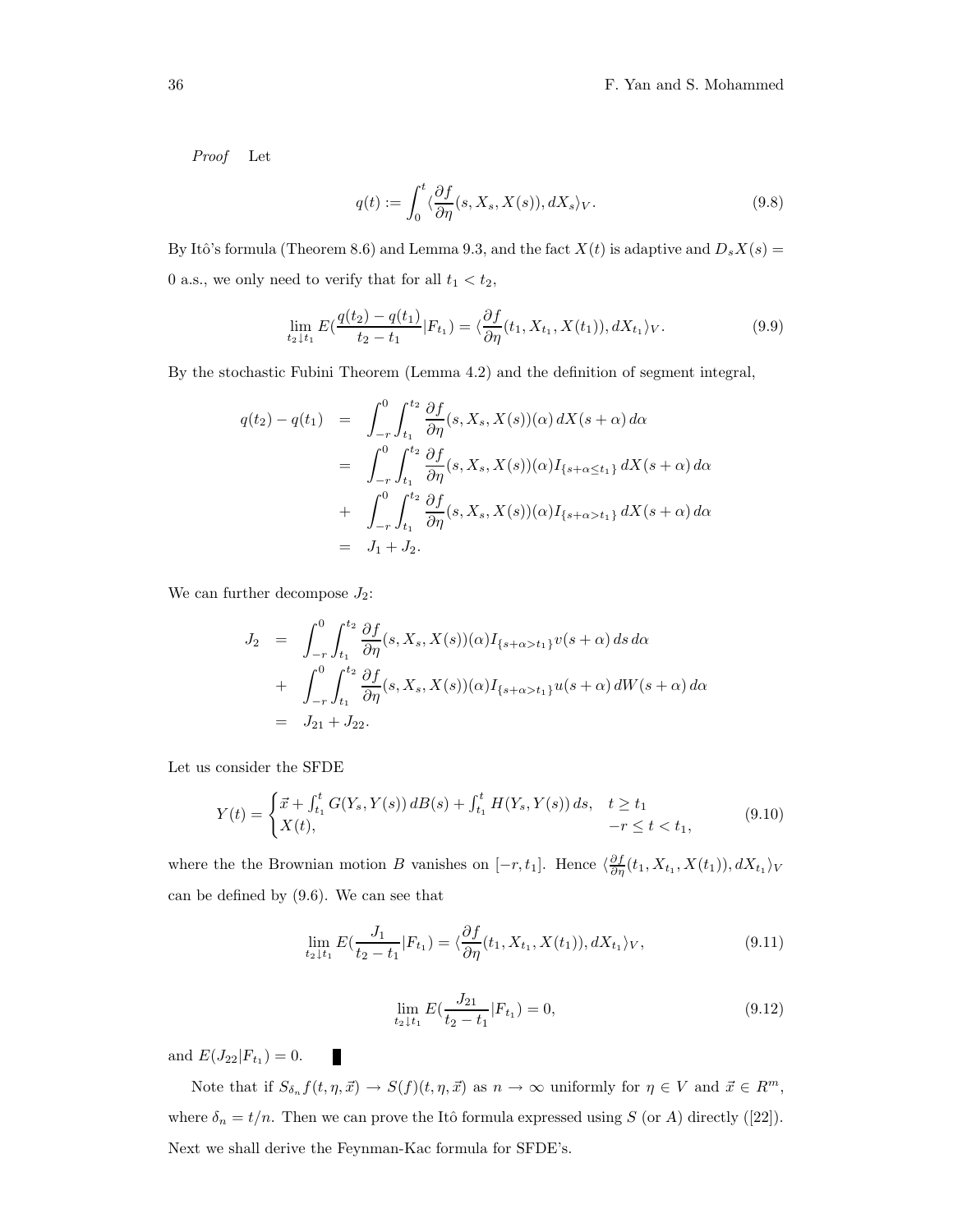**Theorem 9.5** (The Feynman-Kac formula) Suppose g is a function defined on  $V \times R^m$ . If a function  $f \in C_b^2(T \times V \times R^m)$  satisfies the partial functional differential equation:

$$
-\frac{\partial f}{\partial t}(t,\eta,\vec{x}) = Sf(t,\eta,\vec{x}) + \frac{\partial f}{\partial \vec{x}}(t,\eta,\vec{x})G(\eta,\vec{x})
$$

$$
+ \frac{1}{2}\sum_{j=1}^{d} \frac{\partial^2 f}{\partial \vec{x}^2}(t,\eta,\vec{x}))[(G(\eta,\vec{x})e_j) \otimes (G(\eta,\vec{x})e_j)],
$$

with final value  $f(a, \eta, \vec{x}) = g(\eta, \vec{x})$ , then

$$
f(t, \eta, \vec{x}) = E(g(X_a, X(a)) | X_t = \eta, X(t) = \vec{x}) \qquad \forall 0 \le t \le a.
$$
 (9.13)

The reverse is also true if we assume  $g \in C^2(V \times R^m)$ .

*Proof* Without loss of generality we assume  $m = 1$ . If  $g \in C^2(V \times R^m)$ , then  $f(t, \cdot, \cdot) \in$  $C^2(V \times R^m)$  for all t and  $f(\cdot, \eta, \vec{x}) \in C^1(T)$  for all  $(\eta, \vec{x})$ . By Itô's formula (8.17)

$$
f(t, X_t, X(t)) - f(t_0, X_{t_0}, X(t_0))
$$
  
\n
$$
= \int_{t_0}^t \frac{\partial f}{\partial s}(s, X_s, X(s)) ds + \int_{t_0}^t \frac{\partial f}{\partial \eta}(s, X_s, X(s)), dX_s \rangle_V
$$
  
\n
$$
+ \int_{t_0}^t \frac{\partial f}{\partial \overrightarrow{x}}(s, X_s, X(s)) dX(s) + \int_{t_0}^t \frac{\partial^2 f}{\partial \eta^2}(s, X_s, X(s))(\Theta_s) ds
$$
  
\n
$$
+ \int_{t_0}^t \frac{\partial^2 f}{\partial \eta \partial \overrightarrow{x}}(s, X_s, X(s))[(u\Lambda)_s X(s)] ds + \int_{t_0}^t \frac{\partial^2 f}{\partial \overrightarrow{x} \partial \eta}(s, X_s, X(s))[u(s)D_s X_s] ds
$$
  
\n
$$
+ \frac{1}{2} \sum_{i=1}^d \int_{t_0}^t \frac{\partial^2 f}{\partial \overrightarrow{x}^2}(s, X_s, X(s))[\nabla_s^i X](s) \otimes u^i(s)] ds,
$$

By the property of Itô integral,

$$
E\left(\int_{t_0}^t \frac{\partial f}{\partial \vec{x}}(s,X_s,X(s))u(s)\,dW(s)|X_{t_0}=\eta,X(t_0)=\vec{x}\right)=0.
$$

Suppose equation (9.13) is true. If  $0 \le t < t_2 \le a$ , by the Markov property of the segment process [14],

$$
E(f(t_2, X_{t_2}, X(t_2)) - f(t, X_t, X(t))|X_t, X(t))
$$
  
= 
$$
E[E(g(X_a, X(a))|X_{t_2}, X(t_2)) - E(g(X_a, X(a))|X_t, X(t))|X_t, X(t))]
$$
  
= 
$$
E[E(g(X_a, X(a))|F_{t_2}) - E(g(X_a, X(a))|F_t)|F_t] = 0.
$$

By Corollary 9.4, for  $(\eta, x) \in V \times R$ , the Feynman-Kac PDE holds.

On the other hand, we need to show that  $f$  satisfies the PDE implies

$$
f(t, \eta, \vec{x}) = E(g(X_a, X(a)) | X_t = \eta, X(t) = \vec{x}) \qquad \forall 0 \le t \le a.
$$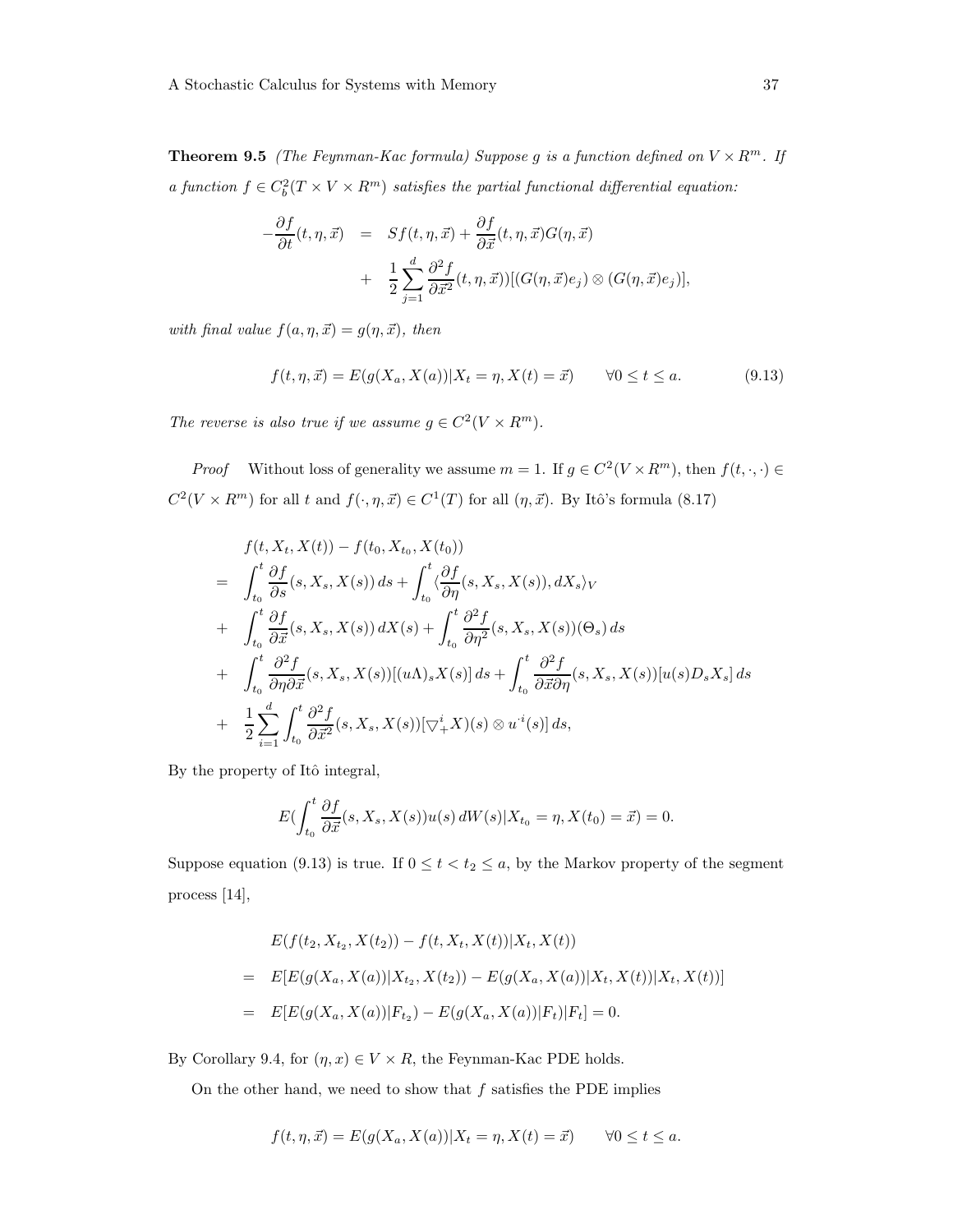Fix  $0 \le t_0 < a$ . Define for all  $t_0 \le t \le a$ 

$$
q(t) := E(f(t, X_t, X(t)) | F_{t_0}).
$$
\n(9.14)

We shall show that  $q(t)$  is a constant a.s. on  $F_{t_0}$ . If  $t_0 \le t_1 < t_2 \le a$ ,

$$
q(t_2) - q(t_1) = E[E(f(t_2, X_{t_2}, X(t_2)) - f(t_1, X_{t_1}, X(t_1)) | F_{t_1}) | F_{t_0}].
$$
\n(9.15)

Let  $J_1$ ,  $J_{21}$  and  $J_{22}$  be defined in the proof of Corrolary (9.4). Then  $E(J_{22}|F_{t_1})=0$ . It is easy to see that the following limits hold:

$$
\lim_{t_2 \downarrow t_1} E(\frac{J_1}{t_2 - t_1} | F_{t_1}) = \langle \frac{\partial f}{\partial \eta} (t_1, X_{t_1}, X(t_1)), dX_{t_1} \rangle_V, \tag{9.16}
$$

$$
\lim_{t_2 \downarrow t_1} E(\frac{J_{21}}{t_2 - t_1} | F_{t_1}) = 0,\tag{9.17}
$$

Thus the right derivative of  $q$ 

$$
q'_{+}(t_1) = \lim_{t_2 \downarrow t_1} \frac{q(t_2) - q(t_1)}{t_2 - t_1} = 0 \quad a.s. \quad on \quad F_{t_0}.
$$
\n(9.18)

Thus the function  $q$  is continuous and has continuous right derivatives. By a well-known lemma  $([23], P 239), q$  is differentiable and hence a constant. We conclude that

$$
q(t_0) = q(a) = E(f(a, X_a, X(a))|F_{t_0}) = E(g(X_a, X(a))|F_{t_0})
$$
\n(9.19)

П

and complete the proof of the Feynman-Kac equation.

Note 9.6 It is unclear whether we can assume a weaker condition on the boundary function g than the condition  $g \in C^2(V \times R^m)$  in Theorem 9.5. Unlike the finite dimensional case, it is hard to describe a "smooth" density function in an infinite dimensional space V since we can not define a Lebesgue measure on V .

The functional PDE in Theorem 9.5 (the Feynman-Kac formula) can be solved numerically using forward finite difference scheme. On the other hand, it can be solved using Monte Carlo simulation (c.f. [7, 22]).

Because the Feynman-Kac equation is derived from a dynamic system with memory driven by finite dimensional Brownian motions, the variation of  $\eta$  is governed by the forward shift operator S. For example, suppose we try to solve the Feynman-Kac functional PDE using finite difference scheme, the variation of the infinite dimensional variable  $\eta$  is "finitedimensional" instead of "infinite-dimensional", as defined by equation (9.2). This behavior is different than that of evolutionary equations.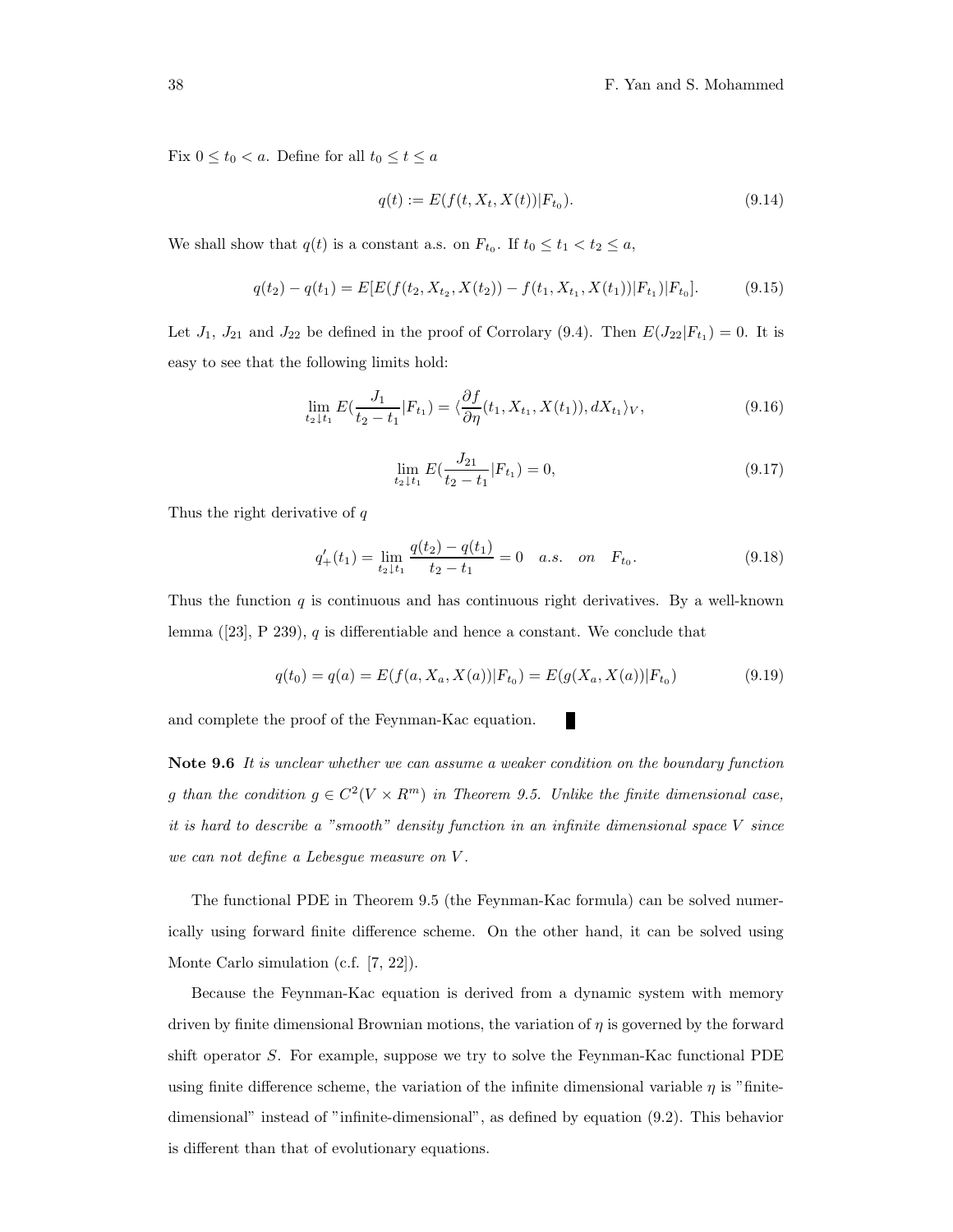As an application of the Feynman-Kac formula, we shall derive the functional Black-Scholes PDE under the SFDE setting. Suppose there is an European option on a portfolio of m assets whose prices movement follow the SFDE (9.3). The pay-off function is  $g(X_a, X(a))$ when the option expires at  $t = a$ , where  $g \in C^2(V \times R^m)$ . Note that this option is path dependent if the function  $g$  is non-singular on the first variable. For simplicity, we assume interest rate is zero. The value of the option at time t is  $f(t, \eta, \vec{x}) = E(g(X_a, X(a))|X_t =$  $\eta, X(t) = \vec{x}$ . From the Feynman-Kac formula,  $f(t, \eta, \vec{x})$  satisfies the functional Black-Scholes PDE

$$
-\frac{\partial f}{\partial t}(t,\eta,\vec{x}) = Sf(t,\eta,\vec{x}) + \frac{\partial f}{\partial \vec{x}}(t,\eta,\vec{x})G(\eta,\vec{x})
$$

$$
+ \frac{1}{2}\sum_{j=1}^{d} \frac{\partial^2 f}{\partial \vec{x}^2}(t,\eta,\vec{x}))[(G(\eta,\vec{x})e_j) \otimes (G(\eta,\vec{x})e_j)],
$$

with final value  $f(a, \eta, \vec{x}) = g(\eta, \vec{x}).$ 

This paper was inspired by the works of Mohammed ([13]), Nualart ([17]), Nualart and Pardoux ([16]), in stochastic functional differential equations and anticipating stochastic calculus.

#### Appendix A. Tensor products of Hilbert spaces.

Let  $H_1$  and  $H_2$  be two Hilbert spaces. We first consider the *algebraic* tensor product space of all formal finite sums represented by

$$
z = \sum_{i=1}^{n} (x_i \otimes y_i), \qquad x_i \in H_1, y_i \in H_2.
$$
 (9.20)

We endow this space with the inner product

$$
\langle \sum_{i=1}^{n_1} (x_i \otimes y_i), \sum_{j=1}^{n_2} (s_j \otimes t_j) \rangle = \sum_{i=1}^{n_1} \sum_{j=1}^{n_2} \langle x_i, s_j \rangle \langle y_i, t_j \rangle.
$$
 (9.21)

The indices  $n_1$  and  $n_2$  may be taken to be same without loss of generality by adding zero entries. Note that the inner product is independent of the tensor representation. We denote this inner product space by  $H_1 \otimes_2 H_2$ , and the completion of this space by  $H_1 \hat{\otimes}_2 H_2$  under the norm induced by the inner product. The n-fold tensor product  $H_1\hat{\otimes}_2 \ldots \hat{\otimes}_2 H_n$  is defined as the tensor product of  $H_1 \hat{\otimes}_2 \dots \hat{\otimes}_2 H_{n-1}$  and  $H_n$ .

**Remark A.1** The inner product above induces a topology ( $\epsilon$ -topology) which is weaker than the projective topology ( $\pi$ -topology) on  $H_1 \otimes H_2$  ([21] Section 43). If  $H_1 \otimes H_2$  is endowed with the  $\pi$ -topology, we denote the space and its completion as  $H_1 \otimes_1 H_2$  and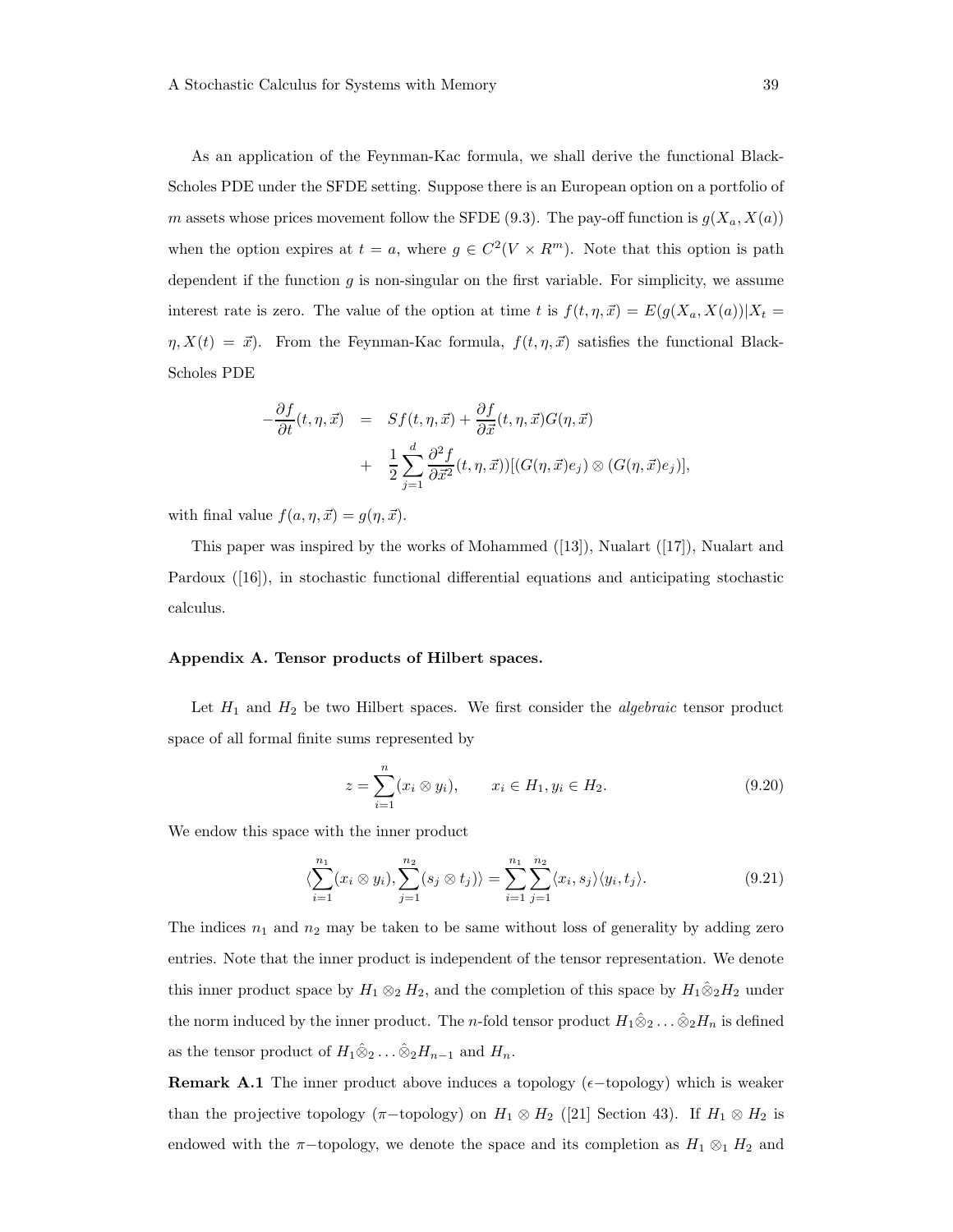$H_1\hat{\otimes}_1 H_2$  respectively. If  $\eta_1, \eta_2 \in H_1$ , then (c.f. [21] Proposition 43.11)

$$
||\eta_1 \otimes \eta_2||_{(2)} = ||\eta_1 \otimes \eta_2||_{(1)} = ||\eta_1||_{H_1} ||\eta_2||_{H_1}.
$$
\n(9.22)

Denote by  $L_{(2)}(H)$  and  $L_{(1)}(H)$  the spaces of all Hilbert-Schimdt operators and trace class operators on H, respectively. Clearly  $L_{(1)}(H) \cong H \hat{\otimes}_1 H$  and  $L_{(2)}(H) \cong H \hat{\otimes}_2 H$  ([21] Section 47). For every  $A \in L_{(1)}(H)$ , the sum

$$
trace(A) := \sum_{n=1}^{\infty} \langle Ae_n, e_n \rangle_H
$$
\n(9.23)

converges for every basis  $\{e_n\}$  of H and independent of the choice of  $\{e_n\}$ . We call  $trace(A)$ the trace of the operator A. The function  $||A||_{(1)} := trace(A)$  is a norm on  $L_{(1)}(H)$ , with respect to which this space is a Banach space.

#### Remark A.2

(1) The composition of two Hilbert-Schmidt operator  $A, B$  belonging to  $L_{(2)}(H)$  is of trace class.

(2) If  $H = L<sup>2</sup>(T)$  and A has kernel  $a(s, t)$ , then  $A^*$  has kernel  $a(t, s)$ .

**Lemma A.3** Suppose  $\Pi_k : -r = s_0 < \cdots < s_k = 0$  is a sequence of partitions of  $[-r, 0]$ , with  $||\Pi_k|| \to 0$  as  $k \to \infty$ . Denote  $J_i = (s_{i-1}, s_i]$  and  $\Delta_i = s_i - s_{i-1}$ . If Y belongs to  $V \hat{\otimes}_1 V$  and Y is symmetric, set  $Y_k := I_{k^2} \circ Q_{s^{k^2}}(Y)$ , then  $||Y_k||_{(1)} \le ||Y||_{(1)}$  and

$$
\lim_{k \to \infty} ||Y_k - Y||_{(1)} = 0.
$$

*Proof* We also use Y to denote the operator (of trace class) associated with kernel  $Y = Y(s,t)$  on V. Let  $\{\phi_n\}_{n=1}^{\infty}$  be the normalized eigenvectors of Y, ( $||\phi_n||_V = 1$ ). Then  $Y = \sum_{n=1}^{\infty} (Y, \phi_n \otimes \phi_n) \phi_n \otimes \phi_n$  and

$$
Y_k = \sum_{n=1}^{\infty} (Y, \phi_n \otimes \phi_n) I_{k^2} \circ Q_{\underline{s}^{k^2}}(\phi_n \otimes \phi_n)
$$
  
= 
$$
\sum_{n=1}^{\infty} (Y, \phi_n \otimes \phi_n) I_k \circ Q_{\underline{s}^k}(\phi_n) \otimes I_k \circ Q_{\underline{s}^k}(\phi_n).
$$

Thus

$$
||Y_k||_{(1)} \leq \sum_{n=1}^{\infty} |(Y, \phi_n \otimes \phi_n)| ||I_k \circ Q_{\underline{s}^k}(\phi_n)||_V^2
$$
  

$$
\leq \sum_{n=1}^{\infty} |(Y, \phi_n \otimes \phi_n)| ||\phi_n||_V^2 = ||Y||_{(1)}.
$$

Fix  $\epsilon > 0$ , there exist  $N = N(\epsilon) > 0$  such that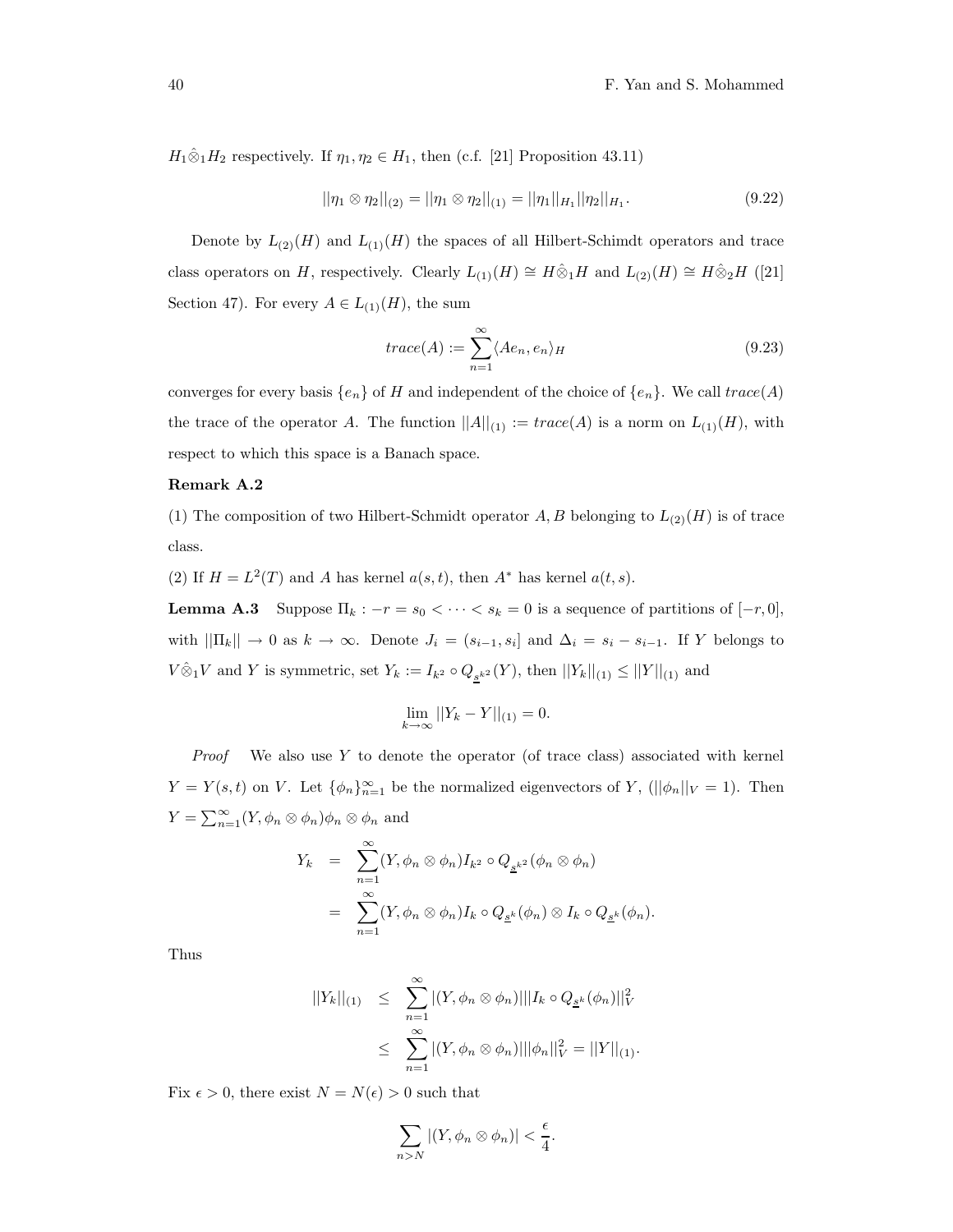There exists  $K = K(\epsilon, N(\epsilon)) > 0$ , such that if  $k > K$ , then

$$
||I_k \circ Q_{\underline{s}^k}(\phi_n) - \phi_n||_V < \frac{\epsilon}{4||Y||_{(1)}}
$$
, for all  $n \le N$ .

If  $k > K$ , then

$$
||Y_{k} - Y||_{(1)}
$$
\n
$$
\leq \sum_{n=1}^{\infty} |(Y, \phi_{n} \otimes \phi_{n})| ||I_{k} \circ Q_{\underline{s}^{k}}(\phi_{n}) \otimes I_{k} \circ Q_{\underline{s}^{k}}(\phi_{n}) - \phi_{n} \otimes \phi_{n}||_{(1)}
$$
\n
$$
\leq \sum_{n>N} |(Y, \phi_{n} \otimes \phi_{n})| \{ ||I_{k} \circ Q_{\underline{s}^{k}}(\phi_{n}) \otimes I_{k} \circ Q_{\underline{s}^{k}}(\phi_{n})||_{(1)} + ||\phi_{n} \otimes \phi_{n}||_{(1)} \}
$$
\n
$$
+ \sum_{n=1}^{N} |(Y, \phi_{n} \otimes \phi_{n})|| |I_{k} \circ Q_{\underline{s}^{k}}(\phi_{n}) \otimes I_{k} \circ Q_{\underline{s}^{k}}(\phi_{n}) - \phi_{n} \otimes \phi_{n}||_{(1)}
$$
\n
$$
\leq 2 \sum_{n>N} |(Y, \phi_{n} \otimes \phi_{n})| + \sum_{n=1}^{N} |(Y, \phi_{n} \otimes \phi_{n})|
$$
\n
$$
\times ||(I_{k} \circ Q_{\underline{s}^{k}}(\phi_{n}) - \phi_{n}) \otimes I_{k} \circ Q_{\underline{s}^{k}}(\phi_{n}) + \phi_{n} \otimes (I_{k} \circ Q_{\underline{s}^{k}}(\phi_{n}) - \phi_{n})||_{(1)}
$$
\n
$$
< \frac{\epsilon}{2} + 2 \sum_{n=1}^{N} |(Y, \phi_{n} \otimes \phi_{n})|| |I_{k} \circ Q_{\underline{s}^{k}}(\phi_{n}) - \phi_{n}||_{V} < \epsilon.
$$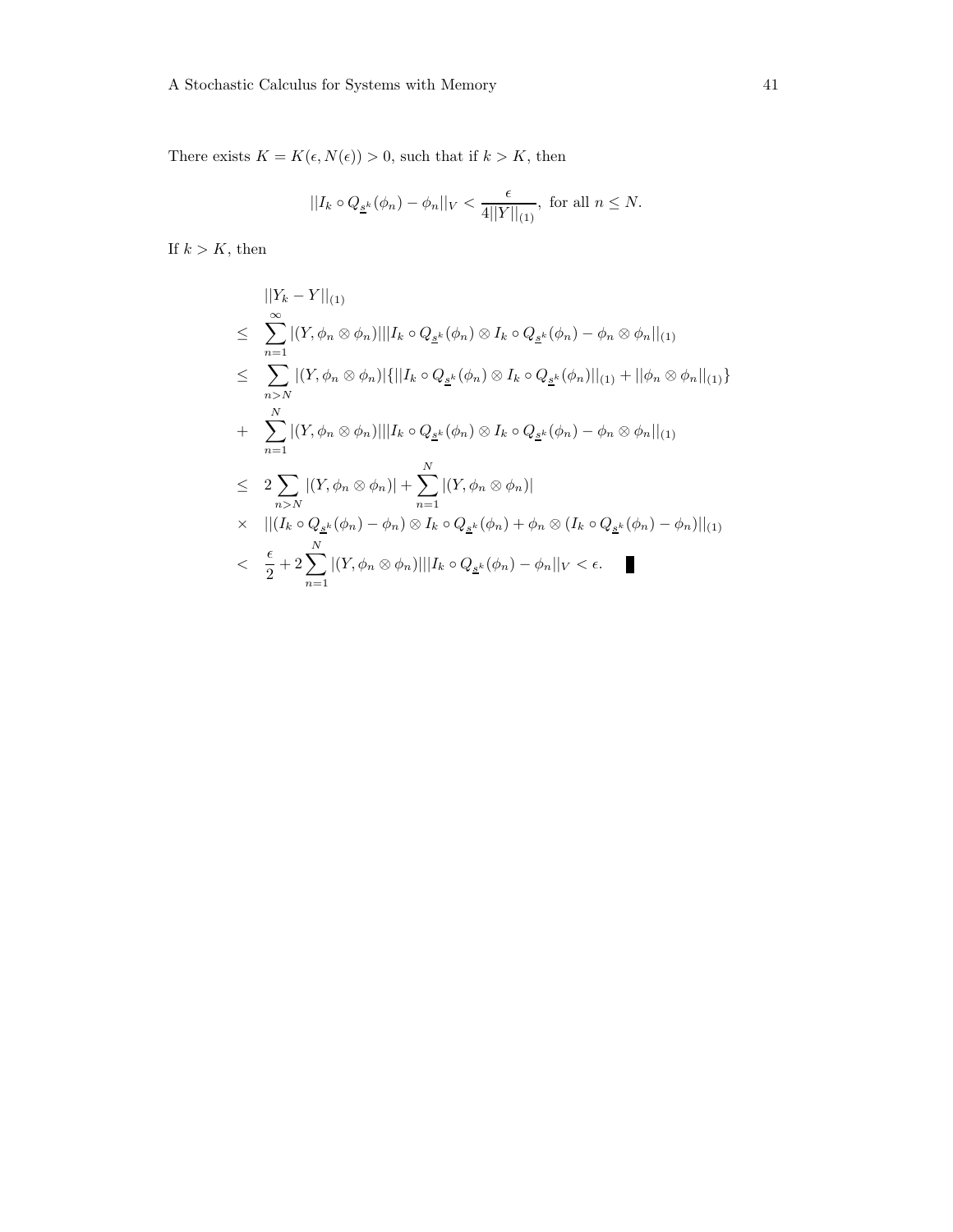### References

- [1] Arriojas, M., A Stochastic Calculus for Functional Differential Equations, Ph.D. Dissertation, Southern Illinois University at Carbondale,1997.
- [2] Bell, D. and Mohammed, S., The Malliavin Calculus and Stochastic Delay Equations, Journal of Functional Analysis 99 No. 1 75–99, 1991.
- [3] Bogachev, V., Gaussian Measures, American Mathematical Society, 1998.
- [4] Da Prato, G. and Zabczyk, J., Stochastic Equations in Infinite Dimensions, Cambridge University Press, 1992.
- [5] Elworthy, K.D., Stochastic Differential Equations on Manifolds, Cambridge University Press, 1982.
- [6] Grecksch, W., Stochastic Evolution Equations, Akademie Verlag, 1995.
- [7] Hu,Y., Mohammed, S.-E. and Yan, F., Discrete-Time Approximations of Stochastic Delay Equations: The Milstein Scheme, The Annals of Probability 32 No. 1A, 265 314, 2004.
- [8] Kirillov, A.A. and Gvishiami A.D., Theorems and Problems in Functional Analysis, Springer-Verlag, 1982.
- [9] Karatzas, I. and Shreve, S., Brownian Motion and Stochastic Analysis, Springer-Verlag, 1991.
- [10] Kuo, H., White Noise Distribution Theory, CRC Press, 1996.
- [11] Malliavin, P., Stochastic Analysis, Springer-Verlag, 1997.
- [12] McShane, E.J., Stochastic Calculus and Stochastic Models, Academic Press, 1974.
- [13] Mohammed, S.-E.A., Stochastic Functional Differential Equations, Pitman Advanced Publishing Program, 1984.
- [14] Mohammed, S.-E.A., Stochastic Differential Systems with Memory: Theory, Examples and Applications, in Stochastic Analysis and Related Topics VI. The Geilo Workshop, 1996 , ed. L. Decreusefond, Jon Gjerde, B. Oksendal, A.S. Ustunel, Progress in Probability, 1-77, Birkhäuser, 1998